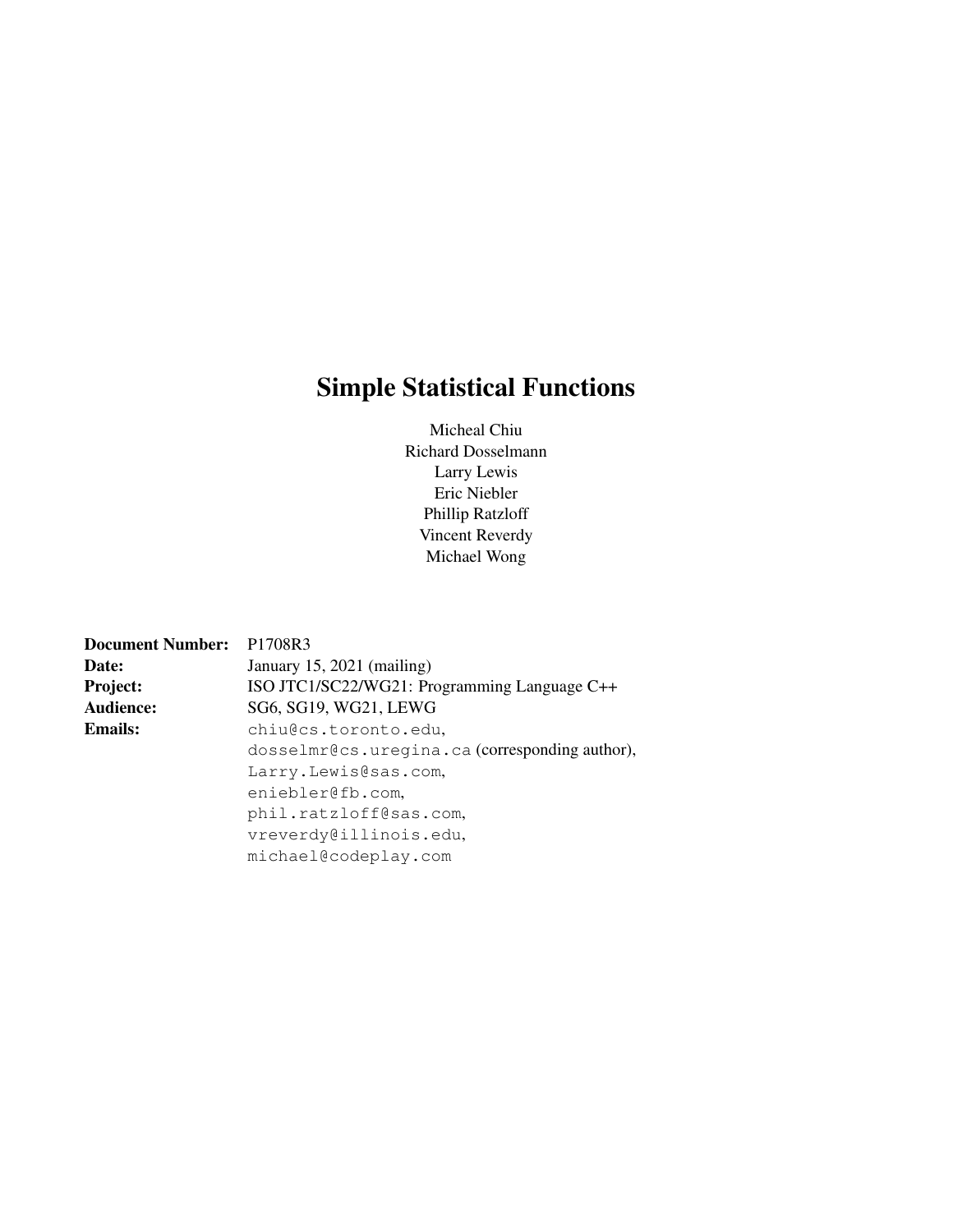| 1<br><b>Introduction</b> |                 |                               | $\overline{2}$ |
|--------------------------|-----------------|-------------------------------|----------------|
|                          | 1.1             |                               | $\overline{2}$ |
| $\overline{\mathbf{2}}$  |                 | <b>Impact on the Standard</b> | $\overline{2}$ |
| 3                        |                 | <b>Statistics</b>             | 3              |
|                          | 3.1             | Mean                          | 3              |
|                          | 3.2             |                               | 3              |
|                          | 3.3             | Mode                          | $\overline{4}$ |
|                          | 3.4             |                               | $\overline{4}$ |
|                          | 3.5             |                               | $\overline{4}$ |
|                          | 3.6             |                               | 5              |
|                          | 3.7             |                               | 5              |
| 4                        | <b>Proposal</b> |                               | 5              |
|                          | 4.1             |                               | 5              |
|                          |                 | 4.1.1                         | 6              |
|                          |                 | 4.1.2                         | 11             |
|                          |                 | 4.1.3                         | 16             |
|                          |                 | 4.1.4                         | 20             |
|                          |                 | 4.1.5                         | 24             |
|                          |                 | 4.1.6                         | 28             |
|                          |                 | 4.1.7                         | 31             |
|                          | 4.2             |                               | 35             |
|                          |                 | 4.2.1                         | 35             |
|                          | 4.3             | Mean                          | 36             |
|                          | 4.4             | Mode                          | 40             |
|                          | 4.5             |                               | 42             |
|                          | 4.6             |                               | 43             |
|                          | 4.7             |                               | 44             |
|                          | 4.8             |                               | 46             |
| 5                        |                 | <b>Discussions</b>            | 47             |
|                          | 5.1             |                               | 47             |
|                          | 5.2             |                               | 48             |
|                          | 5.3             |                               | 48             |
|                          | 5.4             |                               | 48             |
|                          | 5.5             |                               | 48             |
| 6                        |                 | Acknowledgements              | 48             |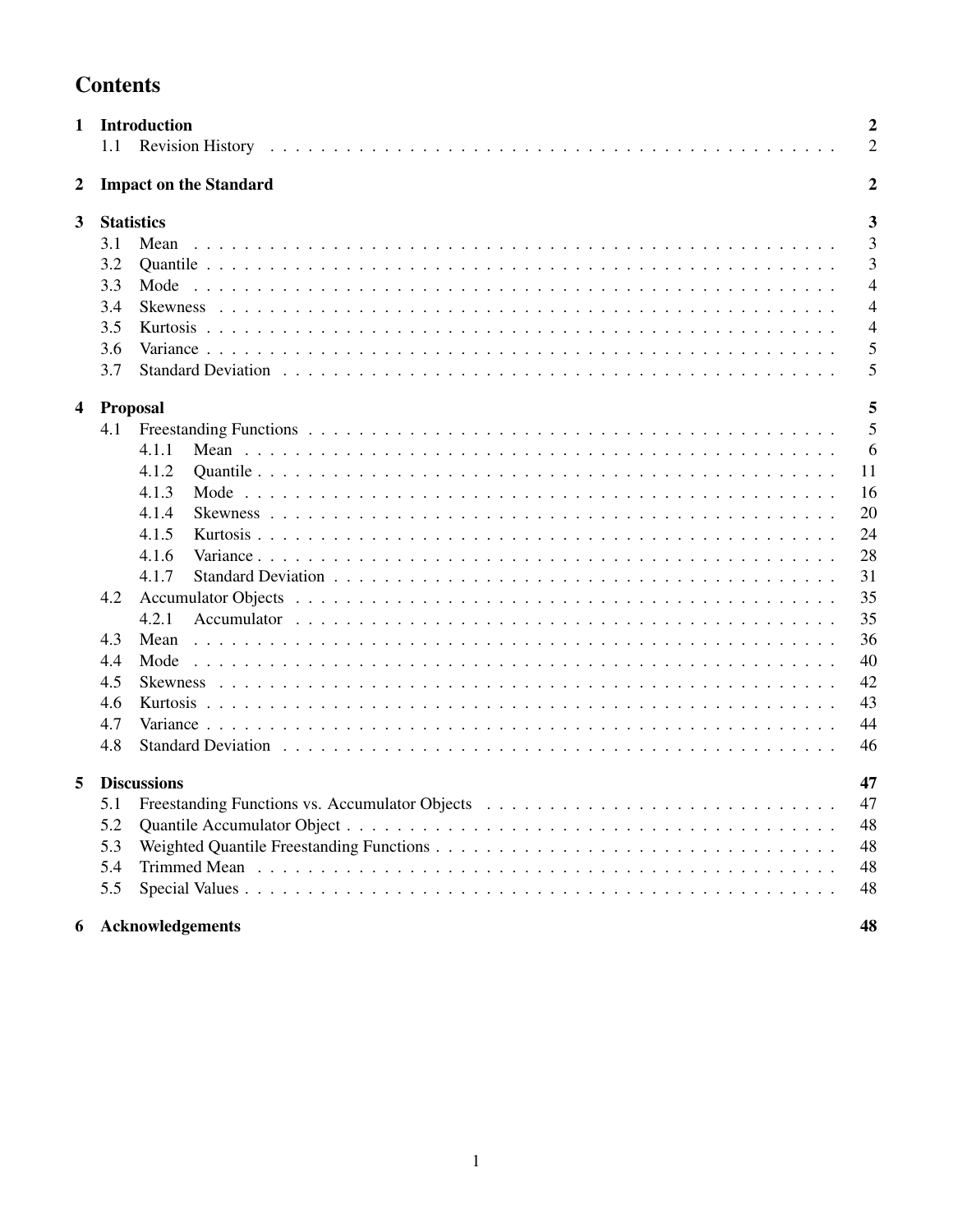## 1 Introduction

This document proposes an extension to the C++ library, to support simple statistical functions. Such functions, not presently found in the standard (including the special math library), frequently arise in scientific and industrial, as well as **general**, applications. These functions do exist in Python [1], the foremost competitor to C++ in the area of machine learning, along with Calc [2], Excel [3], Julia [4], MATLAB [5], PHP [6], R [7], Rust [8], SAS [9], SPSS [10] and SOL [11]. Further need for such functions has been identified as part of **SG19** (machine learning) [12].

This is not the first proposal to move statistics in C++. In 2004, a number of statistical distributions were proposed in [13]. More such distributions followed in 2006 [14]. Statistical distributions ultimately appeared in the C++11 standard [15]. Distributions, along with statistical tests, are also found in Boost [16]. A series of special mathematical functions later followed as part of the C++17 standard [17]. A C library, GNU Scientific Library [18], further includes support for statistics, special functions and histograms.

## 1.1 Revision History

## P1708R1

◦ An accumulator object is proposed to allow for the computation of statistics in a single pass over a sequence of values.

## P1708R2

- Reformatted using LATEX.
- A (possible) return to freestanding functions is proposed following discussions of the accumulator object of the previous version.

## P1708R3

- Geometric mean is proposed, since it exists in Calc, Excel, Julia, MATLAB, Python, R and Rust.
- Harmonic mean is proposed, since it exists in Calc, Excel, Julia, MATLAB, PHP, Python, R and Rust.
- Weighted means, median, mode, variances and standard deviations are proposed, since they exist (with the exception of mode) in MATLAB and R.
- Quantile is proposed since it is more generic than median and exists in Calc (percentile), Excel (percentile), Julia, MATLAB, PHP (percentile), R and SQL (percentile).
- Skewness is proposed, since it exists in Calc, Excel, Julia, MATLAB, PHP, R, Rust, SAS and SQL and was recommended as part of a presentation to SAS corporation.
- Kurtosis is proposed, since it exists in Calc, Excel, Julia, MATLAB, PHP, R, Rust, SAS and SQL and was recommended as part of a presentation to SAS corporation.
- Both freestanding functions and accumulator objects are proposed, since they (largely) have distinct purposes.
- Iterator pairs are replaced by ranges, since ranges simplify predicates (as comparisons and projections).

## 2 Impact on the Standard

This proposal is a pure **library** extension.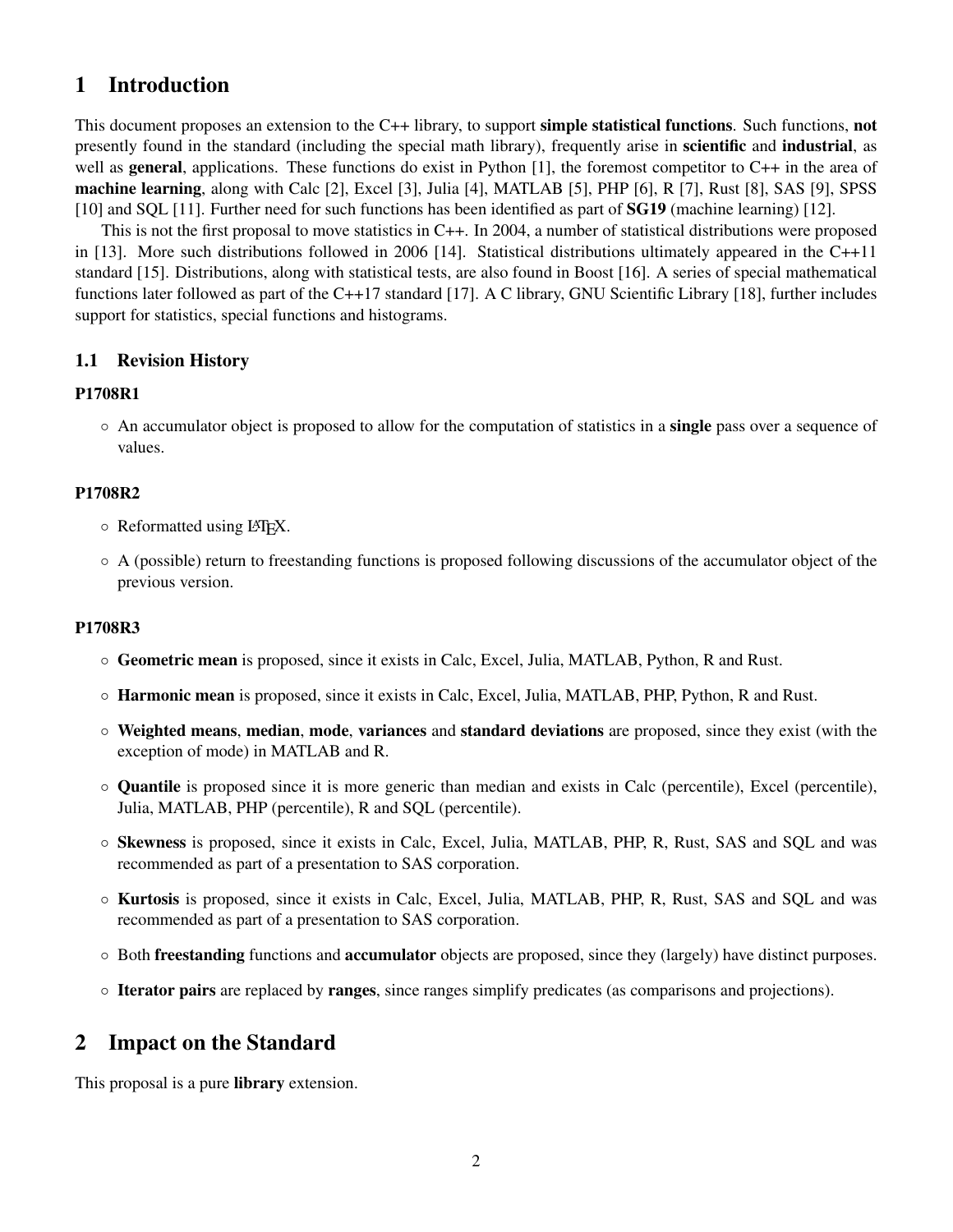## 3 Statistics

Five statistics are defined in this proposal.

## 3.1 Mean

The *arithmetic mean* [19] of the values  $x_1, x_2, \ldots, x_n$   $(n \ge 1)$ , denoted  $\mu$  or  $\bar{x}$  in the case of a **population** [19] or sample [19], respectively, is defined as

$$
\frac{1}{n}\sum_{i=1}^{n}x_{i}.
$$
 (1)

The *weighted arithmetic mean* [20], for weights  $w_1, w_2, \ldots, w_n \ge 0$ , denoted  $\mu^*$  or  $\bar{x}^*$  in the case of a population or sample, respectively, is defined as

 $\sum_{n=1}^{\infty}$  $i=1$  $w_i x_i$  $\frac{n}{\sqrt{n}}$  $i=1$  $w_i$ .  $(2)$ 

The *geometric mean* [19] (of non-negative values  $x_i \geq 0$ ) is defined as

$$
\left(\prod_{i=1}^{n} x_i\right)^{\frac{1}{n}}\tag{3}
$$

and the *weighted geometric mean* [21, 22] is defined as

$$
\left(\prod_{i=1}^{n} x_i^{w_i}\right)^{1/\sum_{i=1}^{n} w_i}.
$$
\n
$$
(4)
$$

The *harmonic mean* [19] (of positive values  $x_i > 0$ ) is defined as

$$
\left(\frac{1}{n}\sum_{i=1}^{n}\frac{1}{x_i}\right)^{-1} \tag{5}
$$

and the *weighted harmonic mean* [23] is defined as

$$
\sum_{i=1}^{n} w_i
$$
  

$$
\sum_{i=1}^{n} \frac{w_i}{x_i}.
$$
 (6)

Each of the arithmetic, geometric and harmonic means can be computed in linear time using Equations (1) and (2), (3) and (4), and (5) and (6), respectively. When computing the associated sums of these means, and indeed any sum in this proposal, robust methods [24] ought to be considered.

#### 3.2 Quantile

A *quantile* [25] (of **sorted** values) is defined as the value  $x_i$  that divides the values  $x_1, x_2, \ldots, x_n$  ( $n \ge 1$ ) into intervals of **equal** size. As an example, the  $q = 0.5$ th  $(0 \le q \le 1)$  quantile, or *median* [19], is the value that divides the values into two intervals, specifically halves, of equal size. It is therefore the "middle" value. Both even and odd  $n$  [26] must be considered in the case of discrete data. A quantile can be found (without sorting) in **linear** time using the quickselect [27] algorithm, an algorithm that has a quadratic worst case run-time complexity. The introselect [28] algorithm is another approach, one having a log-linear run-time complexity. A *weighted quantile* [29, 30] (of sorted values) is defined as the first value  $x_i$  for which  $w_1 + w_2 + \ldots + w_i \geq q$ . A weighted quantile (of **sorted** values) can be found in linear time.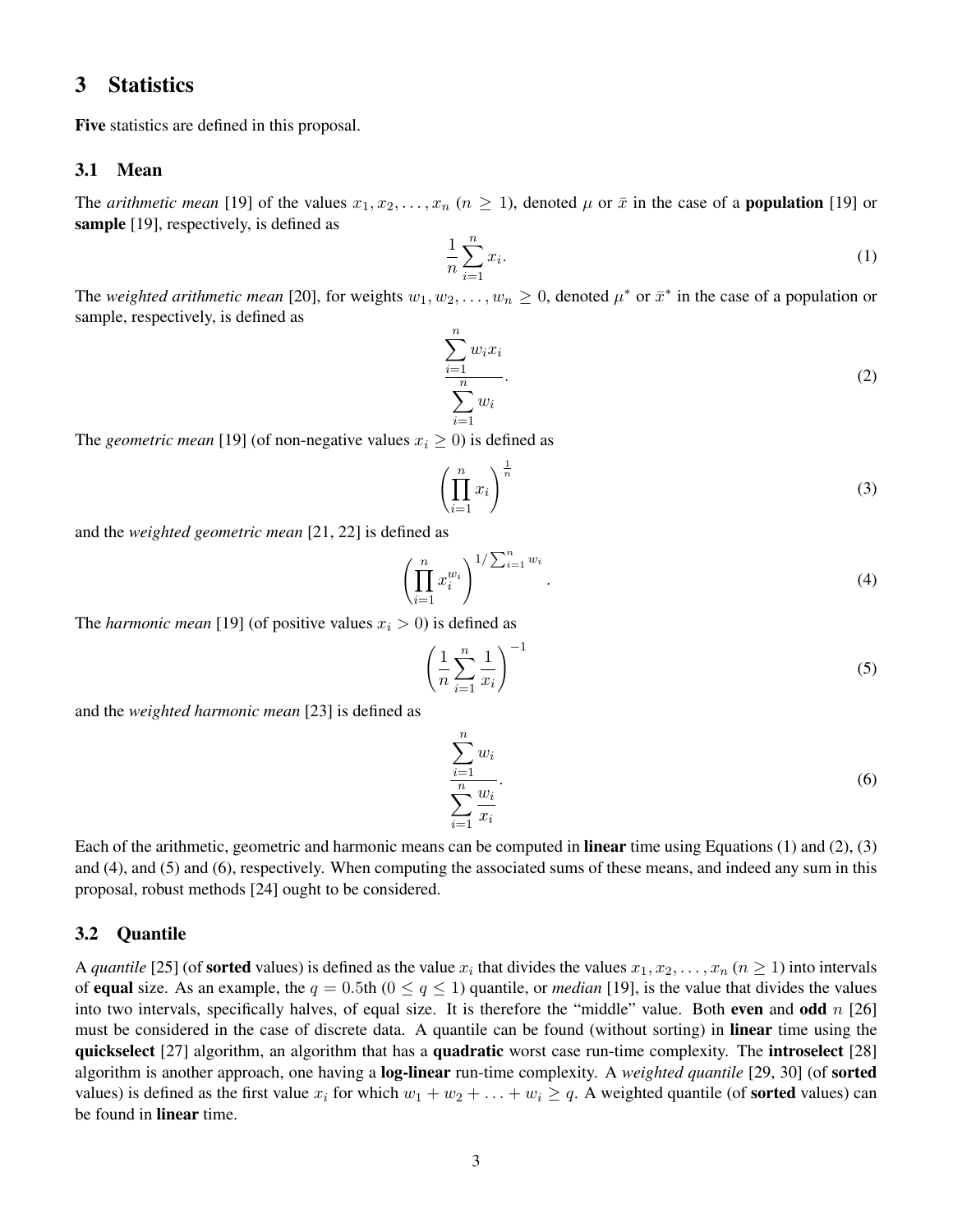## 3.3 Mode

The *mode* [19] is defined as the (perhaps not unique) most frequent value. The *weighted mode* [31] is defined as the (perhaps not unique) value with the highest total weight. The mode can be found in linear time using a hashtable.

### 3.4 Skewness

The **population** *skewness* [19], a measure of the **symmetry** of the values ( $n \geq 3$ ), is defined as

$$
\frac{\sum_{i=1}^{n}(x_i - \mu)^3}{n\sigma^3} \tag{7}
$$

and the sample *skewness* [19] is defined as

$$
n\sum_{i=1}^{n}(x_i - \bar{x})^3
$$
  
(n-1)(n-2)s<sup>3</sup>, (8)

where  $\sigma$  and s are defined in Section 3.7. The *weighted* **population** *skewness* [32] is defined as

$$
\frac{\sum_{i=1}^{n} w_i^{3/2} (x_i - \mu)^3}{n\sigma^3}
$$
\n(9)

and the *weighted* sample *skewness* [32] is defined as

$$
\frac{n\sum_{i=1}^{n}w_i^{3/2}(x_i-\bar{x})^3}{(n-1)(n-2)s^3}.
$$
\n(10)

## 3.5 Kurtosis

The population *kurtosis* [32], known also as *excess kurtosis* [33], a measure of the peakedness (or flatness) of the values ( $n \geq 4$ ), is defined as

$$
\frac{\sum_{i=1}^{n} (x_i - \mu)^4}{n\sigma^4} - 3
$$
\n(11)

and the sample *kurtosis* [32] is defined as

$$
\frac{n(n+1)\sum_{i=1}^{n}(x_i - \bar{x})^4}{(n-1)(n-2)(n-3)s^4} - \frac{3(n-1)}{(n-2)(n-3)}.
$$
\n(12)

The *weighted* population *kurtosis* [32] is defined as

$$
\frac{\sum_{i=1}^{n} w_i^2 (x_i - \mu)^4}{n\sigma^4} - 3 \tag{13}
$$

and the *weighted* sample *kurtosis* [32] is defined as

$$
\frac{n(n+1)\sum_{i=1}^{n}w_i^2(x_i-\bar{x})^4}{(n-1)(n-2)(n-3)s^4} - \frac{3(n-1)}{(n-2)(n-3)}.
$$
\n(14)

An alternate definition [19, 34] of kurtosis omits the factor of 3. Both the skewness and kurtosis can be computed in linear time [35].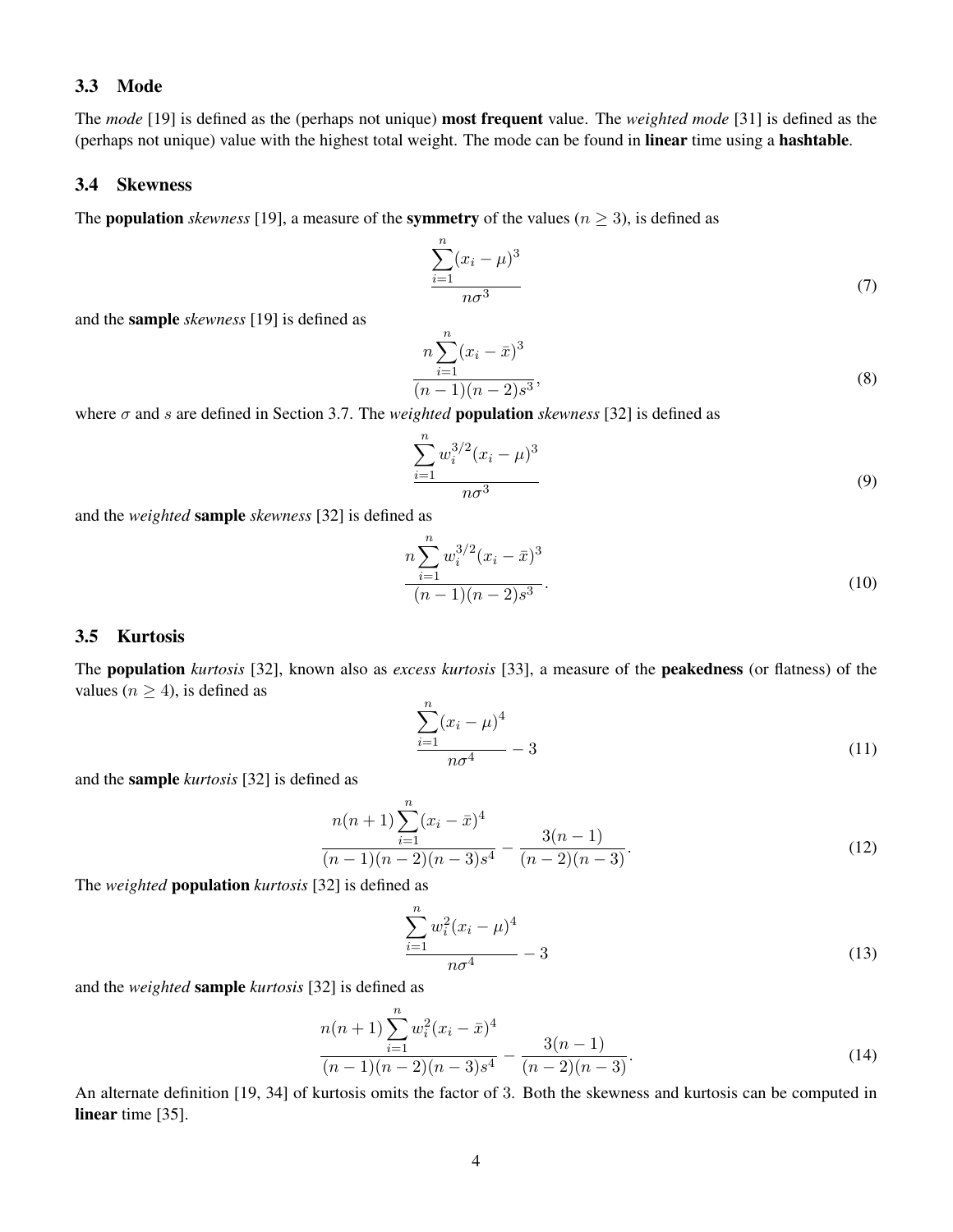## 3.6 Variance

The **population** *variance* [19]  $(n \ge 1)$ , denoted  $\sigma^2$ , is defined as

$$
\frac{1}{n}\sum_{i=1}^{n}(x_i - \mu)^2\tag{15}
$$

and the **sample** *variance* [19]  $(n \ge 2)$ , denoted  $s^2$ , is defined as

$$
\frac{1}{n-1} \sum_{i=1}^{n} (x_i - \bar{x})^2.
$$
 (16)

The *weighted* population *variance* [36] is defined as

$$
\frac{\sum_{i=1}^{n} w_i (x_i - \mu^*)^2}{\sum_{i=1}^{n} w_i}
$$
\n(17)

and the *weighted* sample *variance* [36] is defined as

$$
\frac{\sum_{i=1}^{n} w_i (x_i - \mu^*)^2}{\frac{n-1}{n} \sum_{i=1}^{n} w_i}.
$$
\n(18)

The variance can be computed in **linear** time [37, 38].

## 3.7 Standard Deviation

The **population** *standard deviation* [19]  $(n \ge 1)$ , denoted  $\sigma$ , is defined as the square root of the population variance. The **sample** *standard deviation* [19]  $(n \geq 2)$ , denoted s, is defined as the square root of the sample variance. Likewise, the *weighted* population *standard deviation* is defined as the square root of the weighted population variance and the *weighted* sample *standard deviation* [39] is defined as the square root of the weighted sample variance.

## 4 Proposal

This document proposes the inclusion of the statistics **mean** (arithmetic, geometric and harmonic), **quantile** (and median), mode, skewness, kurtosis, variance and standard deviation in the C++ library as both freestanding functions and **accumulator** objects. It is further proposed that these items be placed into a (new) header <stats>, just as was done with the distributions of <random>. Lastly, these functions and accumulator objects are limited to existing (C++) data types.

### 4.1 Freestanding Functions

Each statistic is first given as a function. Such functions are useful in cases in which a user wishes to compute only one statistic. The proposed forms of these functions are given in the following sections. These functions make use of the concepts below.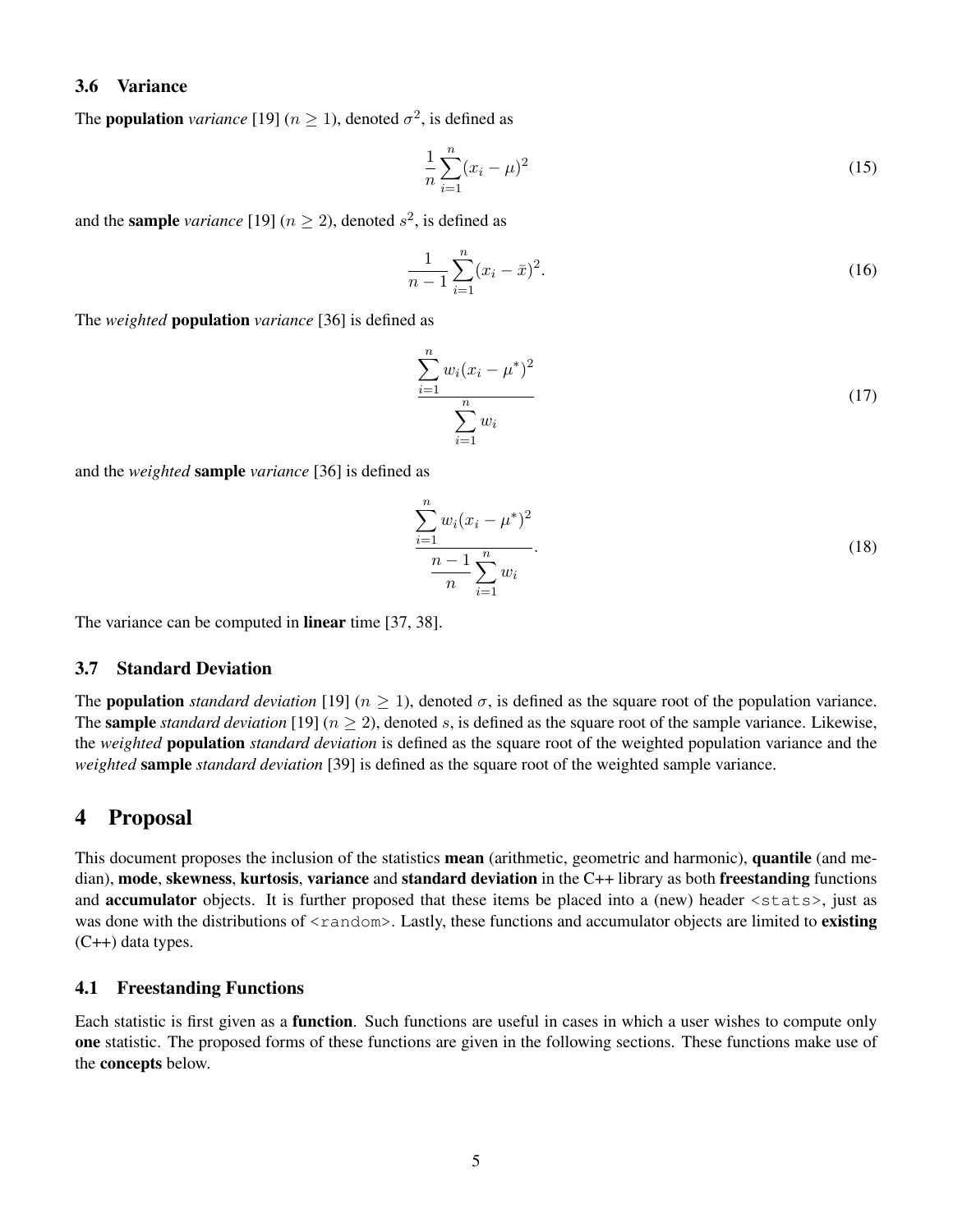```
template<typename R, typename P>
concept stats_range = std::ranges::input_range<R> &&
   std::is_arithmetic_v<
      typename std::projected<std::ranges::iterator t<R>, P>::value type>;
template<typename R, typename P1, typename Weights, typename P2>
concept weighted_stats_range = std::stats_range<R, P1> &&
   std::stats_range<Weights, P2>;
template<class T>
concept stats_ordered =
   requires(const std::remove_reference_t<T> &a,
      const std::remove_reference_t<T> &b) {
        { a < b } -> std::convertible_to<bool>;
};
```
### 4.1.1 Mean

The proposed forms of the mean functions are given as follows.

```
// (1)template<typename R, typename P = std::identity,
   typename Result = std::conditional<
      std::is_integral_v<
         typename std::projected<std::ranges::iterator_t<R>, P>::value_type>,
      double,
      typename std::projected<
         std::ranges::iterator_t<R>, P>::value_type>::type>
requires std::stats_range<R, P> && std::is_arithmetic_v<Result>
constexpr auto mean(R&& r, P proj = P{}) -> Result;
1/ (2)template<typename R, typename P1 = std::identity,
   typename Weights, typename P2 = std::identity,
   typename Result = std::conditional<
      std::is_integral_v<
         typename std::projected<std::ranges::iterator_t<R>, P1>::value_type>,
      double,
      typename std::projected<
         std::ranges::iterator_t<R>, P1>::value_type>::type>
requires std::weighted_stats_range<R, P1, Weights, P2> &&
   std::is_arithmetic_v<Result>
constexpr auto mean(
   R&& r, Weights&& w, P1 proj1 = P1{}, P2 proj2 = P2{}) -> Result;
// (3)template<typename ExecutionPolicy,
   typename R, typename P = std::identity,
   typename Result = std::conditional<
```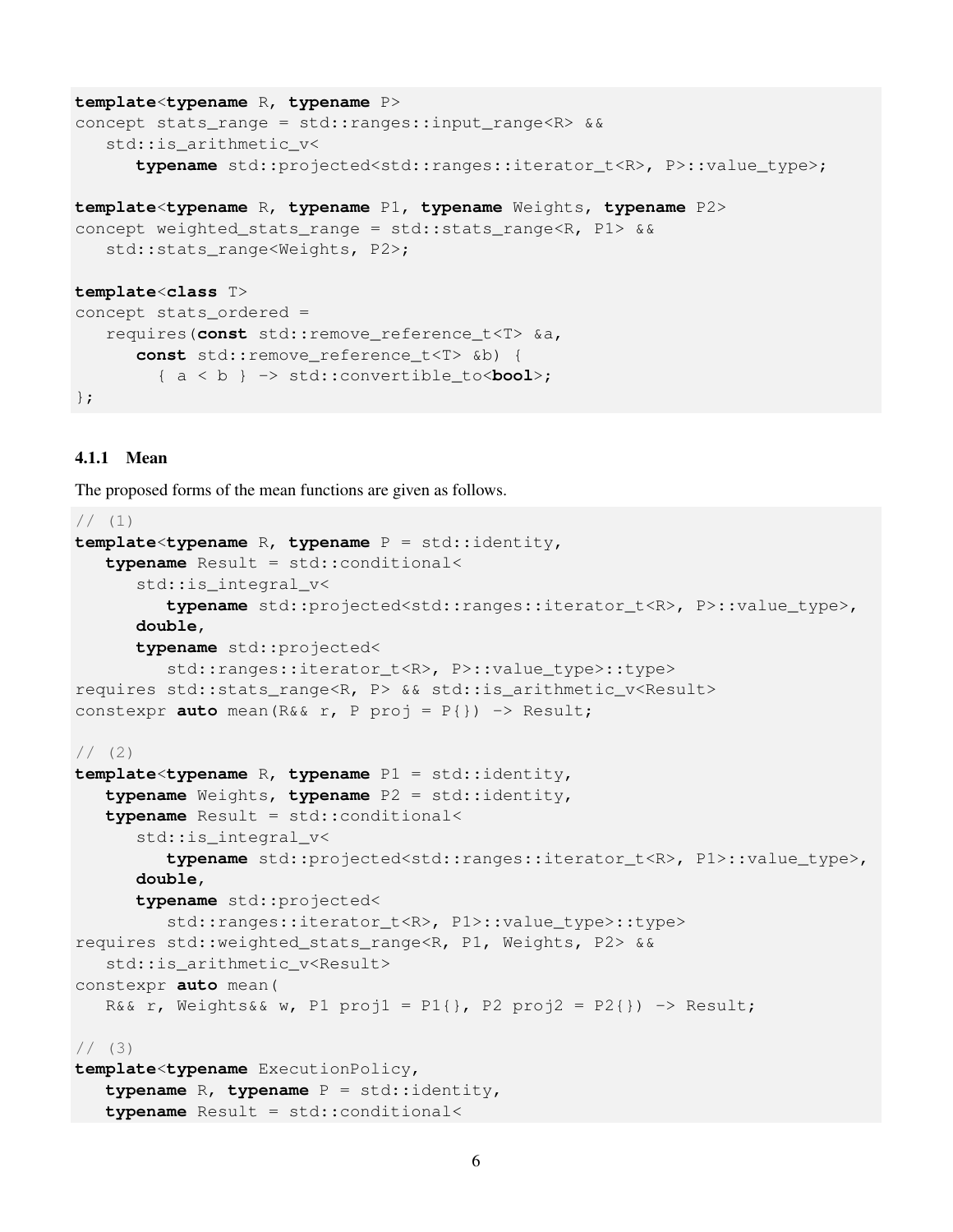```
std:: is integral v<
         typename std::projected<std::ranges::iterator_t<R>, P>::value_type>,
      double,
      typename std::projected<
         std::ranges::iterator_t<R>, P>::value_type>::type>
requires std:: is execution policy v<std::decay_t<ExecutionPolicy>> &&
   std::stats_range<R, P> &&
   std:: is arithmetic v<Result>
constexpr auto mean(ExecutionPolicy&& policy, R&& r, P proj = P{}) -> Result;
// (4)template<typename ExecutionPolicy,
   typename R, typename P1 = std::identity,
   typename Weights, typename P2 = std::identity,
   typename Result = std::conditional<
      std::is_integral_v<
         typename std::projected<std::ranges::iterator_t<R>, P1>::value_type>,
      double,
      typename std::projected<
         std::ranges::iterator_t<R>, P1>::value_type>::type>
requires std::is_execution_policy_v<std::decay_t<ExecutionPolicy>> &&
   std::weighted_stats_range<R, P1, Weights, P2> &&
   std:: is arithmetic v<Result>
constexpr auto mean(ExecutionPolicy&& policy,
   R&& r,
   Weights&& w,
   P1 proj1 = P1 },
   P2 proj2 = P2}) -> Result;
1/ (5)template<typename R, typename P = std::identity,
   typename Result = std::conditional<
      std::is_integral_v<
         typename std::projected<std::ranges::iterator_t<R>, P>::value_type>,
      double,
      typename std::projected<
         std::ranges::iterator_t<R>, P>::value_type>::type>
requires std::stats_range<R, P> && std::is_arithmetic_v<Result>
constexpr auto geometric_mean(R&& r, P proj = P{}) -> Result;
1/ (6)template<typename R, typename P1 = std::identity,
   typename Weights, typename P2 = std::identity,
   typename Result = std::conditional<
      std::is_integral_v<
         typename std::projected<std::ranges::iterator_t<R>, P1>::value_type>,
      double,
      typename std::projected<
         std::ranges::iterator_t<R>, P1>::value_type>::type>
```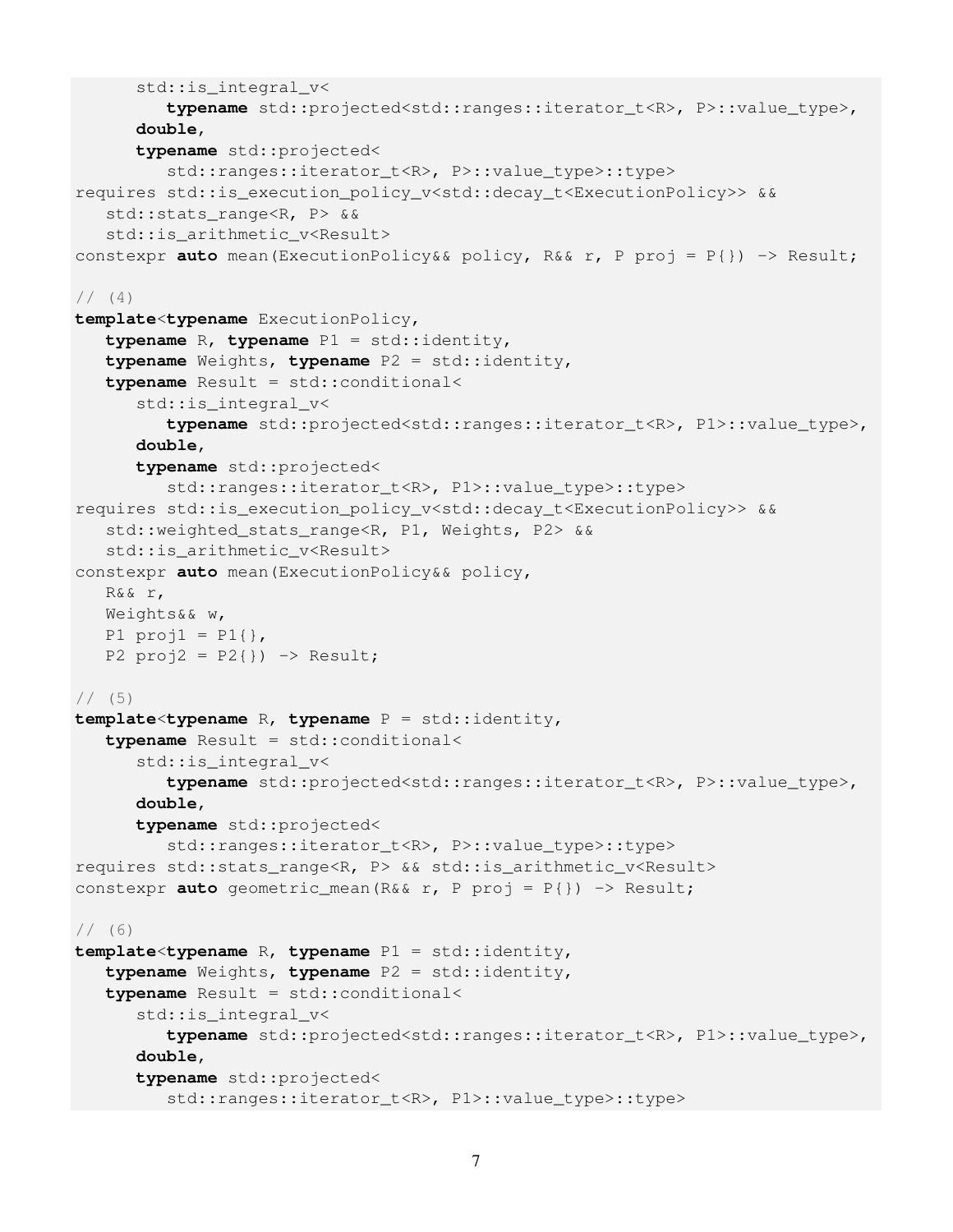```
requires std::weighted_stats_range<R, P1, Weights, P2> &&
   std::is_arithmetic_v<Result>
constexpr auto geometric_mean(
   R&& r, Weights&& w, P1 proj1 = P1{}, P2 proj2 = P2{}) -> Result;
// (7)
template<typename ExecutionPolicy,
   typename R, typename P = std::identity,
   typename Result = std::conditional<
      std::is_integral_v<
         typename std::projected<std::ranges::iterator_t<R>, P>::value_type>,
      double,
      typename std::projected<
         std::ranges::iterator t<R>, P>::value type>::type>
requires std::is_execution_policy_v<std::decay_t<ExecutionPolicy>> &&
   std::stats_range<R, P> &&
   std::is_arithmetic_v<Result>
constexpr auto geometric_mean(
   ExecutionPolicy&& policy, R&& r, P proj = P\{\}) \rightarrow Result;
1/ (8)template<typename ExecutionPolicy,
   typename R, typename P1 = std::identity,
   typename Weights, typename P2 = std::identity,
   typename Result = std::conditional<
      std::is_integral_v<
         typename std::projected<std::ranges::iterator_t<R>, P1>::value_type>,
      double,
      typename std::projected<
         std::ranges::iterator_t<R>, P1>::value_type>::type>
requires std::is_execution_policy_v<std::decay_t<ExecutionPolicy>> &&
   std::weighted_stats_range<R, P1, Weights, P2> &&
   std::is_arithmetic_v<Result>
constexpr auto geometric_mean(ExecutionPolicy&& policy,
   R&& r,
  Weights&& w,
  P1 proj1 = P1{},
   P2 proj2 = P2{}) -> Result;
1/ (9)template<typename R, typename P = std::identity,
   typename Result = std::conditional<
      std::is_integral_v<
         typename std::projected<std::ranges::iterator_t<R>, P>::value_type>,
      double,
      typename std::projected<
         std::ranges::iterator_t<R>, P>::value_type>::type>
requires std::stats_range<R, P> && std::is_arithmetic_v<Result>
constexpr auto harmonic_mean(R&& r, P proj = P{}) -> Result;
```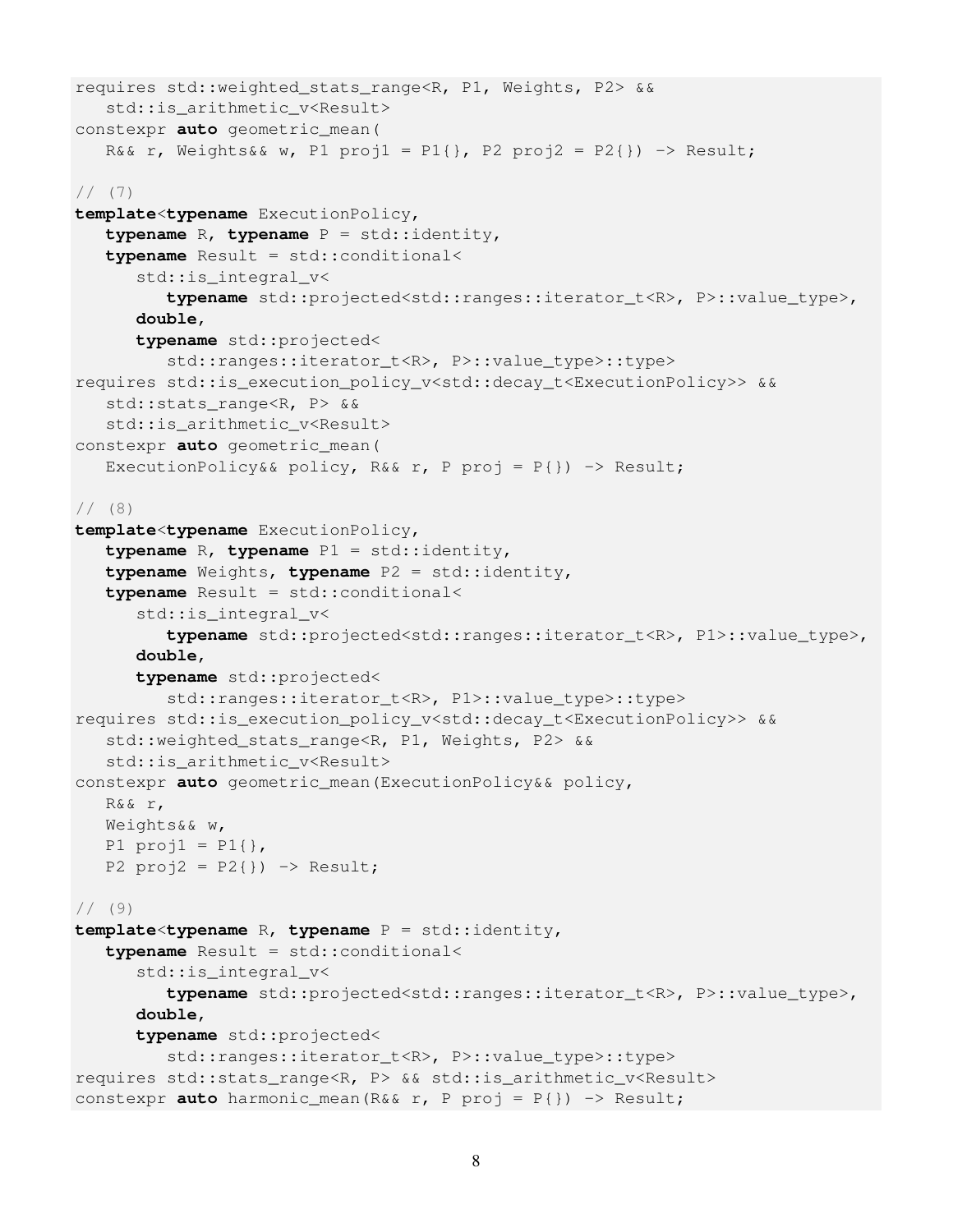```
// (10)
template<typename R, typename P1 = std::identity,
   typename Weights, typename P2 = std::identity,
   typename Result = std::conditional<
      std::is integral v<
         typename std::projected<std::ranges::iterator_t<R>, P1>::value_type>,
      double,
      typename std::projected<
         std::ranges::iterator_t<R>, P1>::value_type>::type>
requires std::weighted_stats_range<R, P1, Weights, P2> &&
   std::is_arithmetic_v<Result>
constexpr auto harmonic_mean(
   R&& r, Weights&& w, P1 proj1 = P1{}, P2 proj2 = P2{}) -> Result;
// (11)
template<typename ExecutionPolicy,
   typename R, typename P = std::identity,
   typename Result = std::conditional<
      std::is_integral_v<
         typename std::projected<std::ranges::iterator_t<R>, P>::value_type>,
      double,
      typename std::projected<
         std::ranges::iterator_t<R>, P>::value_type>::type>
requires std::is_execution_policy_v<std::decay_t<ExecutionPolicy>> &&
   std::stats_range<R, P> &&
   std::is_arithmetic_v<Result>
constexpr auto harmonic_mean(
   ExecutionPolicy&& policy, R&& r, P proj = P\{\}) \rightarrow Result;
1/ (12)
template<typename ExecutionPolicy,
   typename R, typename P1 = std::identity,
   typename Weights, typename P2 = std::identity,
   typename Result = std::conditional<
      std:: is integral v<
         typename std::projected<std::ranges::iterator_t<R>, P1>::value_type>,
      double,
      typename std::projected<
         std::ranges::iterator_t<R>, P1>::value_type>::type>
requires std::is_execution_policy_v<std::decay_t<ExecutionPolicy>> &&
   std::weighted_stats_range<R, P1, Weights, P2> &&
   std::is_arithmetic_v<Result>
constexpr auto harmonic_mean(ExecutionPolicy&& policy,
   R&& r,
   Weights&& w,
   P1 proj1 = P1{},
   P2 proj2 = P2}) -> Result;
```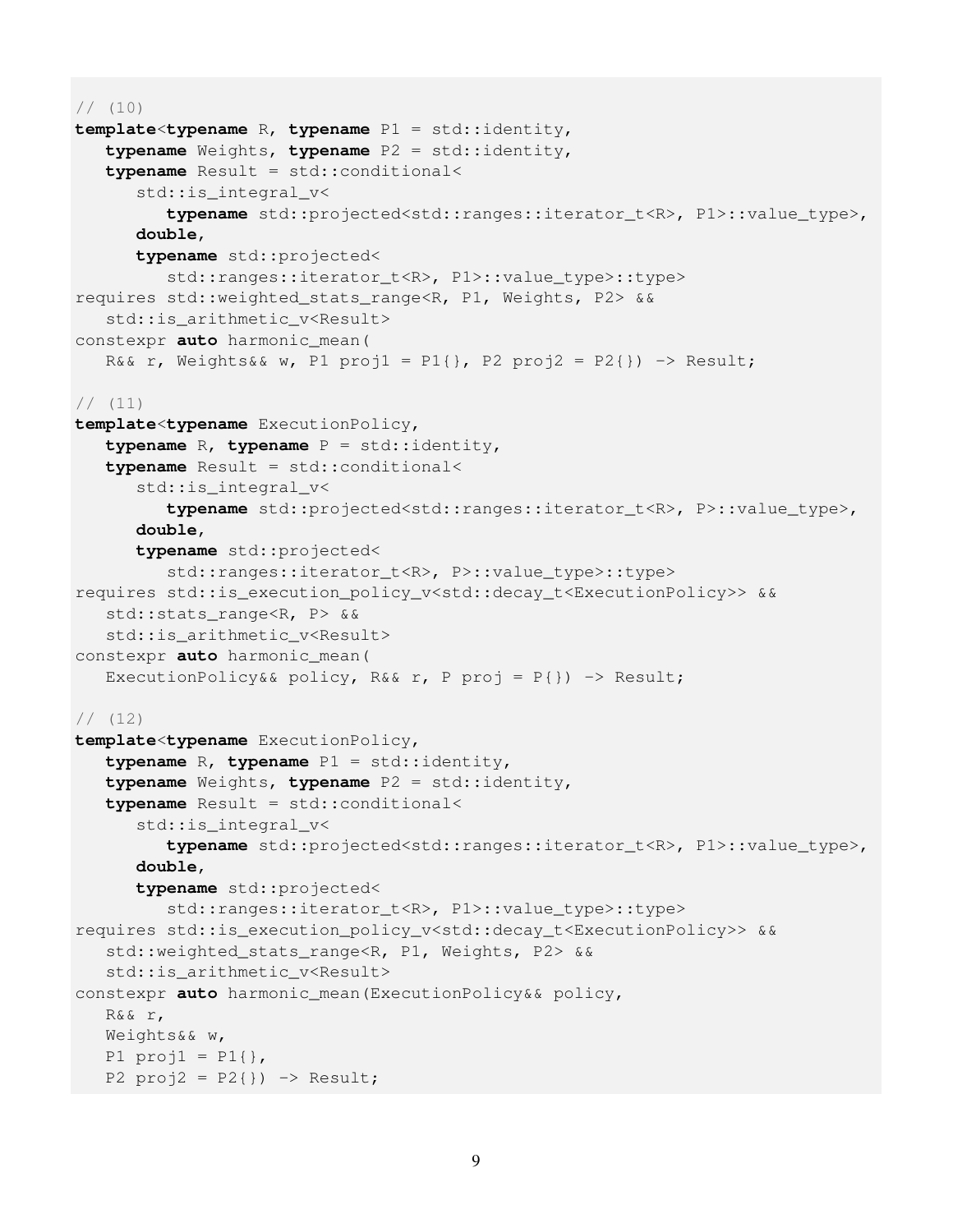- $\bullet$   $\circ$  the range of the elements to examine
- $\pi$  projection to apply to the elements of r
- $\bullet$  w the range of the weights to use
- $\text{proj}_1$  the projection to apply to the elements of r
- $\text{proj2}$  the projection to apply to the elements of w
- policy the execution policy to use

## Return Value

If no errors occur, the (weighted) mean of the elements of  $r$  is returned.

## **Complexity**

```
O(N), where N = std:range: distance(R).
```
## Error Handling

- If r or w is empty (or the sum of w is 0) or r and w are of different sizes, stats error is thrown.
- In the case of geometric mean, if any element of r is negative or an element, along with its associated weight, is 0, stats error is thrown.
- $\bullet$  In the case of harmonic mean, if any element of r is 0, stats error is thrown.

## Example

```
struct PRODUCT {
   float price;
   int quantity;
};
std::array<PRODUCT, 5> A =
{ { {5.2f, 1}, {1.7f, 2}, {9.2f, 5}, {4.4f, 7}, {1.7f, 3} } };
std::cout << "mean 1 = " << std::mean(A, &PRODUCT::price);
std::cout << "\nmean 2 = " << std::geometric_mean(A, &PRODUCT::quantity);
std::cout << "\nmean 3 = " << std::harmonic_mean(A,std::vector<double>{ 0.2, 0.1, 0.3, 0.05, 0.05, 0.05, 0.1, 0.15 },
   &PRODUCT::price);
```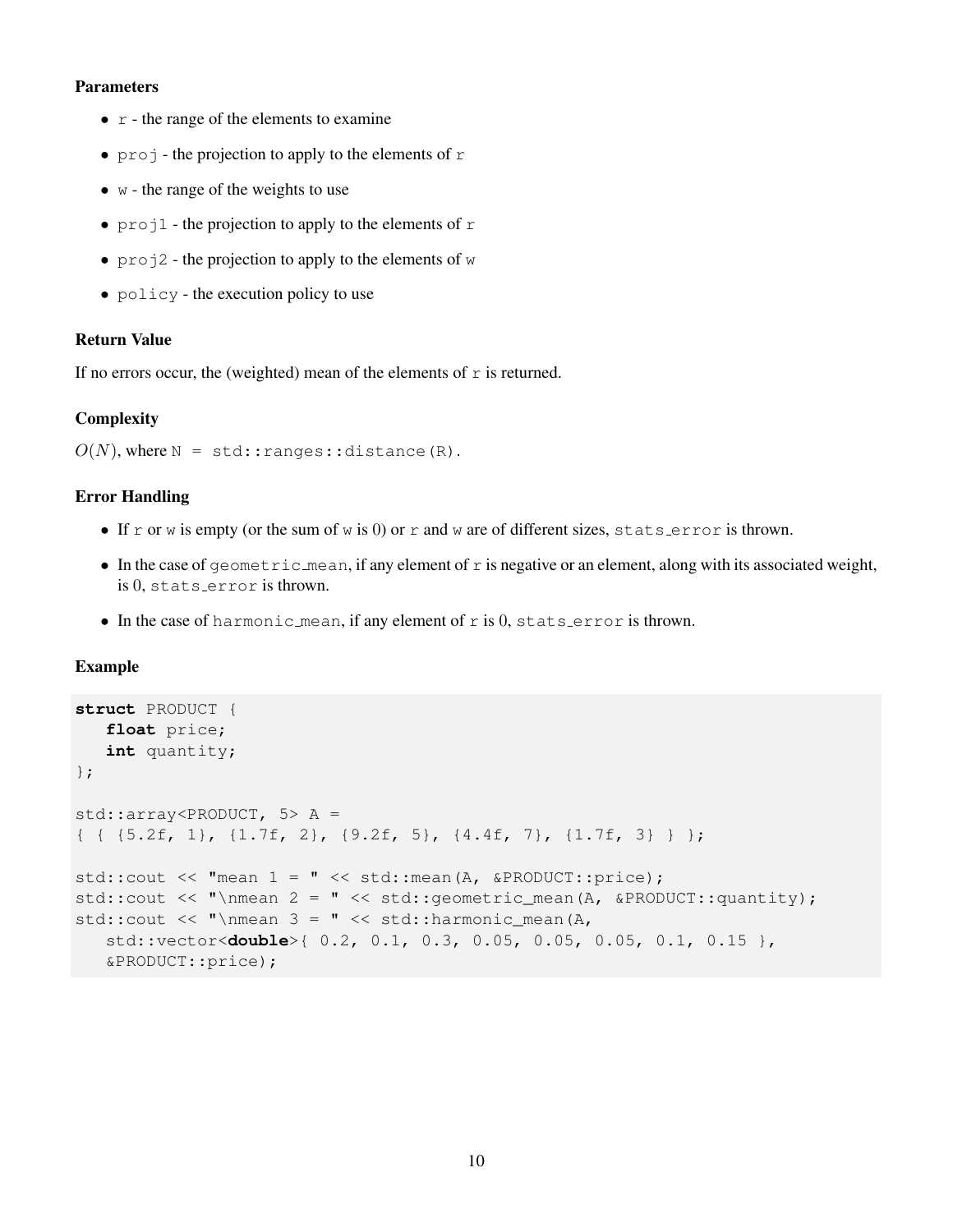## 4.1.2 Quantile

The proposed forms of the quantile (and median) functions are given as follows.

```
// (1)template<typename R, typename T = double>
requires std::ranges::input range<R> && std::is floating point v<T>
constexpr auto sorted_quantile(R&& r, T q) -> std::tuple<
   std::iter_value_t<R>, std::optional<std::iter_value_t<R>>>;
1/ (2)template<typename R>
requires std::ranges::input_range<R>
constexpr auto sorted_median(R&& r) -> std::tuple<
   std::iter_value_t<R>, std::optional<std::iter_value_t<R>>>;
1/ (3)template<typename R,
   typename Weights, typename P = std::identity,
   typename T = double>
requires std::ranges::input_range<R> &&
   std::stats_range<Weights, P> &&
   std::is_floating_point_v<T>
constexpr auto sorted_quantile(
   R&& r, Weights&& w, T q, P proj = P{}) -> std::iter_value_t<R>;
// (4)template<typename R, typename Weights, typename P = std::identity>
requires std::ranges::input_range<R> && std::stats_range<Weights, P>
constexpr auto sorted_median(
   R&& r, Weights&& w, P proj = P\{\}) -> std::iter_value_t<R>;
1/ (5)template<typename ExecutionPolicy, typename R, typename T = double>
requires std::is_execution_policy_v<std::decay_t<ExecutionPolicy>> &&
   std::ranges::input_range<R> &&
   std:: is floating point v<T>
constexpr auto sorted_quantile(
   ExecutionPolicy&& policy, R&& r, T q) -> std::tuple<
      std::iter_value_t<R>, std::optional<std::iter_value_t<R>>>;
1/ (6)template<typename ExecutionPolicy, typename R>
requires std::is_execution_policy_v<std::decay_t<ExecutionPolicy>> &&
   std::ranges::input_range<R>
constexpr auto sorted_median(ExecutionPolicy&& policy, R&& r) -> std::tuple<
   std::iter_value_t<R>, std::optional<std::iter_value_t<R>>>;
// (7)
```
**template**<**typename** ExecutionPolicy,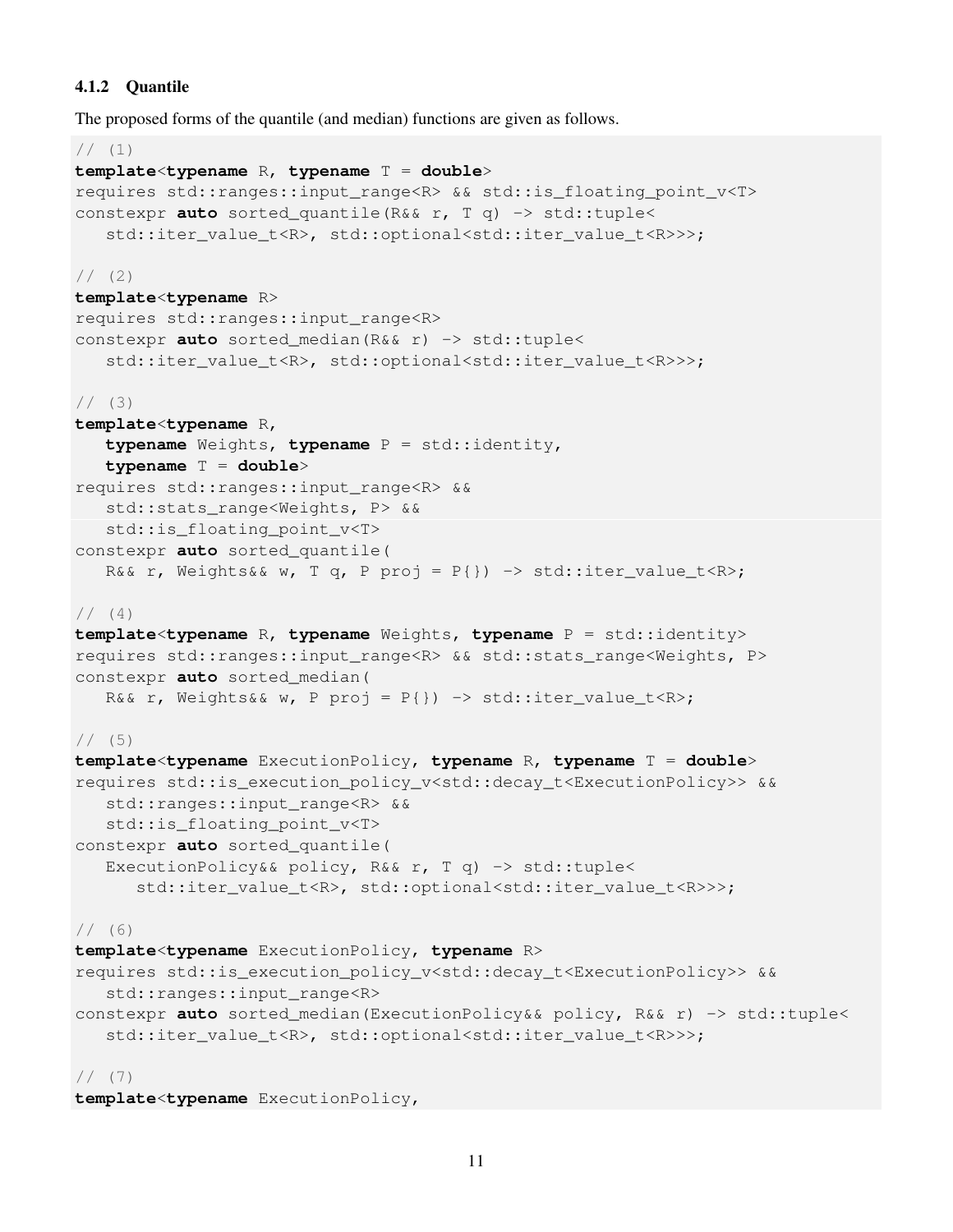```
typename R,
   typename Weights, typename P = std::identity,
   typename T = double>
requires std::is_execution_policy_v<std::decay_t<ExecutionPolicy>> &&
   std::ranges::input_range<R> &&
   std::stats_range<Weights, P> &&
   std::is_floating_point_v<T>
constexpr auto sorted_quantile(ExecutionPolicy&& policy,
   R&& r,
   Weights&& w,
   T q,
   P proj = P\{\}) -> std::iter_value_t < R>;
1/ (8)template<typename ExecutionPolicy,
   typename R,
   typename Weights, typename P = std::identity>
requires std::is_execution_policy_v<std::decay_t<ExecutionPolicy>> &&
   std::ranges::input_range<R> &&
   std::stats_range<Weights, P>
constexpr auto sorted_median(ExecutionPolicy&& policy,
   R&& r,
   Weights&& w,
   P proj = P\{\}) -> std::iter_value_t < R>;
1/ (9)template<typename R,
   typename Quantiles, typename P = std::identity,
   typename O>
requires std::ranges::input_range<R> &&
   std::stats_range<Quantiles, P> &&
   std::output_iterator<O,
      std::tuple<std::iter_value_t<R>,
      std::optional<std::iter_value_t<R>>>>
constexpr auto sorted_quantiles(
   R&& r, Quantiles&& q, O quantiles, P proj = P\{\}) \rightarrow 0;// (10)
template<typename R,
   typename Weights, typename P1 = std::identity,
   typename Quantiles, typename P2 = std::identity,
   typename O>
requires std::ranges::input_range<R> &&
   std::stats_range<Weights, P1> &&
   std::stats_range<Quantiles, P2> &&
   std::output_iterator<O, std::iter_value_t<R>>
constexpr auto sorted_quantiles(R&& r,
   Weights&& w,
   Quantiles&& q,
```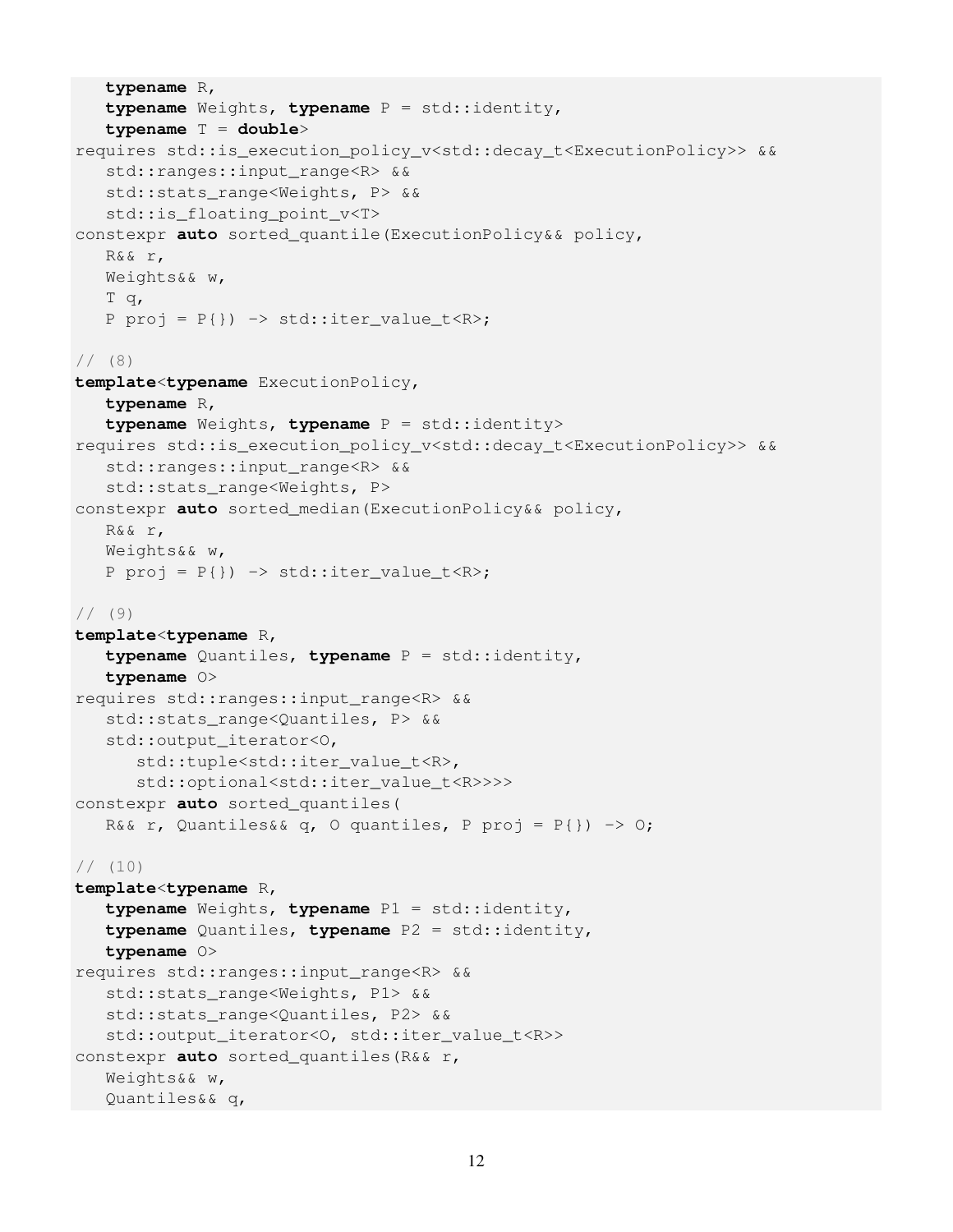```
O quantiles,
   P1 proj1 = P1{},
   P2 proj2 = P2{}}) -> 0;
// (11)
template<typename ExecutionPolicy,
   typename R,
   typename Quantiles, typename P = std::identity,
   typename O>
requires std::is_execution_policy_v<std::decay_t<ExecutionPolicy>> &&
   std::ranges::input_range<R> &&
   std::stats_range<Quantiles, P> &&
   std::output_iterator<O,
      std::tuple<std::iter_value_t<R>,
      std::optional<std::iter_value_t<R>>>>
constexpr auto sorted_quantiles(ExecutionPolicy&& policy,
   R&& r,
   Quantiles&& q,
   O quantiles,
   P proj = P{}) -> 0;
// (12)
template<typename ExecutionPolicy,
   typename R,
   typename Weights, typename P1 = std::identity,
   typename Quantiles, typename P2 = std::identity,
   typename O>
requires std::is_execution_policy_v<std::decay_t<ExecutionPolicy>> &&
   std::ranges::input_range<R> &&
   std::stats_range<Weights, P1> &&
   std::stats_range<Quantiles, P2> &&
   std::output_iterator<O, std::iter_value_t<R>>
constexpr auto sorted_quantiles(ExecutionPolicy&& policy,
   R&& r,
   Weights&& w,
   Quantiles&& q,
   O quantiles,
   P1 proj1 = P1{},
   P2 proj2 = P2{}}) -> 0;
// (13)
template<typename R,
   typename C = std::ranges::less, typename P = std::identity,
   typename T = double>
requires std::ranges::random_access_range<R> &&
   std::stats_ordered<R> &&
   std::is_arithmetic_v<typename std::projected<
      std::ranges::iterator_t<R>, P>::value_type> &&
   std::is_floating_point_v<T>
```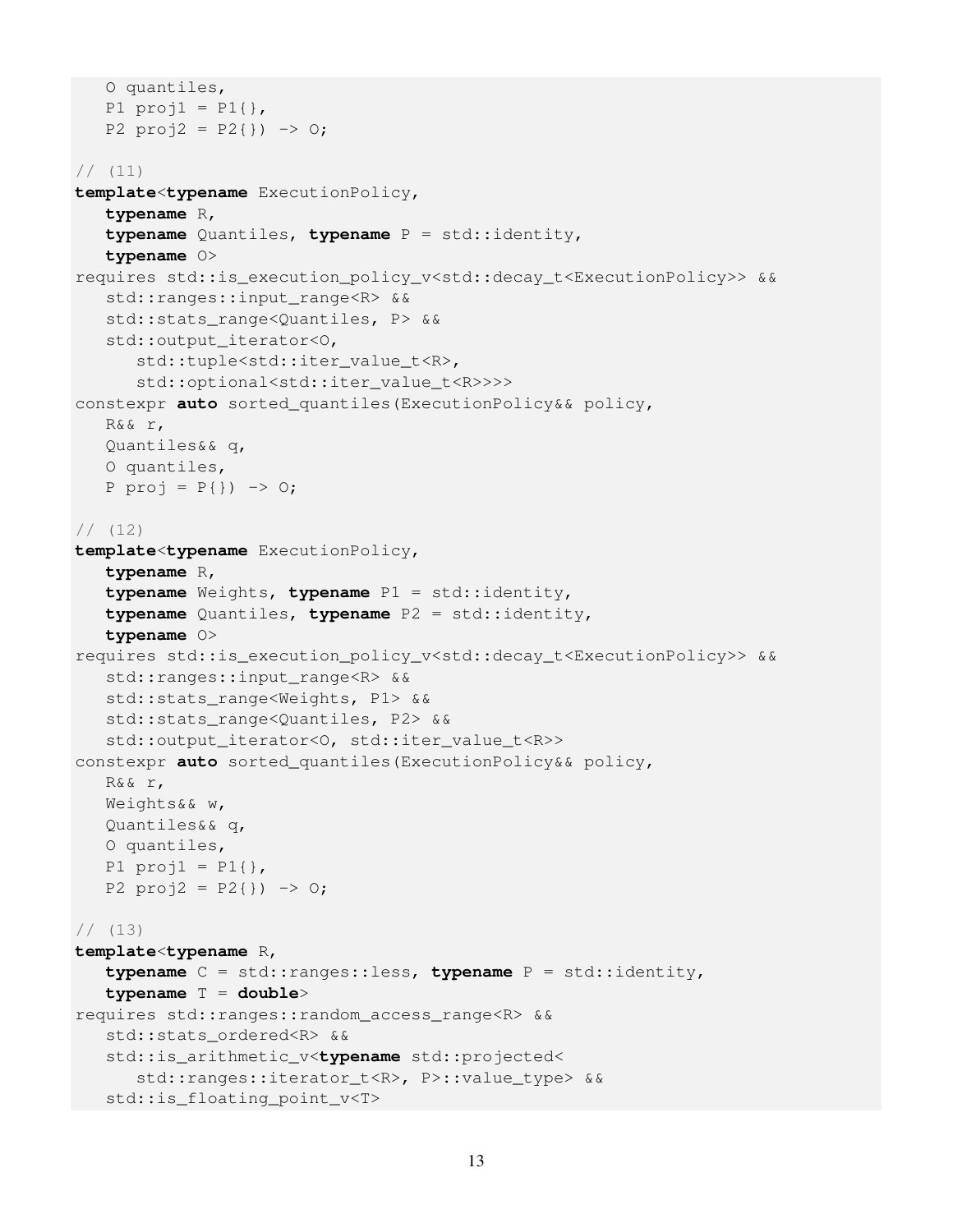```
constexpr auto unsorted_quantile(
   R&& r, T q, C pred = C\{\}, P proj = P\{\}) -> std::tuple<
      std::iter_value_t<R>, std::optional<std::iter_value_t<R>>>;
// (14)
template<typename R,
   typename C = std::ranges::less, typename P = std::identity>
requires std::ranges::random_access_range<R> &&
   std::stats_ordered<R> &&
   std::is_arithmetic_v<
      typename std::projected<std::ranges::iterator_t<R>, P>::value_type>
constexpr auto unsorted_median(
   R&& r, C pred = C{}, P proj = P{}) -> std::tuple<
      std::iter_value_t<R>, std::optional<std::iter_value_t<R>>>;
// (15)
template<typename ExecutionPolicy,
   typename R, typename C = std::ranges::less, typename P = std::identity,
   typename T>
requires std::is_execution_policy_v<std::decay_t<ExecutionPolicy>> &&
   std::ranges::random_access_range<R> &&
   std::stats_ordered<R> &&
   std:: is arithmetic v<
      typename std::projected<std::ranges::iterator_t<R>, P>::value_type> &&
   std::is_floating_point_v<T>
constexpr auto unsorted_quantile(ExecutionPolicy&& policy,
   R&& r,
   T q,
   C pred = C{}, P proj = P{}) -> std::tuple<
      std::iter_value_t<R>, std::optional<std::iter_value_t<R>>>;
// (16)
template<typename ExecutionPolicy,
   typename R, typename C = std::ranges::less, typename P = std::identity>
requires std::is_execution_policy_v<std::decay_t<ExecutionPolicy>> &&
   std::ranges::random_access_range<R> &&
   std::stats_ordered<R> &&
   std:: is arithmetic v<
      typename std::projected<std::ranges::iterator_t<R>, P>::value_type>
constexpr auto unsorted_median(
   ExecutionPolicy&& policy, R&& r, C pred = C\, P proj = P\) -> std::tuple<
      std::iter_value_t<R>, std::optional<std::iter_value_t<R>>>;
```
- $r$  the range of the elements to examine
- $\bullet$  q the quantile or range of quantiles
- $\bullet$  w the range of the weights to use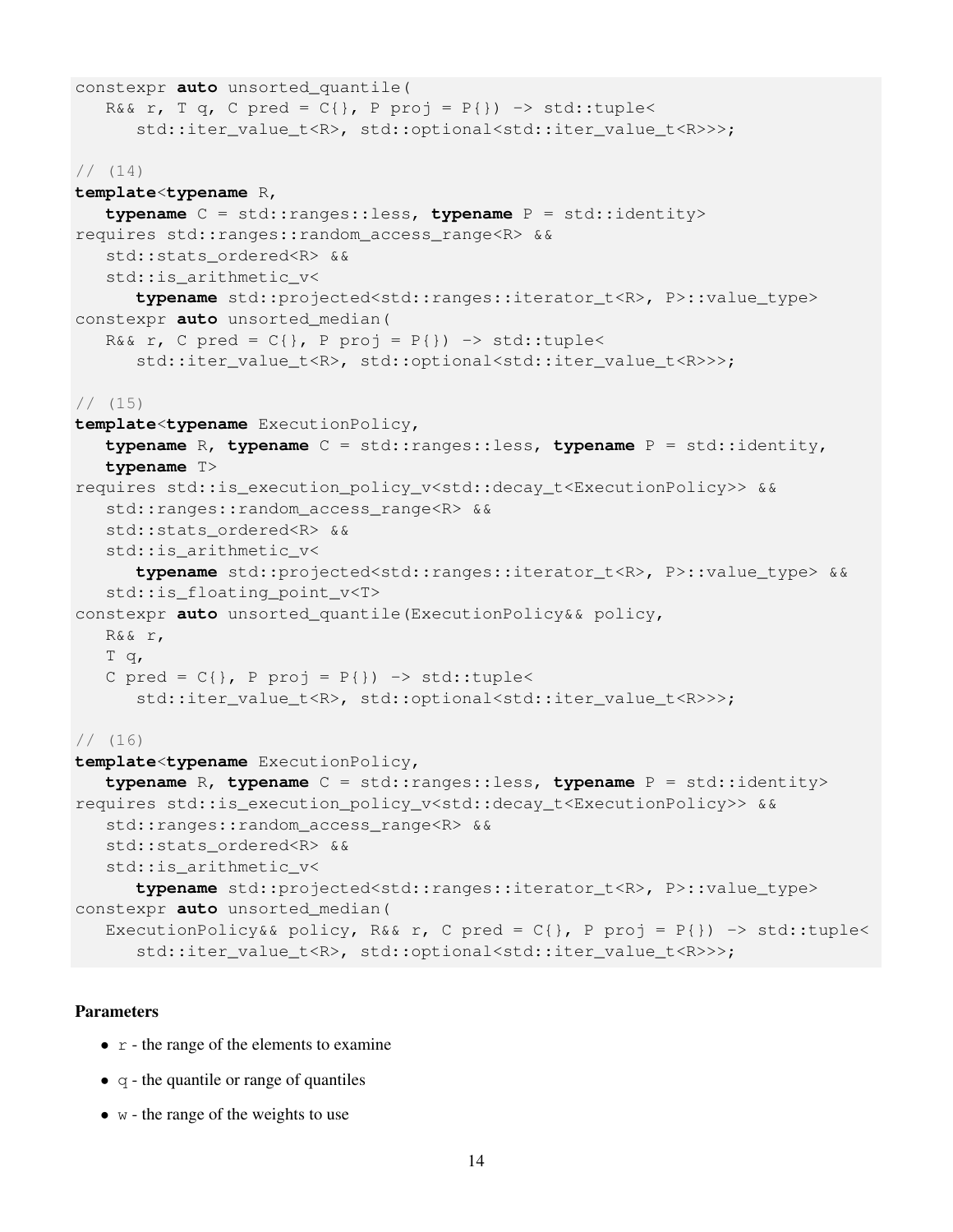- $\pi$  projection to apply to the elements of w
- policy the execution policy to use
- quantiles the beginning of the destination range of quantiles
- $\text{proj}_1$  the projection to apply to the elements of r
- $\text{proj2}$  the projection to apply to the elements of w
- $\alpha$  pred the predicate to apply to the elements of w

## Return Value

If no errors occur, the specified (weighted) quantile(s) of the elements of  $r$  is (are) returned.

## **Complexity**

- (1) to (12): At most  $O(N)$ , where  $N = std:ranges::distance(R)$ .
- (13), (14), (15) and (16):  $O(N)$  applications of the projection, and  $O(2N \log N)$  swaps, where N = std::ranges::distance(R).

#### Error Handling

- If r or w is empty or r and w are of different sizes, stats error is thrown.
- If  $q < 0$  or  $q > 1$  (or any element of the range of quantiles q), stats error is thrown.

#### Example

```
std::vector<int> v = \{ 2, 3, 5, 7, 11, 13, 17, 19 \};
std:: cout \lt\lt "median 1 =";
if (auto [m1, m2] = std:sorted\_median(v); m2.has\_value())
   std::cout << (m1 + m2.value()) / 2.0;else
   std::cout << m1;
std::cout << "\nquantile 1 = " << std::sorted quantile(v,
   std::vector<double>{ 0.2, 0.1, 0.3, 0.05, 0.05, 0.05, 0.1, 0.15 },
   0.5);
std:: cout << "\nquantiles 2 = ";
std::vector<std::tuple<double, std::optional<double>>> quantiles;
std::sorted_quantiles(
   v, std::vector<double>{ 0.25, 0.75 }, std::back_inserter(quantiles));
for (auto [q1, q2] : quantiles)
{
   if (q2.has_value())
      std::cout << (q1 + q2.value()) / 2.0 << "else
```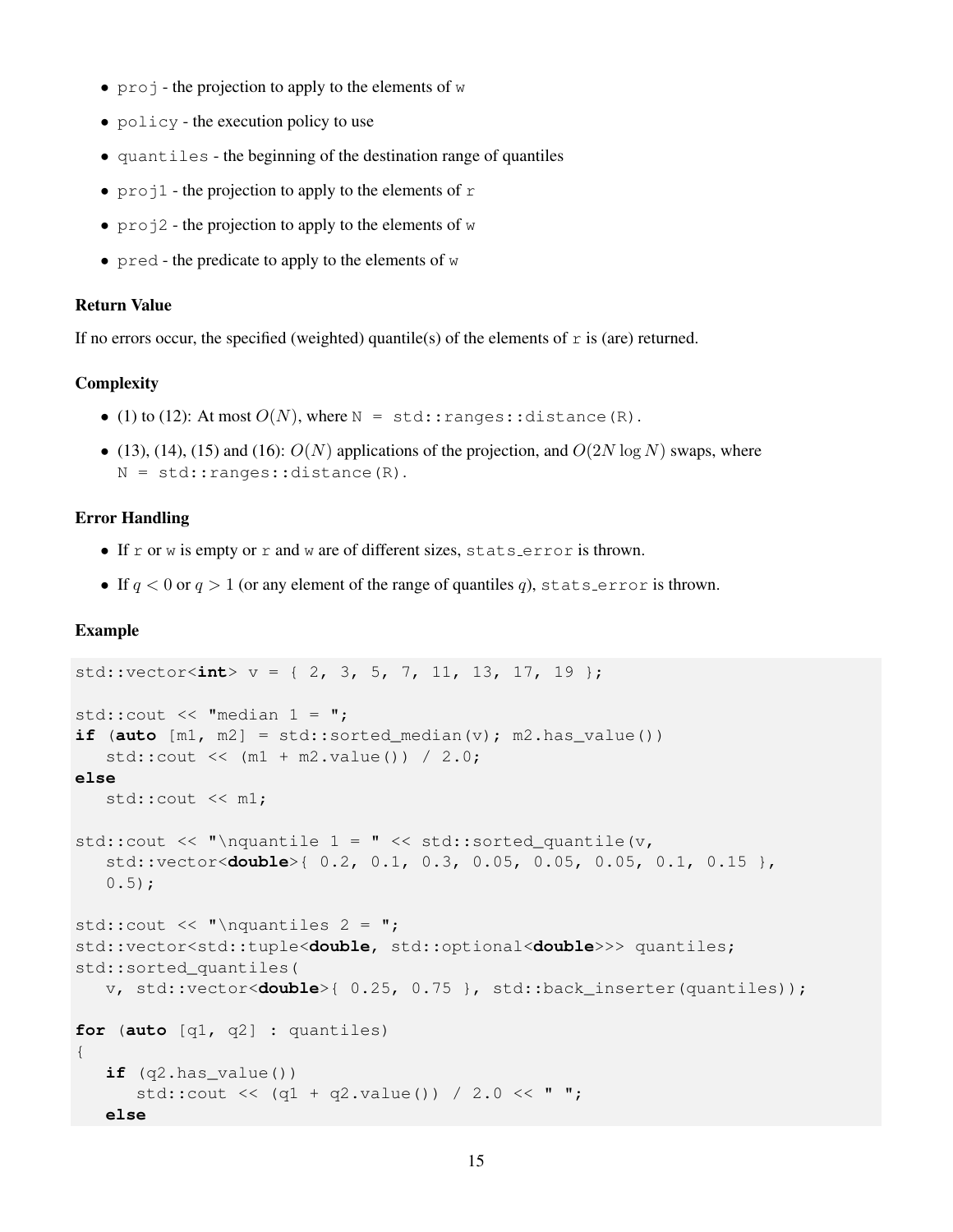```
std::cout << q1 << " ";
}
std::string text = "throughput";
std:: cout \lt\lt "\nmedian 2 =";
if (auto [m1, m2] = std:unsorted_quantile(text, 0.5); m2.has_value()std::cout \lt\lt m1 \lt\lt' " and " \lt\lt m2. value();
else
   std::cout << m1;
```
#### 4.1.3 Mode

The proposed forms of the mode functions are given as follows.

```
1/11template<typename R,
   typename C = std::ranges::equal_to, typename P = std::identity,
   typename O>
requires std::stats_range<R, P> &&
   std::equality_comparable<std::iter_value_t<R>> &&
   std::output_iterator<0, std::iter_value_t<R>>
auto mode(R&& r, O modes, C pred = C\{\}, P proj = P\{\}) -> 0;
1/ (2)template<typename R,
   typename C = std::ranges::equal_to, typename P = std::identity,
   typename O,
   typename Key = std::iter_value_t<R>,
      typename T = size_t,
      typename Hash = std::hash<Key>,
      typename KeyEqual = std::equal_to<Key>,
      typename Allocator = std::allocator<std::pair<const Key, T>>>
requires std::stats_range<R, P> &&
   std::equality_comparable<std::iter_value_t<R>> &&
   std::output_iterator<O, std::iter_value_t<R>>
auto mode(R&& r,
   O modes,
   std::unordered_map<Key, T, Hash, KeyEqual, Allocator>& h,
   C pred = C{}, P proj = P{}) -> 0;
1/ (3)template<typename R,
      typename C1 = std::ranges::equal_to, typename P1 = std::identity,
   typename Weights,
      typename C2 = std::ranges::equal_to, typename P2 = std::identity,
   typename O>
requires std::weighted_stats_range<R, P1, Weights, P2> &&
   std::equality_comparable<std::iter_value_t<R>> &&
   std::equality_comparable<std::iter_value_t<Weights>> &&
```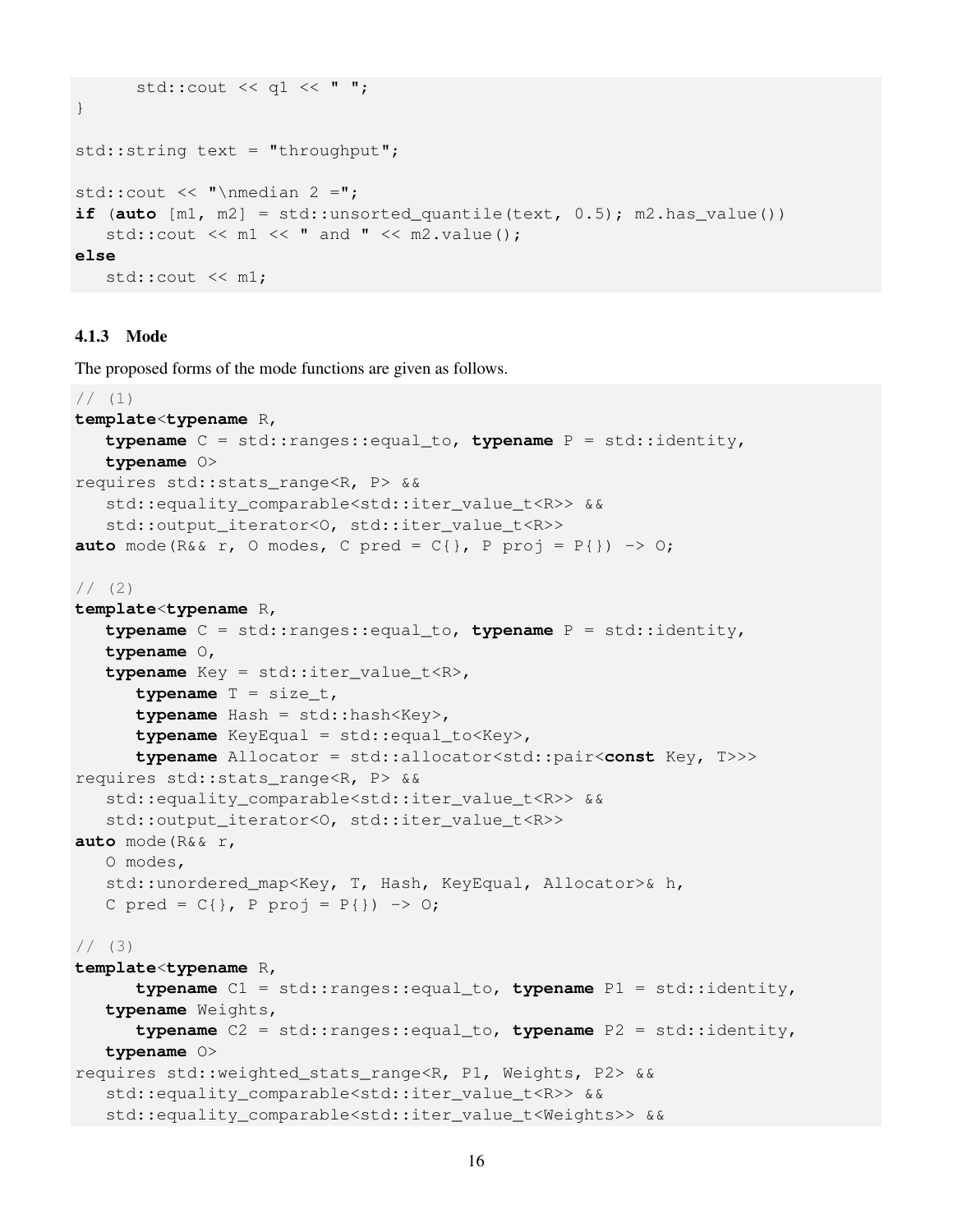```
std::output_iterator<0, std::iter_value_t<R>>
auto mode(R&& r,
   Weights&& w,
   O modes,
   C1 pred1 = Cl { },
   C2 pred2 = C2{},
   P1 proj1 = P1{},
   P2 proj2 = P2{} ) -> 0;
// (4)template<typename R,
      typename C1 = std::ranges::equal_to, typename P1 = std::identity,
   typename Weights,
      typename C2 = std::ranges::equal_to, typename P2 = std::identity,
   typename O,
   typename Key = std::iter_value_t<R>,
      typename T = std::iter_value_t<Weights>,
      typename Hash = std::hash<Key>,
      typename KeyEqual = std::equal_to<Key>,
      typename Allocator = std::allocator<std::pair<const Key, T>>>
requires std::weighted_stats_range<R, P1, Weights, P2> &&
   std::equality_comparable<std::iter_value_t<R>> &&
   std::equality_comparable<std::iter_value_t<Weights>> &&
   std::output_iterator<O, std::iter_value_t<R>>
auto mode(R&& r,
   Weights&& w,
   O modes,
   std::unordered_map<Key, T, Hash, KeyEqual, Allocator>& h,
   C1 pred1 = C1 {},
   C2 pred2 = C2{},
   P1 proj1 = P1{},
   P2 proj2 = P2}) -> 0;
1/ (5)template<typename ExecutionPolicy,
   typename R, typename C = std::ranges::equal_to, typename P = std::identity,
   typename O>
requires std::stats_range<R, P> &&
   std::equality_comparable<std::iter_value_t<R>> &&
   std::output_iterator<O, std::iter_value_t<R>>
auto mode(ExecutionPolicy&& policy,
   R&& r,
   O modes,
   C \text{ pred} = C\{\}, P \text{ proj} = P\{\}) \rightarrow 0;1/ (6)template<typename ExecutionPolicy,
   typename R, typename C = std::ranges::equal_to, typename P = std::identity,
   typename O,
```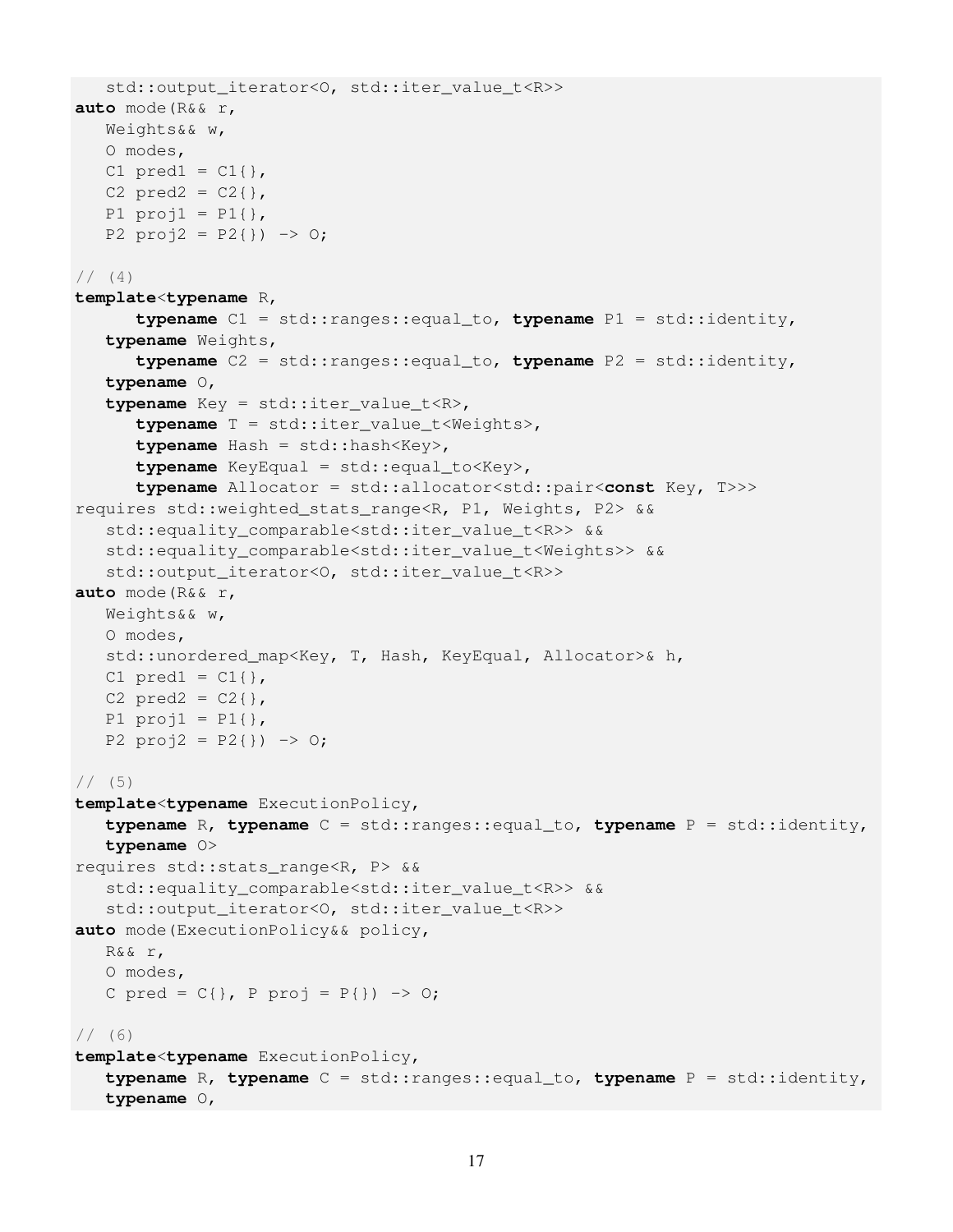```
typename Key = std::iter value t<R>,
      typename T = size_t,
      typename Hash = std::hash<Key>,
      typename KeyEqual = std::equal_to<Key>,
      typename Allocator = std::allocator<std::pair<const Key, T>>>
requires std::is_execution_policy_v<std::decay_t<ExecutionPolicy>> &&
   std::stats_range<R, P> &&
   std::equality_comparable<std::iter_value_t<R>> &&
   std::output_iterator<O, std::iter_value_t<R>>
auto mode(ExecutionPolicy&& policy,
   R&& r,
   O modes,
   std::unordered_map<Key, T, Hash, KeyEqual, Allocator>& h,
   C pred = C\{\},
   P proj = P{}) -> 0;
// (7)template<typename ExecutionPolicy,
   typename R,
      typename C1 = std::ranges::equal_to, typename P1 = std::identity,
   typename Weights,
      typename C2 = std::ranges::equal_to, typename P2 = std::identity,
   typename O>
requires std::is_execution_policy_v<std::decay_t<ExecutionPolicy>> &&
   std::weighted_stats_range<R, P1, Weights, P2> &&
   std::equality_comparable<std::iter_value_t<R>> &&
   std::equality_comparable<std::iter_value_t<Weights>> &&
   std::output_iterator<O, std::iter_value_t<R>>
auto mode(ExecutionPolicy&& policy,
   R&& r,
   Weights&& w,
   O modes,
   C1 pred1 = C1 { },
   C2 pred2 = C2{},
   P1 proj1 = P1{},
   P2 proj2 = P2{}) -> 0;
// (8)
template<typename ExecutionPolicy,
   typename R,
      typename C1 = std::ranges::equal_to, typename P1 = std::identity,
   typename Weights,
      typename C2 = std::ranges::equal_to, typename P2 = std::identity,
   typename O,
   typename Key = std::iter_value_t<R>,
      typename T = size_t,
      typename Hash = std::hash<Key>,
      typename KeyEqual = std::equal_to<Key>,
      typename Allocator = std::allocator<std::pair<const Key, T>>>
```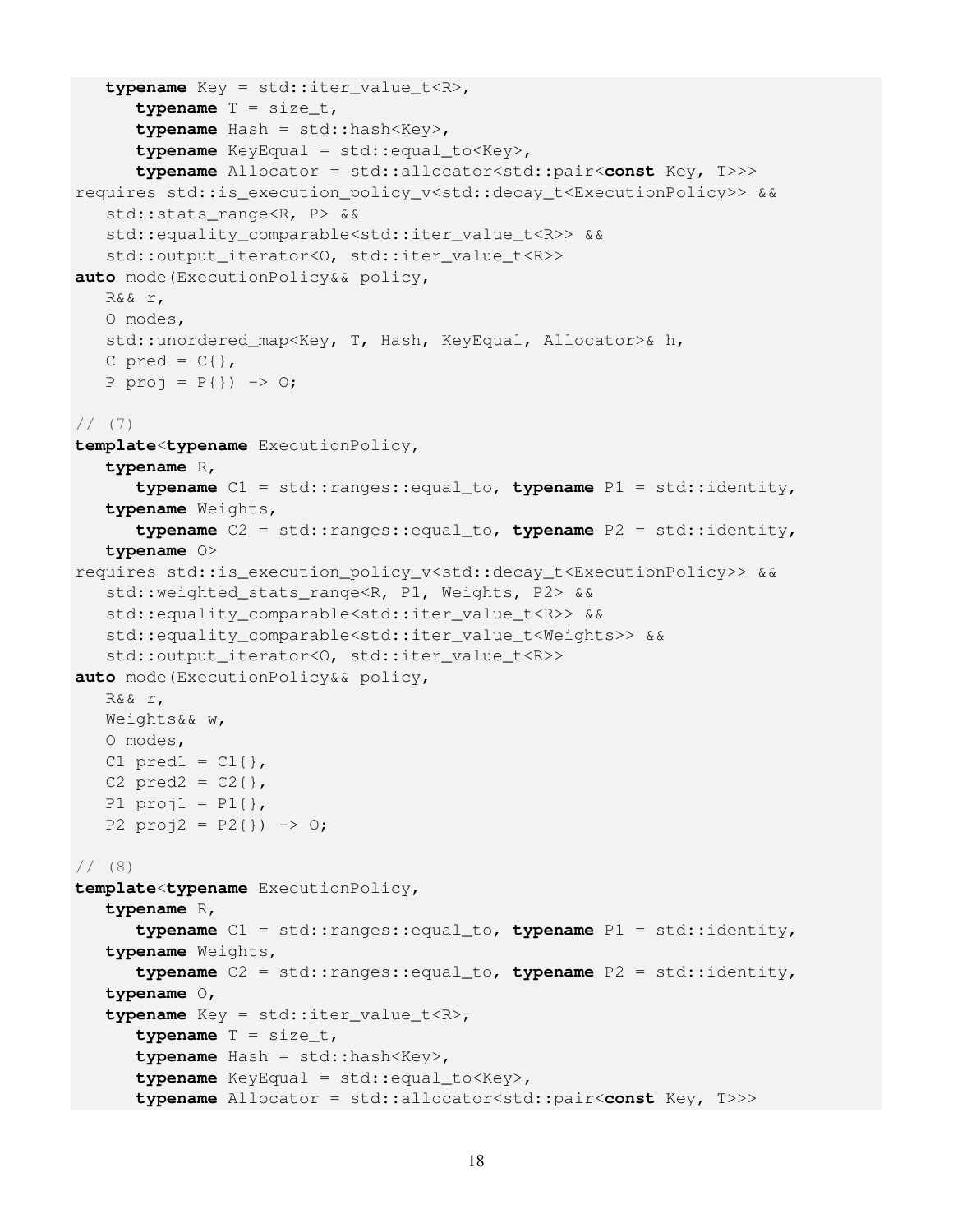```
requires std::is_execution_policy_v<std::decay_t<ExecutionPolicy>> &&
   std::weighted_stats_range<R, P1, Weights, P2> &&
   std::equality_comparable<std::iter_value_t<R>> &&
   std::equality_comparable<std::iter_value_t<Weights>> &&
   std::output_iterator<O, std::iter_value_t<R>>
auto mode(ExecutionPolicy&& policy,
   R&& r,
   Weights&& w,
   O modes,
   std::unordered_map<Key, T, Hash, KeyEqual, Allocator>& h,
   C1 pred1 = C1 { },
   C2 pred2 = C2{},
   P1 proj1 = P1 },
   P2 proj2 = P2{}}) -> 0;
```
- $\bullet$   $\circ$  the range of the elements to examine
- modes the beginning of the destination range of modes
- pred the predicate to apply to the elements of  $r$
- projection to apply to the elements of  $r$
- $\bullet$  w the range of the weights to use
- $pred1$  the predicate to apply to the elements of  $r$
- $pred2$  the predicate to apply to the elements of  $w$
- $\text{proj}_1$  the projection to apply to the elements of  $\text{r}$
- $\text{proj2}$  the projection to apply to the elements of w
- policy the execution policy to use

## Return Value

If no errors occur, the (weighted) mode(s) of the elements of  $r$  is (are) returned.

## **Complexity**

 $O(N)$  applications of the projection and at most  $O(2N)$  scans of the hashtable, where N = std::ranges::distance(R).

## Error Handling

If r or w is empty or  $r$  and w are of different sizes, stats error is thrown.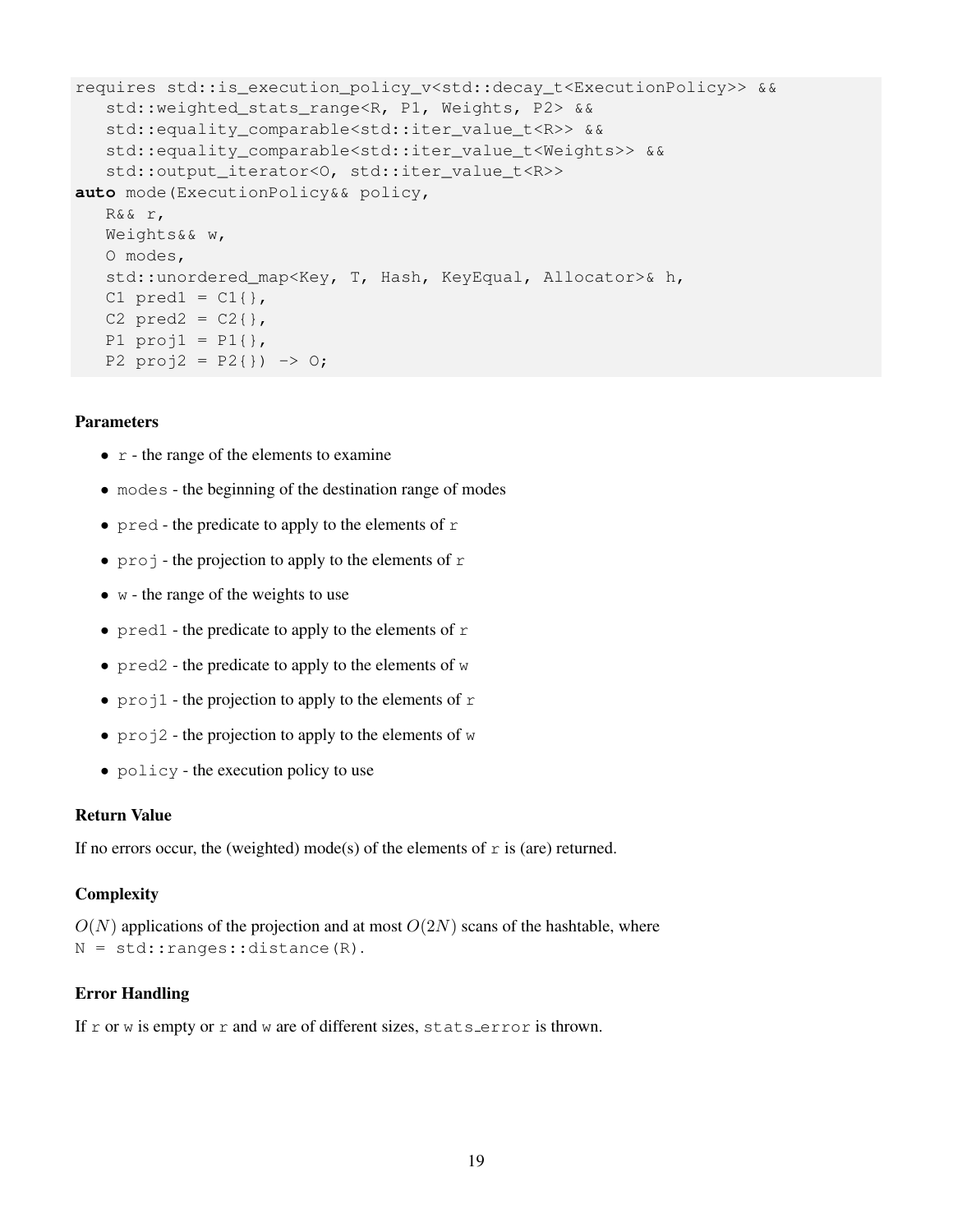#### Example

```
std::vector<int> v = \{ 2, 3, 5, 7, 11, 13, 17, 19 \};
std::vector<int> modes;
std::mode(std::execution::par, v, std::back_inserter(modes));
std::cout \lt\lt "mode(s) 1 = ";
for (const auto& m : modes)
   std:: cout << m << " ";
std::string s1("throughput"), s2;
std::mode(s1, std::back_inserter(s2));
std::cout << "\nmode(s) 2 = " << s2;
```
#### 4.1.4 Skewness

The proposed forms of the skewness functions are given as follows. These functions (and those of kurtosis, variance and standard deviation) make use of the enumerated values below.

**enum** data\_t { population\_t, sample\_t };

```
// (1)template<typename R, typename P = std::identity,
   typename Result = std::conditional<
      std::is_integral_v<
         typename std::projected<std::ranges::iterator_t<R>, P>::value_type>,
      double,
      typename std::projected<
         std::ranges::iterator_t<R>, P>::value_type>::type>
requires std::stats_range<R, P> && std::is_arithmetic_v<Result>
constexpr auto skewness(R&& r, data_t d, P proj = P{}) -> Result;
1/ (2)template<typename R, typename P = std::identity,
   typename T1, typename T2,
   typename Result = std::conditional<
      std:: is integral v<
         typename std::projected<std::ranges::iterator t<R>, P>::value type>,
      double,
      typename std::projected<
         std::ranges::iterator_t<R>, P>::value_type>::type>
requires std::stats_range<R, P> &&
   std::is_arithmetic_v<T1> && std::is_arithmetic_v<T2> &&
   std::is_arithmetic_v<Result>
constexpr auto skewness(R&& r, T1 m, T2 s, data_t d, P proj = P{}) -> Result;
1/ (3)
```

```
template<typename R, typename P1 = std::identity,
   typename Weights, typename P2 = std::identity,
```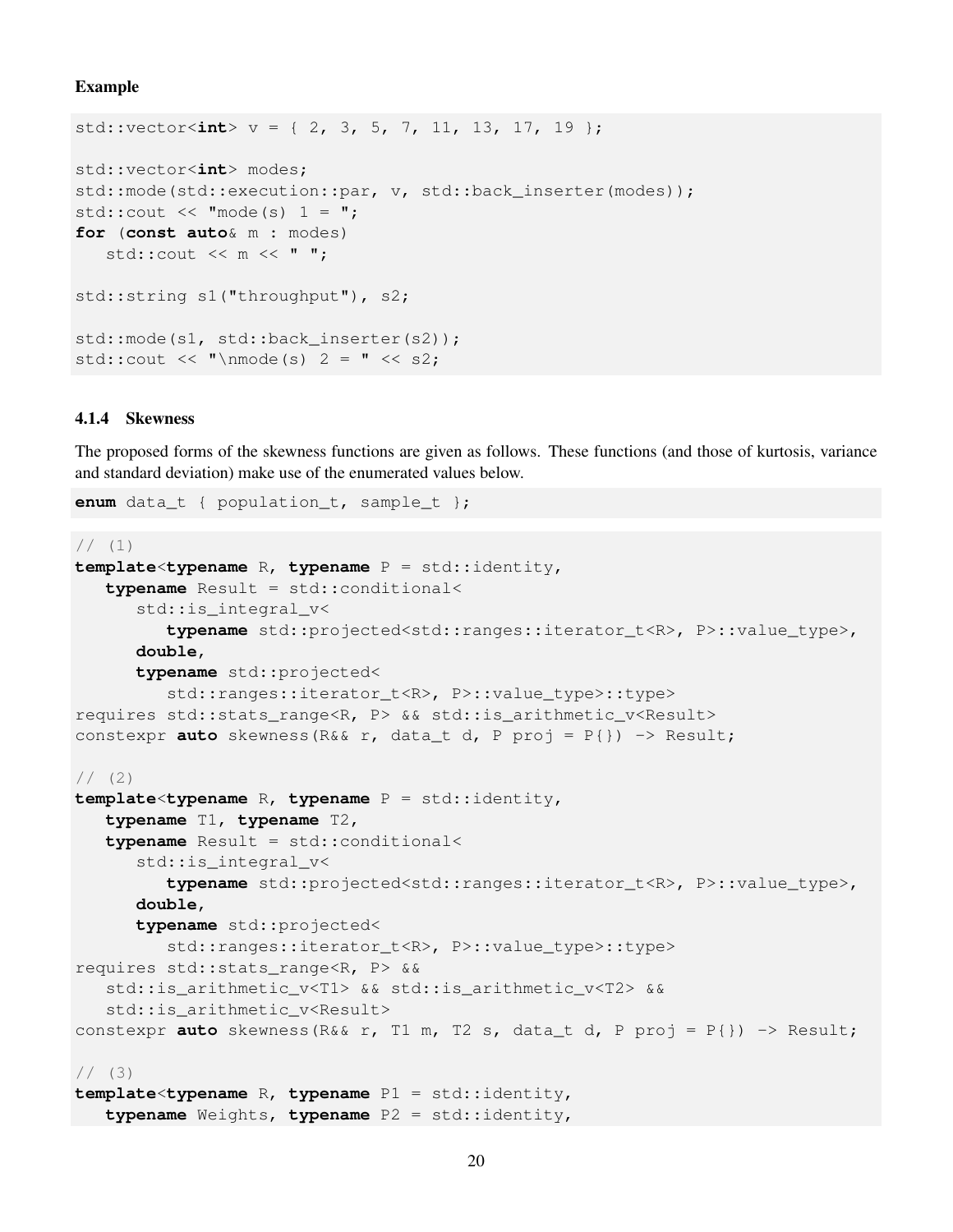```
typename Result = std::conditional<
      std::is_integral_v<
         typename std::projected<std::ranges::iterator_t<R>, P1>::value_type>,
      double,
      typename std::projected<
         std::ranges::iterator t<R>, P1>::value type>::type>
requires std::weighted_stats_range<R, P1, Weights, P2> && std::is_arithmetic_v
   <Result>
constexpr auto skewness(R&& r, Weights&& w, data_t d, P1 proj1 = P1{}, P2
   proj2 = P2{}) -> Result;
1/ (4)template<typename R, typename P1 = std::identity,
   typename Weights, typename P2 = std::identity,
   typename T1, typename T2,
   typename Result = std::conditional<
      std::is_integral_v<
         typename std::projected<std::ranges::iterator_t<R>, P1>::value_type>,
      double,
      typename std::projected<
         std::ranges::iterator t<R>, P1>::value type>::type>
requires std::weighted_stats_range<R, P1, Weights, P2> &&
   std::is arithmetic v<T1> && std::is arithmetic v<T2> &&
   std::is_arithmetic_v<Result>
constexpr auto skewness(R&& r,
   Weights&& w,
   T1 m, T2 s,
   data_t d,
   P1 proj1 = P1 },
   P2 proj2 = P2}) -> Result;
1/ (5)template<typename ExecutionPolicy,
   typename R, typename P = std::identity,
   typename Result = std::conditional<
      std:: is integral v<
         typename std::projected<std::ranges::iterator_t<R>, P>::value_type>,
      double,
      typename std::projected<
         std::ranges::iterator_t<R>, P>::value_type>::type>
requires std::is_execution_policy_v<std::decay_t<ExecutionPolicy>> &&
   std::stats_range<R, P> &&
   std::is_arithmetic_v<Result>
constexpr auto skewness(
   ExecutionPolicy&& policy, R&& r, data_t d, P proj = P{}) -> Result;
1/ (6)template<typename ExecutionPolicy,
   typename R, typename P = std::identity,
```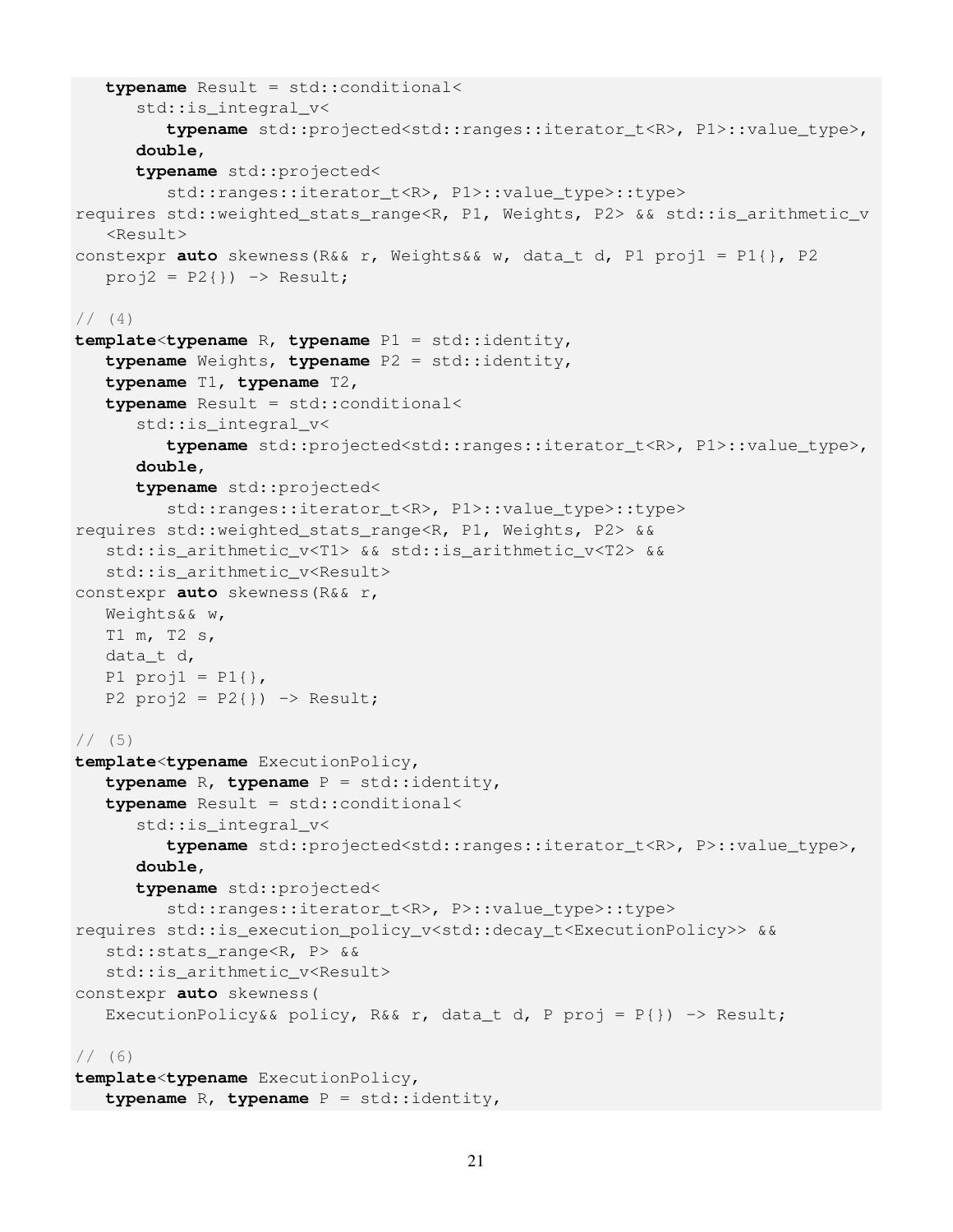```
typename T1, typename T2,
   typename Result = std::conditional<
      std::is_integral_v<
         typename std::projected<std::ranges::iterator_t<R>, P>::value_type>,
      double,
      typename std::projected<
         std::ranges::iterator_t<R>, P>::value_type>::type>
requires std::is_execution_policy_v<std::decay_t<ExecutionPolicy>> &&
   std::stats_range<R, P> &&
   std::is_arithmetic_v<T1> &&
   std::is_arithmetic_v<T2> &&
   std::is_arithmetic_v<Result>
constexpr auto skewness(ExecutionPolicy&& policy,
   R&& r,
   T1 m, T2 s,
   data_t d,
   P proj = P{}) -> Result;
1/ (7)template<typename ExecutionPolicy,
   typename R, typename P1 = std::identity,
   typename Weights, typename P2 = std::identity,
   typename Result = std::conditional<
      std::is_integral_v<
         typename std::projected<std::ranges::iterator_t<R>, P1>::value_type>,
      double,
      typename std::projected<
         std::ranges::iterator_t<R>, P1>::value_type>::type>
requires std:: is execution policy v<std::decay_t<ExecutionPolicy>> &&
   std::weighted_stats_range<R, P1, Weights, P2> &&
   std::is_arithmetic_v<Result>
constexpr auto skewness(ExecutionPolicy&& policy,
   R&& r,
   Weights&& w,
   data_t d,
   P1 proj1 = P1 },
   P2 proj2 = P2}) -> Result;
1/ (8)template<typename ExecutionPolicy,
   typename R, typename P1 = std::identity,
   typename Weights, typename P2 = std::identity,
   typename T1, typename T2,
   typename Result = std::conditional<
      std::is_integral_v<
         typename std::projected<std::ranges::iterator_t<R>, P1>::value_type>,
      double,
      typename std::projected<
         std::ranges::iterator_t<R>, P1>::value_type>::type>
```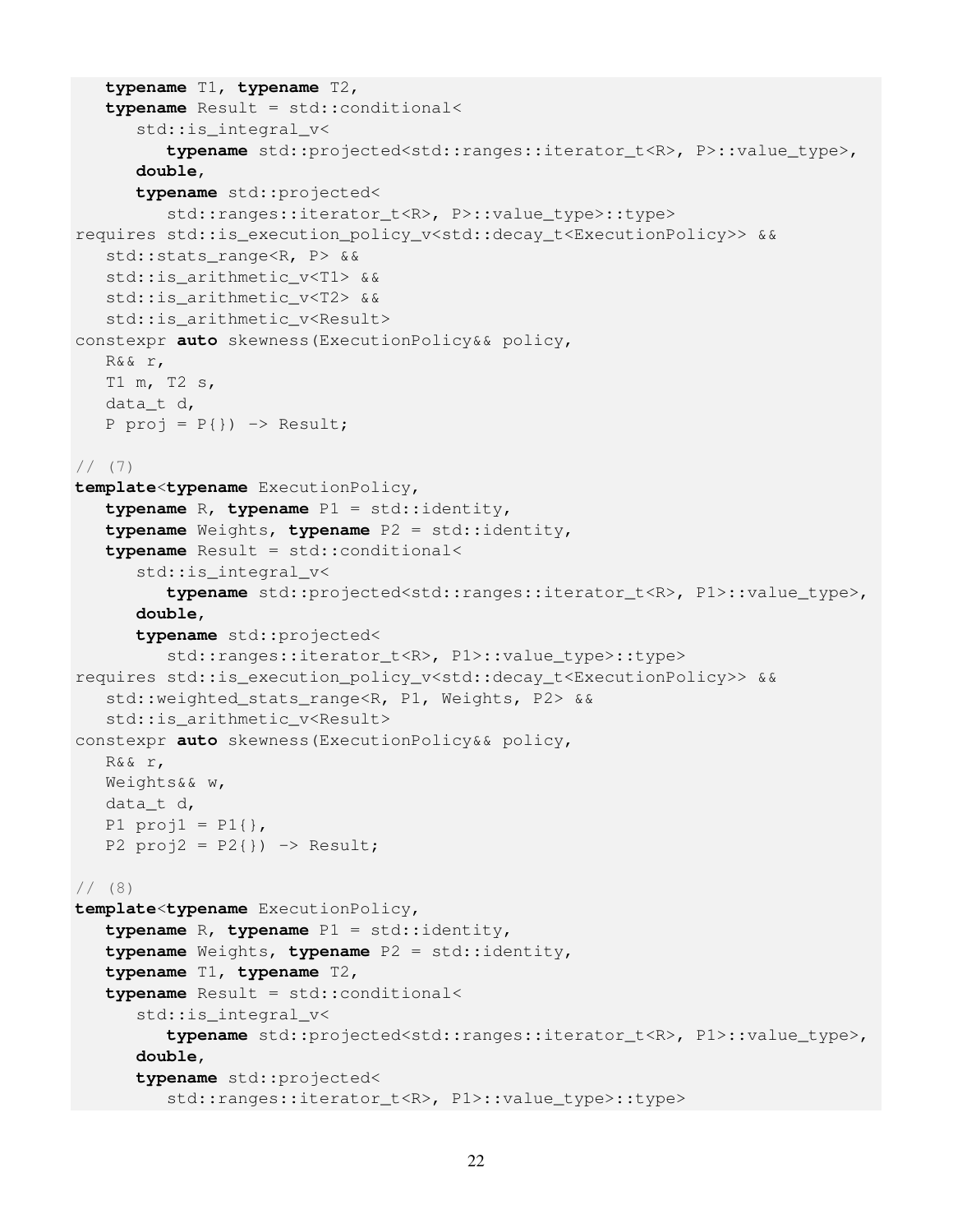```
requires std::is_execution_policy_v<std::decay_t<ExecutionPolicy>> &&
   std::weighted_stats_range<R, P1, Weights, P2> &&
   std::is_arithmetic_v<T1> &&
   std::is arithmetic v<T2> &&
   std::is_arithmetic_v<Result>
constexpr auto skewness(ExecutionPolicy&& policy,
   R&& r,
   Weights&& w,
   T1 m, T2 s,
   data_t d,
   P1 proj1 = P1{},
   P2 proj2 = P2}) -> Result;
```
- $r -$  the range of the elements to examine
- $\bullet$  d the type of data represented by the elements of r, either population t or sample t
- $\pi$  projection to apply to the elements of r
- m the (precomputed) mean of the elements of  $r$
- s the (precomputed) standard deviation of the elements of  $r$
- $\bullet$  w the range of the weights to use
- projection to apply to the elements of  $r$
- $\text{proj}_2$  the projection to apply to the elements of w
- policy the execution policy to use

## Return Value

If no errors occur, the (weighted) skewness of the elements of  $r$  is returned.

## **Complexity**

 $O(N)$ , where  $N = std:range: distance(R)$ .

## Error Handling

If the size of r or w is less than 3 or r and w are of different sizes, stats error is thrown.

## Example

```
std::cout << "skewness = " << std::skewness(
   std::vector<int>{ 2, 3, 5, 7, 11, 13, 17, 19 }, std::population_t);
```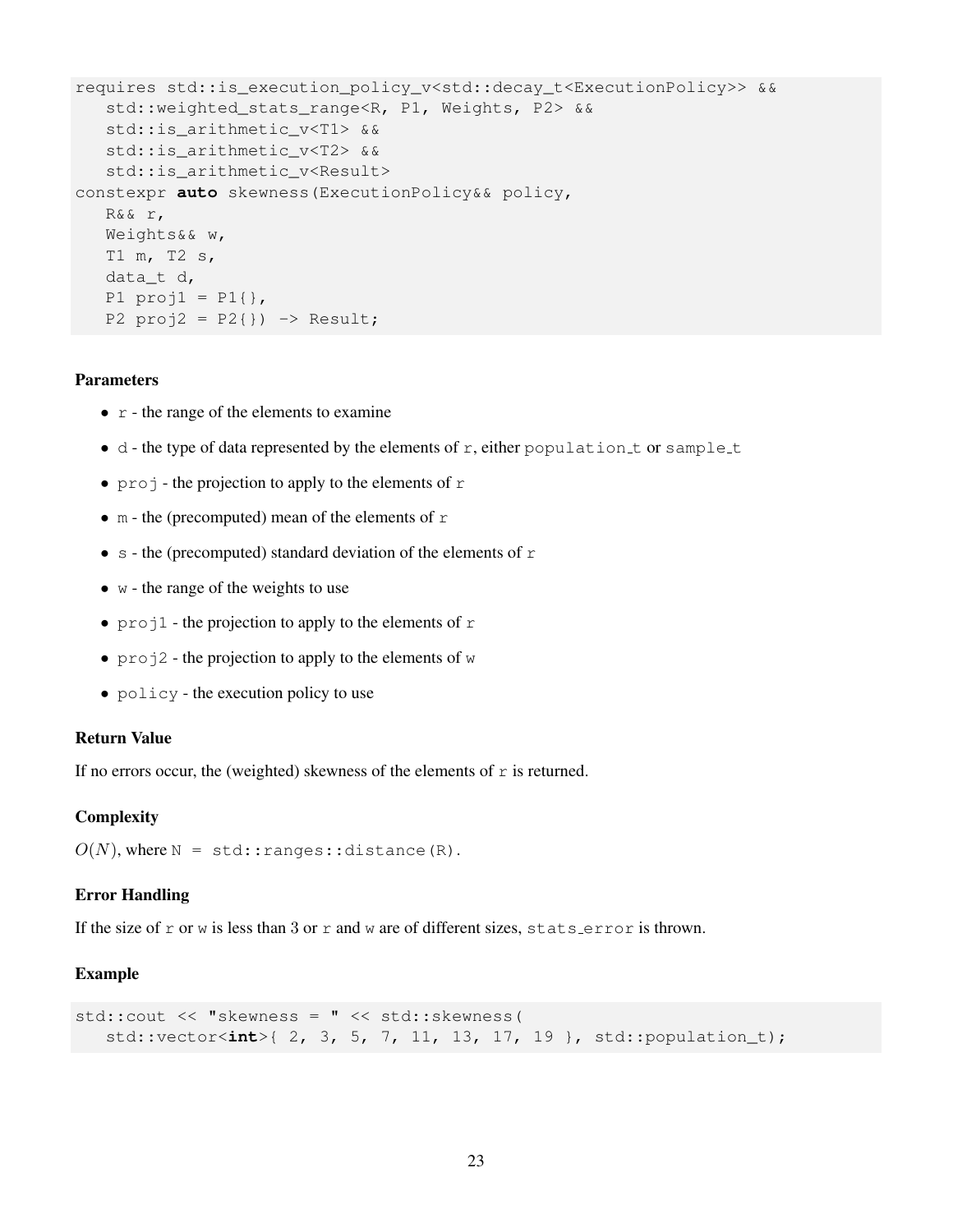## 4.1.5 Kurtosis

The proposed forms of the kurtosis functions are given as follows.

```
// (1)template<typename R, typename P = std::identity,
   typename Result = std::conditional<
      std::is_integral_v<
         typename std::projected<std::ranges::iterator t<R>, P>::value type>,
      double,
      typename std::projected<
         std::ranges::iterator_t<R>, P>::value_type>::type>
requires std::stats_range<R, P> && std::is_arithmetic_v<Result>
constexpr auto kurtosis(
   R&& r, data_t d, bool excess = true, P proj = P{}) -> Result;
1/ (2)template<typename R, typename P = std::identity,
   typename T1, typename T2,
   typename Result = std::conditional<
      std::is_integral_v<
         typename std::projected<std::ranges::iterator_t<R>, P>::value_type>,
      double,
      typename std::projected<
         std::ranges::iterator_t<R>, P>::value_type>::type>
requires std::stats_range<R, P> &&
   std::is_arithmetic_v<T1> &&
   std::is_arithmetic_v<T2> &&
   std::is_arithmetic_v<Result>
constexpr auto kurtosis(
   R&& r, T1 m, T2 s, data_t d, bool excess = true, P proj = P{}) -> Result;
1/ (3)template<typename R, typename P1 = std::identity,
   typename Weights, typename P2 = std::identity,
   typename Result = std::conditional<
      std:: is integral v<
         typename std::projected<std::ranges::iterator_t<R>, P1>::value_type>,
      double,
      typename std::projected<
         std::ranges::iterator t<R>, P1>::value type>::type>
requires std::weighted_stats_range<R, P1, Weights, P2> &&
   std::is_arithmetic_v<Result>
constexpr auto kurtosis(R&& r,
   Weights&& w,
   data_t d,
   bool excess = true,
   P1 proj1 = P1 },
   P2 proj2 = P2}) -> Result;
```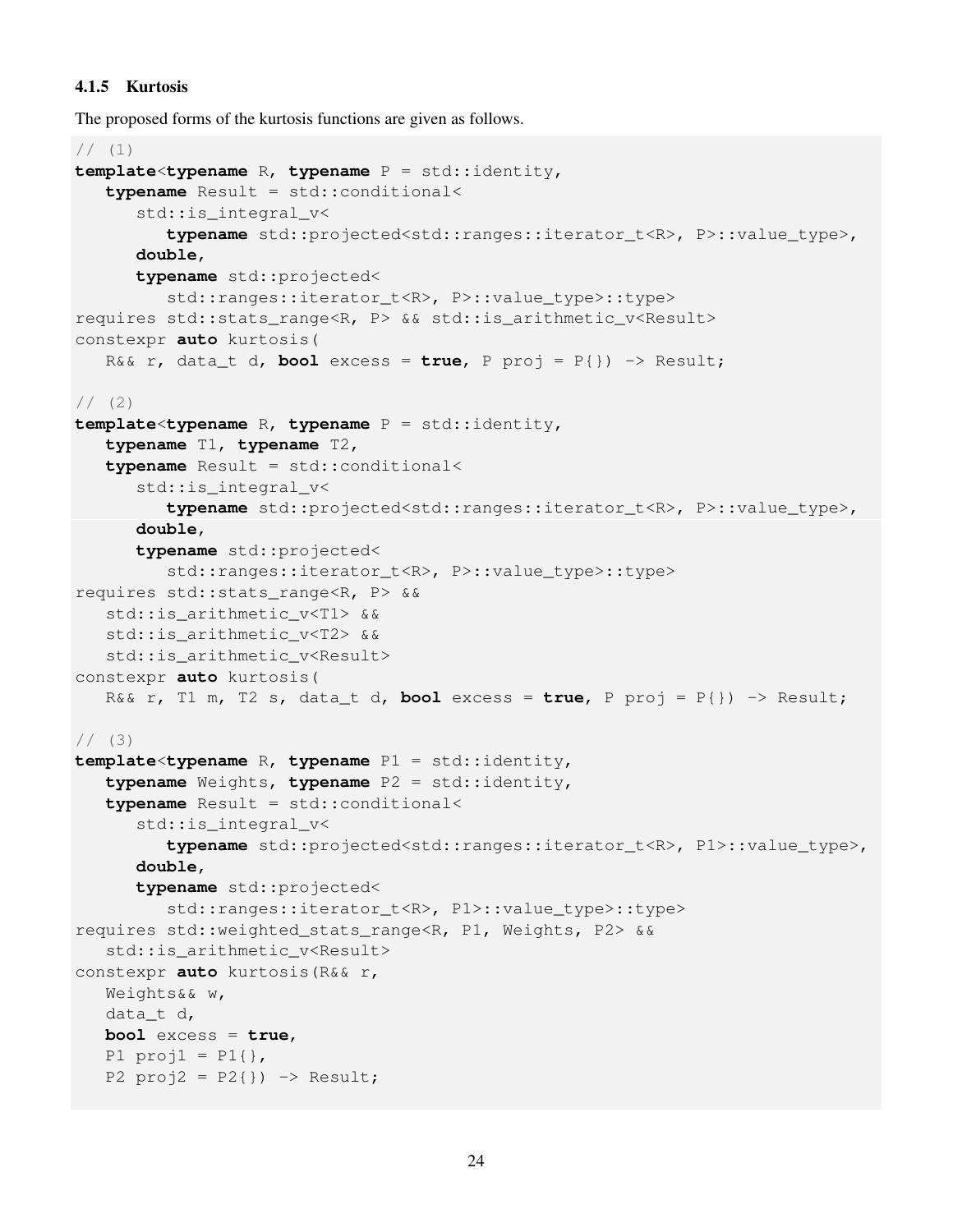```
// (4)template<typename R, typename P1 = std::identity,
   typename Weights, typename P2 = std::identity,
   typename T1, typename T2,
   typename Result = std::conditional<
      std:: is integral v<
         typename std::projected<std::ranges::iterator_t<R>, P1>::value_type>,
      double,
      typename std::projected<
         std::ranges::iterator_t<R>, P1>::value_type>::type>
requires std::weighted_stats_range<R, P1, Weights, P2> &&
   std::is_arithmetic_v<T1> &&
   std::is_arithmetic_v<T2> &&
   std:: is arithmetic v<Result>
constexpr auto kurtosis(R&& r,
   Weights&& w,
   T1 m, T2 s,
   data_t d,
   bool excess = true,
   P1 proj1 = P1 },
   P2 proj2 = P2}) -> Result;
1/ (5)template<typename ExecutionPolicy,
   typename R, typename P = std::identity,
   typename Result = std::conditional<
      std::is_integral_v<
         typename std::projected<std::ranges::iterator_t<R>, P>::value_type>,
      double,
      typename std::projected<
         std::ranges::iterator_t<R>, P>::value_type>::type>
requires std::is_execution_policy_v<std::decay_t<ExecutionPolicy>> &&
   std::stats_range<R, P> &&
   std::is_arithmetic_v<Result>
constexpr auto kurtosis(ExecutionPolicy&& policy,
   R&& r,
   data_t d,
   bool excess = true,
   P proj = P{}) -> Result;
1/ (6)template<typename ExecutionPolicy,
   typename R, typename P = std::identity,
   typename T1, typename T2,
   typename Result = std::conditional<
      std::is_integral_v<
         typename std::projected<std::ranges::iterator_t<R>, P>::value_type>,
      double,
      typename std::projected<
```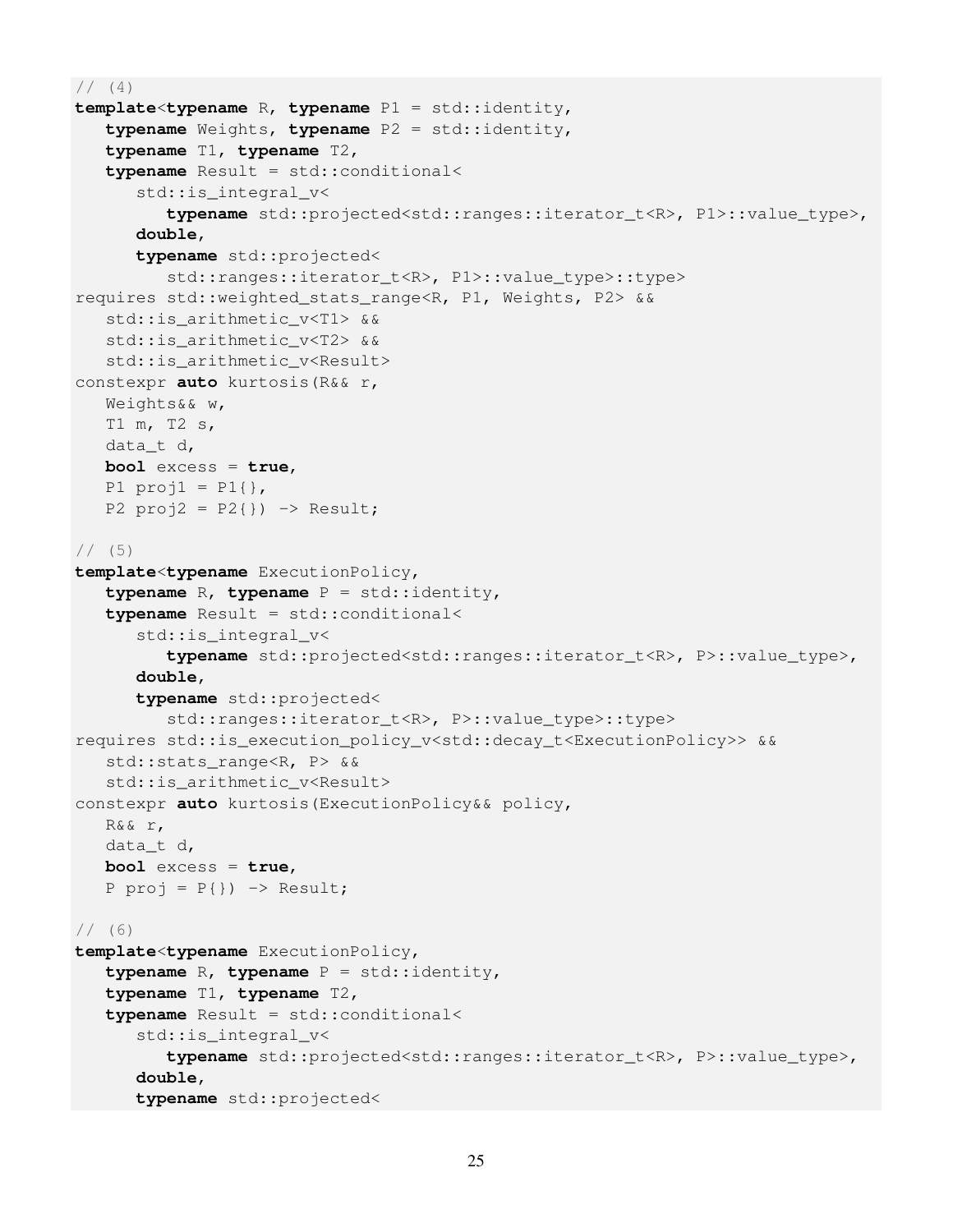```
std::ranges::iterator t<R>, P>::value type>::type>
requires std::is_execution_policy_v<std::decay_t<ExecutionPolicy>> &&
   std::stats_range<R, P> &&
   std:: is arithmetic v<T1> &&
   std::is_arithmetic_v<T2> &&
   std:: is arithmetic v<Result>
constexpr auto kurtosis(ExecutionPolicy&& policy,
   R&& r,
   T1 m, T2 s,
   data_t d,
  bool excess = true,
   P proj = P{}) -> Result;
1/ (7)template<typename ExecutionPolicy,
   typename R, typename P1 = std::identity,
   typename Weights, typename P2 = std::identity,
   typename Result = std::conditional<
      std::is_integral_v<
         typename std::projected<std::ranges::iterator_t<R>, P1>::value_type>,
      double,
      typename std::projected<
         std::ranges::iterator_t<R>, P1>::value_type>::type>
requires std::is_execution_policy_v<std::decay_t<ExecutionPolicy>> &&
   std::weighted_stats_range<R, P1, Weights, P2> &&
   std::is_arithmetic_v<Result>
constexpr auto kurtosis(ExecutionPolicy&& policy,
   R&& r,
   Weights&& w,
   data_t d,
  bool excess = true,
   P1 proj1 = P1{},
   P2 proj2 = P2}) -> Result;
1/ (8)template<typename ExecutionPolicy,
   typename R, typename P1 = std::identity,
   typename Weights, typename P2 = std::identity,
   typename T1, typename T2,
   typename Result = std::conditional<
      std::is_integral_v<
         typename std::projected<std::ranges::iterator_t<R>, P1>::value_type>,
      double,
      typename std::projected<
         std::ranges::iterator_t<R>, P1>::value_type>::type>
requires std::is_execution_policy_v<std::decay_t<ExecutionPolicy>> &&
   std::weighted_stats_range<R, P1, Weights, P2> &&
   std::is_arithmetic_v<T1> &&
   std::is_arithmetic_v<T2> &&
```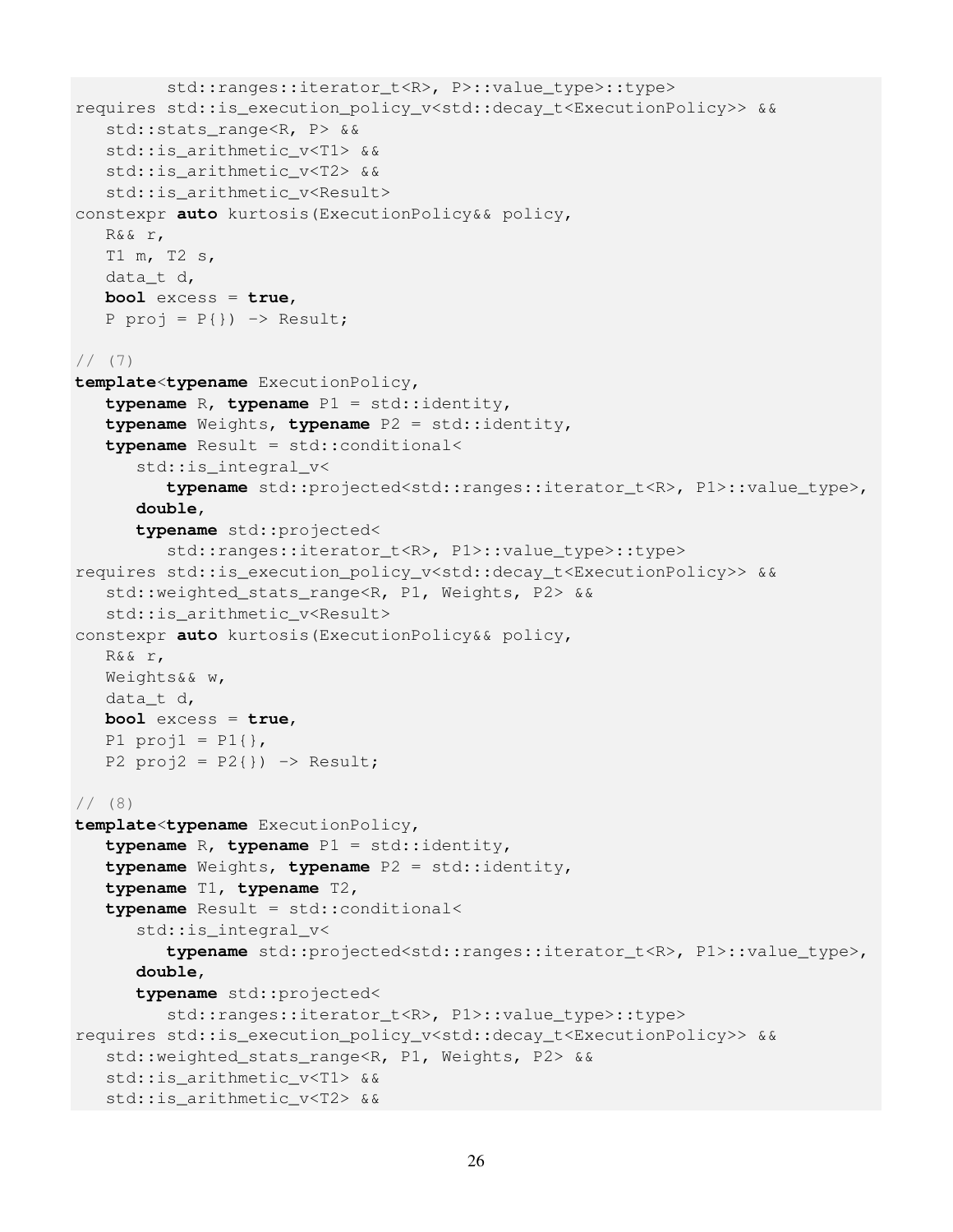```
std::is_arithmetic_v<Result>
constexpr auto kurtosis(ExecutionPolicy&& policy,
  R&& r,
  Weights&& w,
  T1 m, T2 s,
  data_t d,
  bool excess = true,
  P1 proj1 = P1{},
   P2 proj2 = P2}) -> Result;
```
- $r -$  the range of the elements to examine
- $\bullet$  d the type of data represented by the elements of r, either population t or sample t
- excess the type of kurtosis, either excess (true) or non-excess (false)
- $\pi$  projection to apply to the elements of r
- m the (precomputed) mean of the elements of  $r$
- s the (precomputed) standard deviation of the elements of  $r$
- $\bullet$  w the range of the weights to use
- projection to apply to the elements of r
- $\text{proj2}$  the projection to apply to the elements of w
- policy the execution policy to use

## Return Value

If no errors occur, the (weighted) kurtosis of the elements of  $r$  is returned.

#### **Complexity**

 $O(N)$ , where  $N = std:: ranges:idistance(R)$ .

#### Error Handling

If the size of r or w is less than 4 or r and w are of different sizes, stats error is thrown.

#### Example

```
std::vector<int> v = \{ 2, 3, 5, 7, 11, 13, 17, 19 \};
std::vector<double> v_wgts = { 0.2, 0.1, 0.3, 0.05, 0.05, 0.05, 0.1, 0.15 };
std::cout << "kurtosis = " << std::kurtosis(v, v_wgts, std::sample_t);
```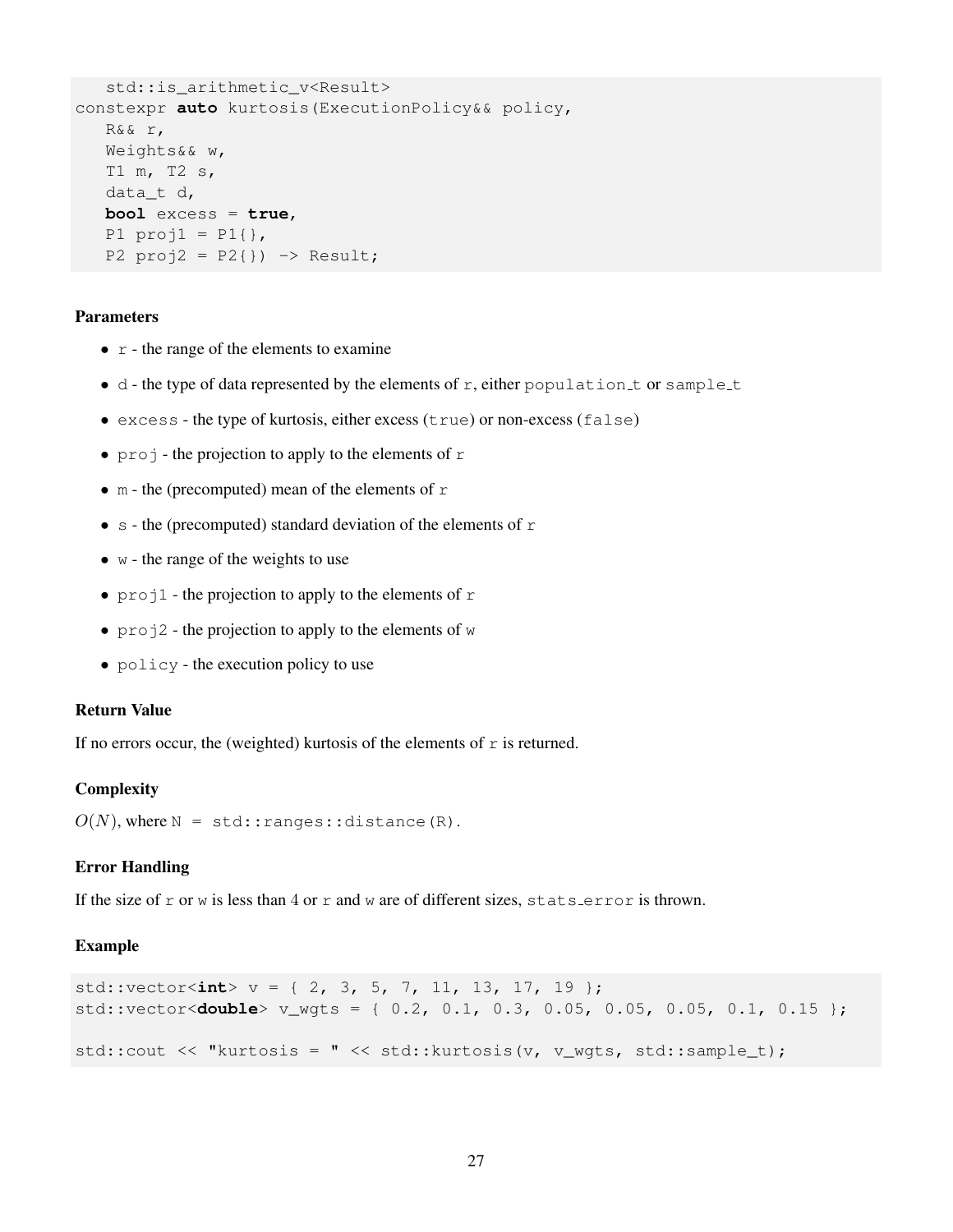## 4.1.6 Variance

The proposed forms of the variance functions are given as follows.

```
// (1)template<typename R, typename P = std::identity,
   typename Result = std::conditional<
      std::is_integral_v<
         typename std::projected<std::ranges::iterator_t<R>, P>::value_type>,
      double,
      typename std::projected<
         std::ranges::iterator_t<R>, P>::value_type>::type>
requires std::stats_range<R, P> && std::is_arithmetic_v<Result>
constexpr auto var(R&& r, data_t d, P proj = P{}) -> Result;
1/ (2)template<typename R, typename P = std::identity,
   typename T,
   typename Result = std::conditional<
      std::is_integral_v<
         typename std::projected<std::ranges::iterator_t<R>, P>::value_type>,
      double,
      typename std::projected<
         std::ranges::iterator_t<R>, P>::value_type>::type>
requires std::stats_range<R, P> &&
   std::is arithmetic v<T> &&
   std::is_arithmetic_v<Result>
constexpr auto var(R&& r, T m, data_t d, P proj = P{}) -> Result;
1/ (3)template<typename R, typename P1 = std::identity,
   typename Weights, typename P2 = std::identity,
   typename Result = std::conditional<
      std::is_integral_v<
         typename std::projected<std::ranges::iterator_t<R>, P1>::value_type>,
      double,
      typename std::projected<
         std::ranges::iterator_t<R>, P1>::value_type>::type>
requires std::weighted_stats_range<R, P1, Weights, P2> &&
   std:: is arithmetic v<Result>
constexpr auto var(
   R&& r, Weights&& w, data_t d, P1 proj1 = P1{}, P2 proj2 = P2{}) -> Result;
1/ (4)template<typename R, typename P1 = std::identity,
   typename Weights, typename P2 = std::identity,
   typename T,
   typename Result = std::conditional<
      std::is_integral_v<
         typename std::projected<std::ranges::iterator_t<R>, P1>::value_type>,
```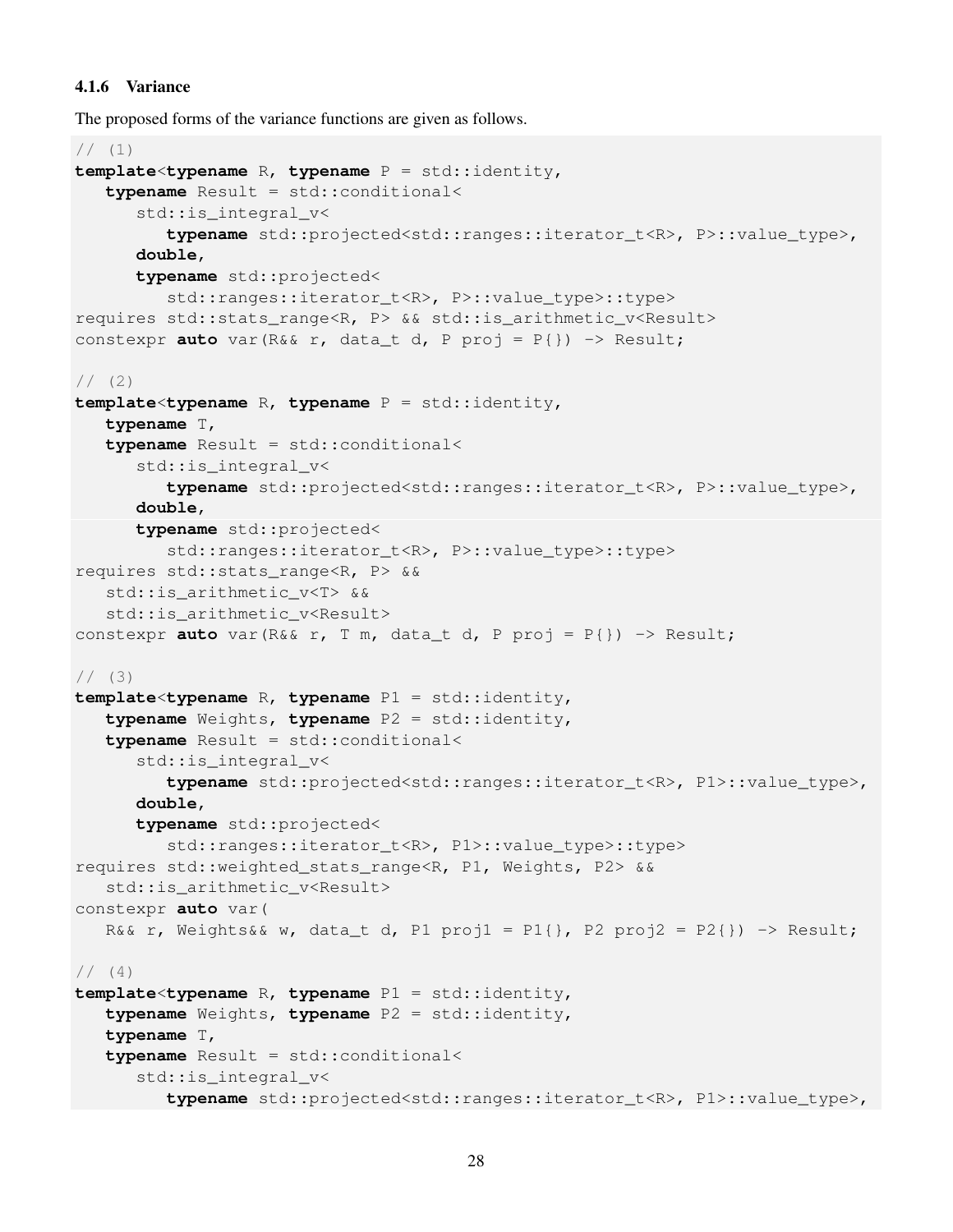```
double,
      typename std::projected<
         std::ranges::iterator_t<R>, P1>::value_type>::type>
requires std::weighted_stats_range<R, P1, Weights, P2> &&
   std::is_arithmetic_v<T> &&
   std:: is arithmetic v<Result>
constexpr auto var(R&& r,
   Weights&& w,
   T m,
   data_t d,
   P1 proj1 = P1{},
   P2 proj2 = P2}) -> Result;
1/ (5)template<typename ExecutionPolicy,
   typename R, typename P = std::identity,
   typename Result = std::conditional<
      std::is_integral_v<
         typename std::projected<std::ranges::iterator_t<R>, P>::value_type>,
      double,
      typename std::projected<
         std::ranges::iterator_t<R>, P>::value_type>::type>
requires std:: is execution policy v<std::decay_t<ExecutionPolicy>> &&
   std::stats_range<R, P> &&
   std::is_arithmetic_v<Result>
constexpr auto var(
   ExecutionPolicy&& policy, R&& r, data_t d, P proj = P{}) -> Result;
1/ (6)template<typename ExecutionPolicy,
   typename R, typename P = std::identity,
   typename T,
   typename Result = std::conditional<
      std::is_integral_v<
         typename std::projected<std::ranges::iterator_t<R>, P>::value_type>,
      double,
      typename std::projected<
         std::ranges::iterator_t<R>, P>::value_type>::type>
requires std::is_execution_policy_v<std::decay_t<ExecutionPolicy>> &&
   std::stats_range<R, P> &&
   std::is_arithmetic_v<T> &&
   std::is_arithmetic_v<Result>
constexpr auto var(
   ExecutionPolicy&& policy, R&& r, T m, data_t d, P proj = P{}) -> Result;
1/ (7)template<typename ExecutionPolicy,
   typename R, typename P1 = std::identity,
   typename Weights, typename P2 = std::identity,
```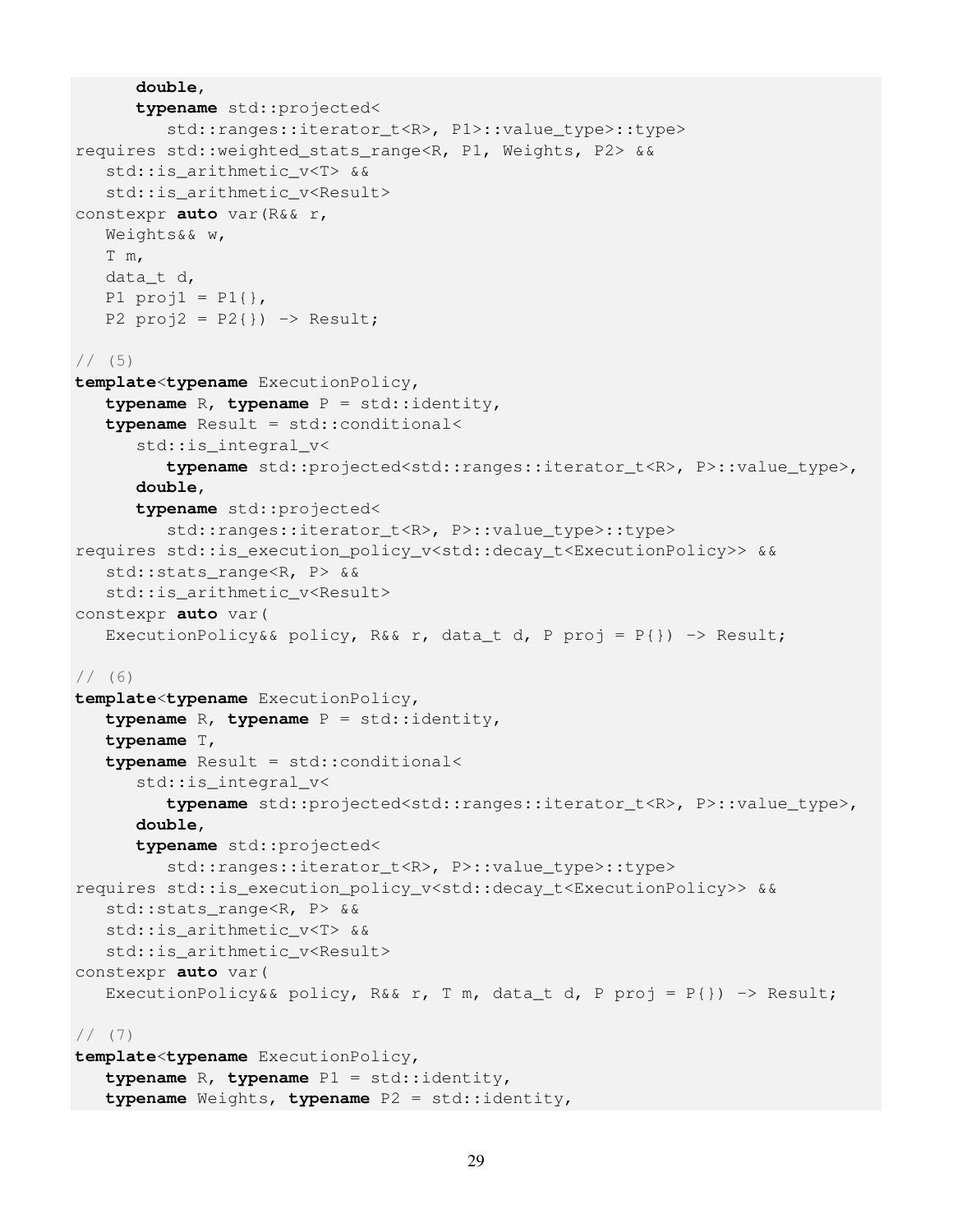```
typename Result = std::conditional<
      std::is_integral_v<
         typename std::projected<std::ranges::iterator_t<R>, P1>::value_type>,
      double,
      typename std::projected<
         std::ranges::iterator t<R>, P1>::value type>::type>
requires std::is_execution_policy_v<std::decay_t<ExecutionPolicy>> &&
   std::weighted_stats_range<R, P1, Weights, P2> &&
   std::is_arithmetic_v<Result>
constexpr auto var(ExecutionPolicy&& policy,
   R&& r,
   Weights&& w,
   data_t d,
   P1 proj1 = P1 },
   P2 proj2 = P2}) -> Result;
1/ (8)template<typename ExecutionPolicy,
   typename R, typename P1 = std::identity,
   typename Weights, typename P2 = std::identity,
   typename T,
   typename Result = std::conditional<
      std:: is integral v<
         typename std::projected<std::ranges::iterator_t<R>, P1>::value_type>,
      double,
      typename std::projected<
         std::ranges::iterator_t<R>, P1>::value_type>::type>
requires std::is_execution_policy_v<std::decay_t<ExecutionPolicy>> &&
   std::weighted stats range<R, P1, Weights, P2> &&
   std::is arithmetic v<T> &&
   std::is_arithmetic_v<Result>
constexpr auto var(ExecutionPolicy&& policy,
   R&& r,
   Weights&& w,
   T m,
   data_t d,
   P1 proj1 = P1{},
   P2 proj2 = P2}) -> Result;
```
- $r -$  the range of the elements to examine
- $\bullet$  d the type of data represented by the elements of r, either population t or sample t
- $\pi$  projection to apply to the elements of r
- m the (precomputed) mean of the elements of  $r$
- $w$  the range of the weights to use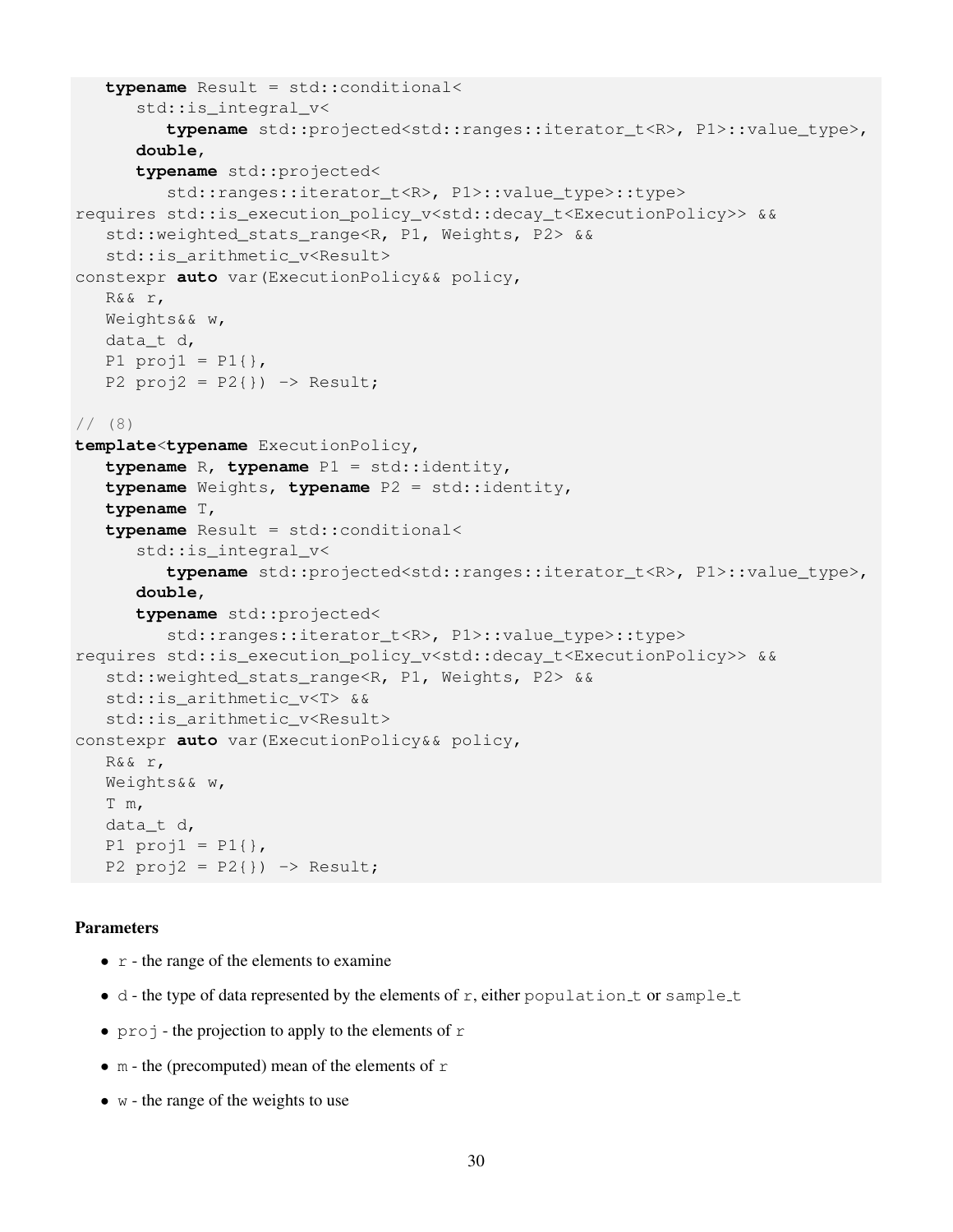- projection to apply to the elements of r
- projection to apply to the elements of  $w$
- policy the execution policy to use

#### Return Value

If no errors occur, the (weighted) variance of the elements of  $r$  is returned.

## **Complexity**

```
O(N), where N = std:range:idistance(R).
```
## Error Handling

If the size of r or w is less than 1 (population) or 2 (sample) (or the sum of w is 0) or r and w are of different sizes, stats error is thrown.

#### Example

```
struct PRODUCT {
   float price;
   int quantity;
};
std::array<PRODUCT, 5> A =
{ {{5.2f, 1}, {1.7f, 2}, {9.2f, 5}, {4.4f, 7}, {1.7f, 3}} };
std:: cout \lt\lt "variance 1 = "
   << std::var(A, std::population_t, &PRODUCT::price);
std::cout << "\nvariance 2 = " << std::var(A, std::sample_t, &PRODUCT::price);
```
## 4.1.7 Standard Deviation

The proposed forms of the standard deviations functions are given as follows.

```
// (1)template<typename R, typename P = std::identity,
   typename Result = std::conditional<
      std::is_integral_v<
         typename std::projected<std::ranges::iterator_t<R>, P>::value_type>,
      double,
      typename std::projected<
         std::ranges::iterator_t<R>, P>::value_type>::type>
requires std::stats_range<R, P> && std::is_arithmetic_v<Result>
constexpr auto stddev(R&& r, data_t d, P proj = P{}) -> Result;
1/ (2)template<typename R, typename P = std::identity,
```
## **typename** T,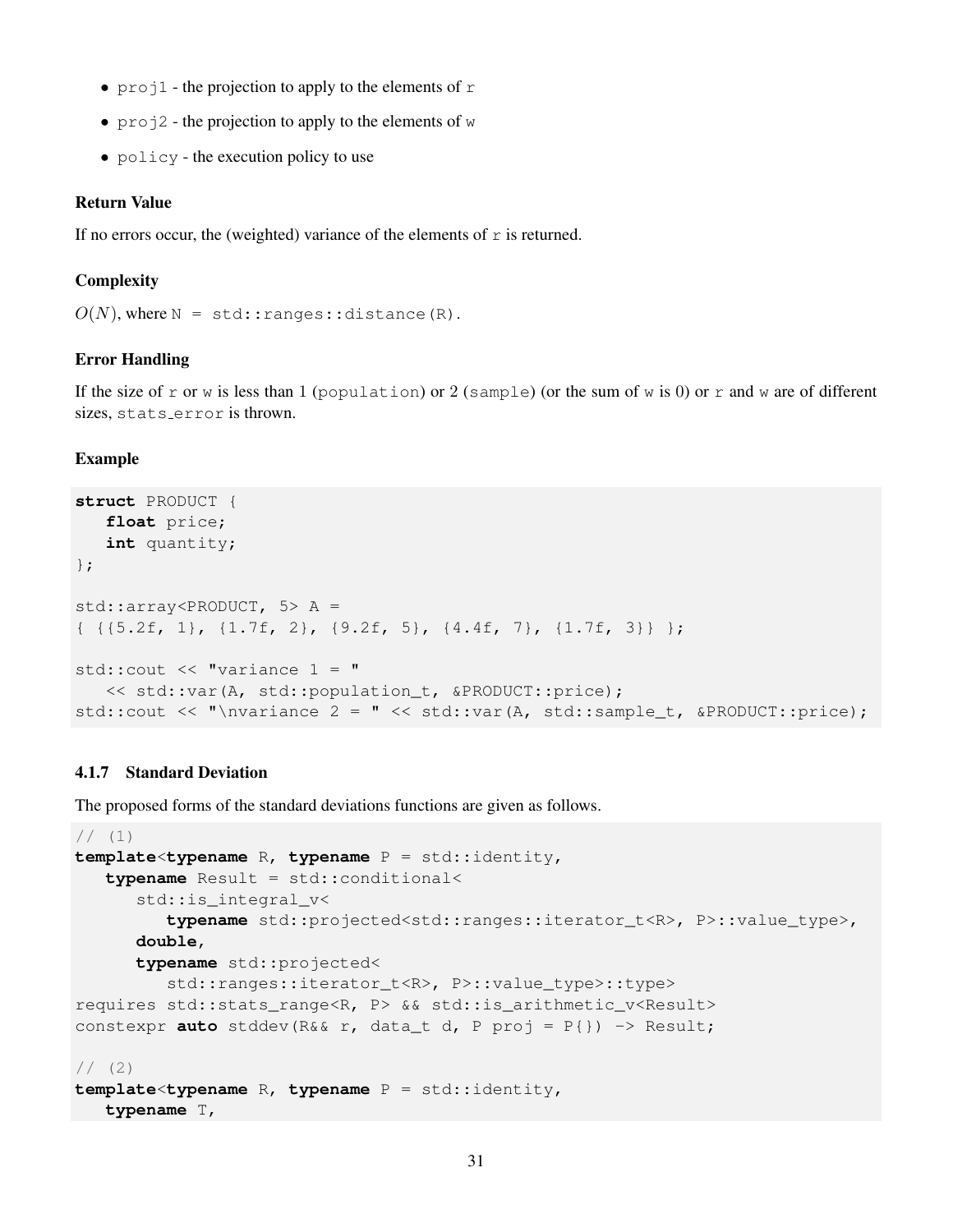```
typename Result = std::conditional<
      std::is_integral_v<
         typename std::projected<std::ranges::iterator_t<R>, P>::value_type>,
      double,
      typename std::projected<
         std::ranges::iterator t<R>, P>::value type>::type>
requires std::stats_range<R, P> &&
   std::is arithmetic v<T> &&
   std::is_arithmetic_v<Result>
constexpr auto stddev(R&& r, T m, data_t d, P proj = P{}) -> Result;
1/ (3)template<typename R, typename P1 = std::identity,
   typename Weights, typename P2 = std::identity,
   typename Result = std::conditional<
      std::is_integral_v<
         typename std::projected<std::ranges::iterator_t<R>, P1>::value_type>,
      double,
      typename std::projected<
         std::ranges::iterator_t<R>, P1>::value_type>::type>
requires std::weighted_stats_range<R, P1, Weights, P2> && std::is_arithmetic_v
   <Result>
constexpr auto stddev(
   R&& r, Weights&& w, data_t d, P1 proj1 = P1{}, P2 proj2 = P2{}) -> Result;
// (4)template<typename R, typename P1 = std::identity,
   typename Weights, typename P2 = std::identity,
   typename T,
   typename Result = std::conditional<
      std::is_integral_v<
         typename std::projected<std::ranges::iterator_t<R>, P1>::value_type>,
      double,
      typename std::projected<
         std::ranges::iterator_t<R>, P1>::value_type>::type>
requires std::weighted_stats_range<R, P1, Weights, P2> &&
   std::is arithmetic v<T> &&
   std:: is arithmetic v<Result>
constexpr auto stddev(R&& r,
   Weights&& w,
   T m,
   data_t d,
   P1 proj1 = P1{},
   P2 proj2 = P2}) -> Result;
1/ (5)template<typename ExecutionPolicy,
   typename R, typename P = std::identity,
   typename Result = std::conditional<
```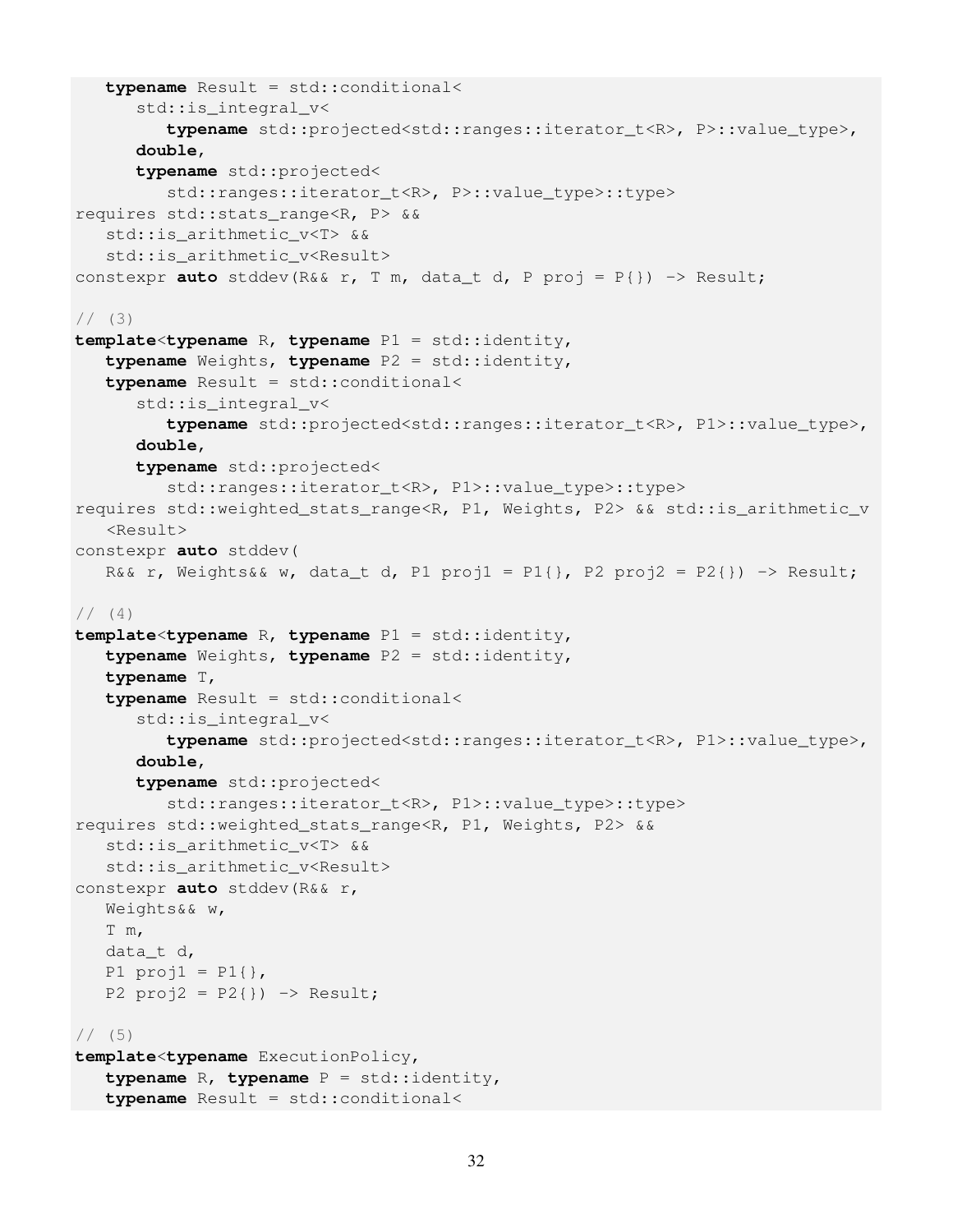```
std::is integral v<
         typename std::projected<
            std::ranges::iterator_t<R>, P>::value_type>,
      double,
      typename std::projected<
         std::ranges::iterator t<R>, P>::value type>::type>
requires std::is_execution_policy_v<std::decay_t<ExecutionPolicy>> &&
   std::stats range<R, P> &&
   std::is_arithmetic_v<Result>
constexpr auto stddev(
   ExecutionPolicy&& policy, R&& r, data_t d, P proj = P{}) -> Result;
1/ (6)template<typename ExecutionPolicy,
   typename R, typename P = std::identity,
   typename T,
   typename Result = std::conditional<
      std::is_integral_v<
         typename std::projected<std::ranges::iterator_t<R>, P>::value_type>,
      double,
      typename std::projected<
         std::ranges::iterator_t<R>, P>::value_type>::type>
requires std:: is execution policy v<std::decay_t<ExecutionPolicy>> &&
   std::stats_range<R, P> &&
   std::is_arithmetic_v<T> &&
   std::is_arithmetic_v<Result>
constexpr auto stddev(
   ExecutionPolicy&& policy, R&& r, T m, data_t d, P proj = P{}) -> Result;
// (7)
template<typename ExecutionPolicy,
   typename R, typename P1 = std::identity,
   typename Weights, typename P2 = std::identity,
   typename Result = std::conditional<
      std::is_integral_v<
         typename std::projected<std::ranges::iterator t<R>, P1>::value type>,
      double,
      typename std::projected<
         std::ranges::iterator_t<R>, P1>::value_type>::type>
requires std::is_execution_policy_v<std::decay_t<ExecutionPolicy>> &&
   std::weighted_stats_range<R, P1, Weights, P2> &&
   std::is_arithmetic_v<Result>
constexpr auto stddev(ExecutionPolicy&& policy,
   R&& r,
   Weights&& w,
   data_t d,
   P1 proj1 = P1{},
   P2 proj2 = P2}) -> Result;
```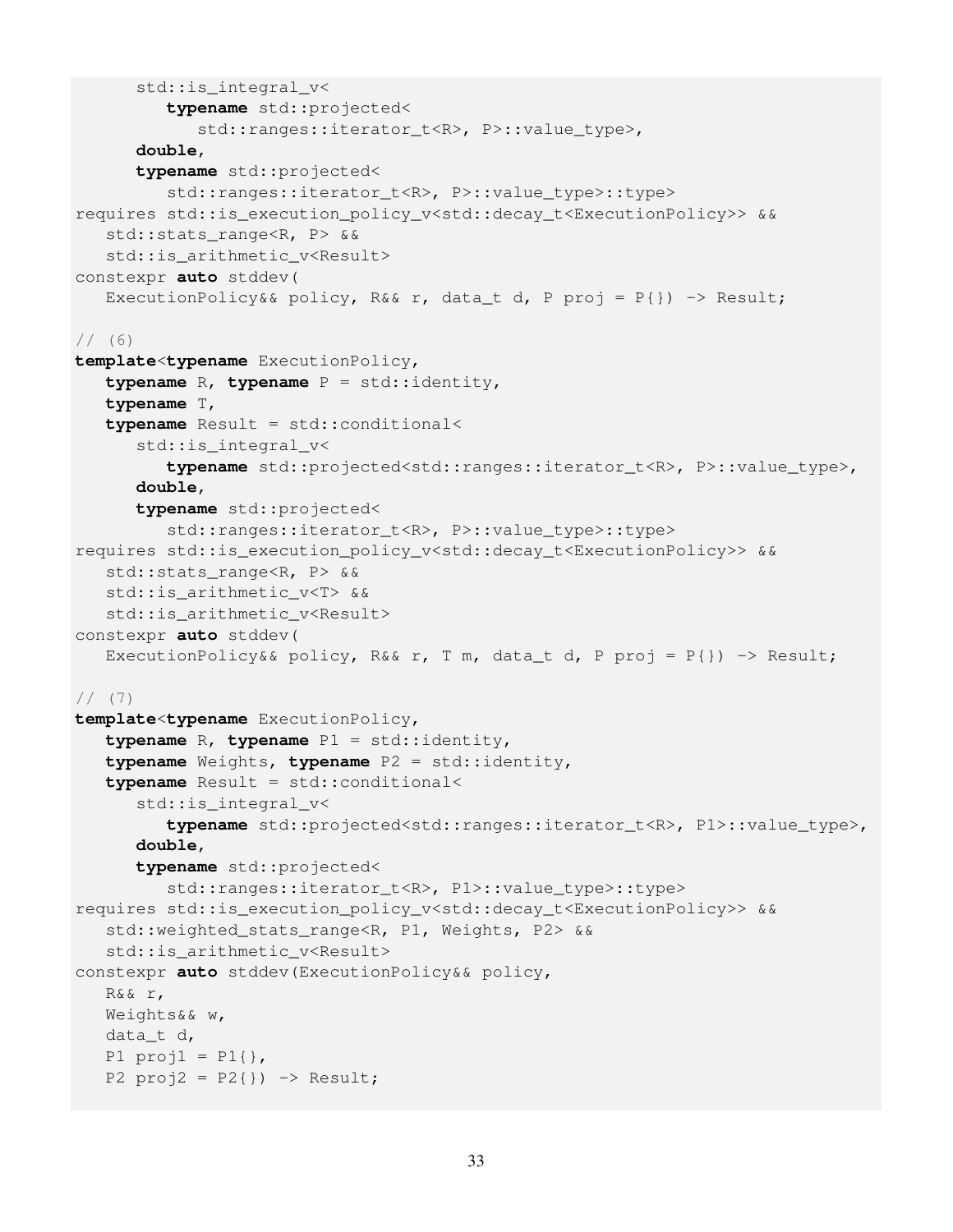```
// (8)template<typename ExecutionPolicy,
   typename R, typename P1 = std::identity,
   typename Weights, typename P2 = std::identity,
   typename T,
   typename Result = std::conditional<
      std::is_integral_v<
         typename std::projected<std::ranges::iterator_t<R>, P1>::value_type>,
      double,
      typename std::projected<
         std::ranges::iterator_t<R>, P2>::value_type>::type>
requires std::is_execution_policy_v<std::decay_t<ExecutionPolicy>> &&
   std::weighted_stats_range<R, P1, Weights, P2> &&
   std::is arithmetic v<T> &&
   std::is_arithmetic_v<Result>
constexpr auto stddev(ExecutionPolicy&& policy,
   R&& r,
   Weights&& w,
   T m,
   data_t d,
   P1 proj1 = P1{},
   P2 proj2 = P2}) -> Result;
```
- $r$  the range of the elements to examine
- $\bullet$  d the type of data represented by the elements of r, either population t or sample t
- projection to apply to the elements of  $r$
- m the (precomputed) mean of the elements of  $r$
- $\bullet$  w the range of the weights to use
- projection to apply to the elements of r
- $\text{proj2 the projection to apply to the elements of } w$
- policy the execution policy to use

#### Return Value

If no errors occur, the (weighted) standard deviation of the elements of  $r$  is returned.

#### **Complexity**

 $O(N)$ , where  $N = std:range:distance(R)$ .

## Error Handling

If the size of r or w is less than 1 (population) or 2 (sample) (or the sum of w is 0) or r and w are of different sizes, stats error is thrown.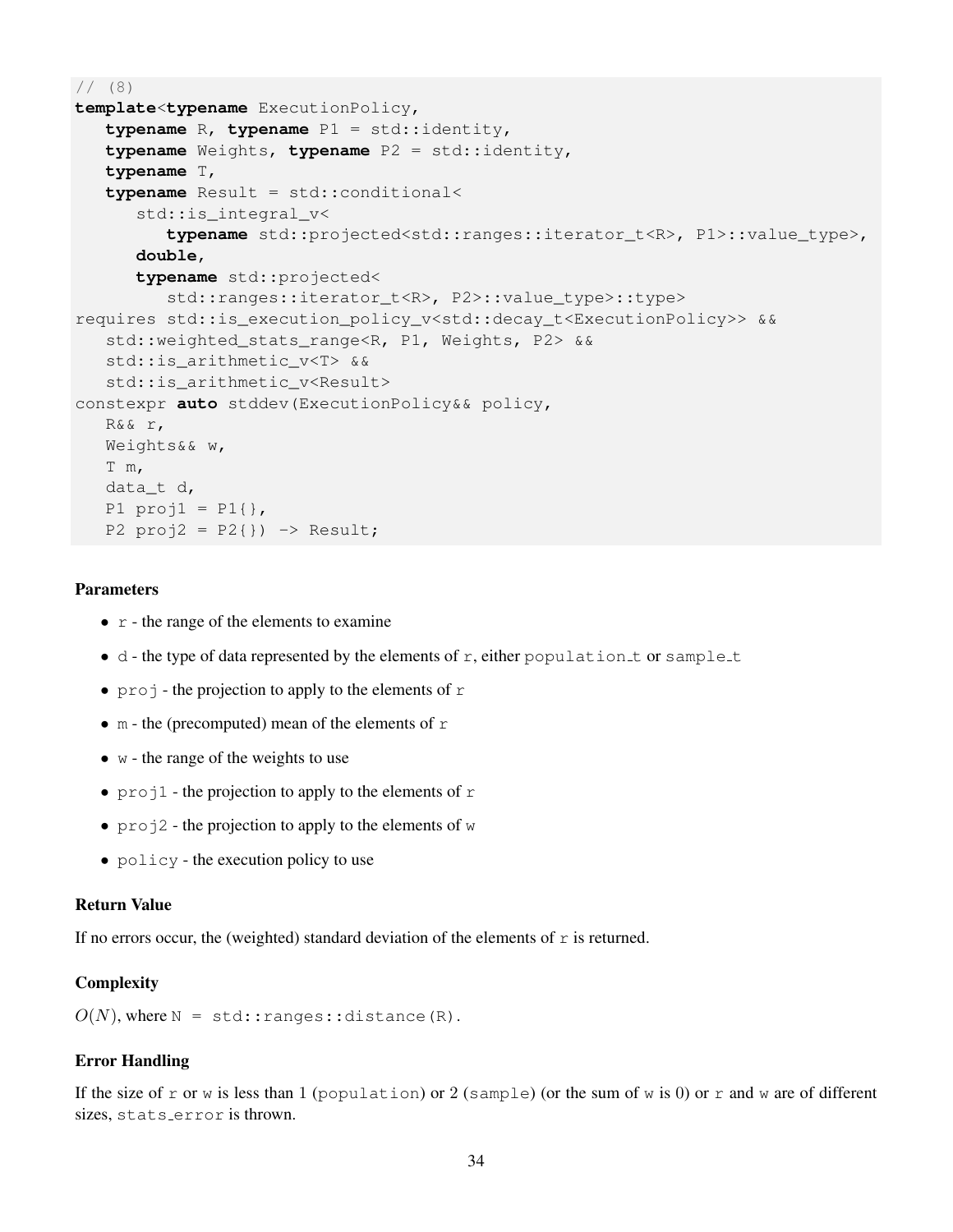Example

```
std::vector<int> v = \{ 2, 3, 5, 7, 11, 13, 17, 19 \};
std::vector<double> v_wgts = { 0.2, 0.1, 0.3, 0.05, 0.05, 0.05, 0.1, 0.15 };
std::cout << "standard deviation 1 = " << std::stddev(v, std::population_t);
std::cout << "\nstandard deviation 2 = "
   << std::stddev(v, v_wgts, std::population_t);
```
## 4.2 Accumulator Objects

Each statistic is secondly aggregated into a **class**, derived from either stat accum or stat accum weighted, with the exception of quantile (as discussed in Section 5.2). Such objects are useful in cases in which a user wishes to (efficiently) compute **more than one** statistic, specifically in a **single** pass over the values, an idea borrowed from the Boost Accumulators [40]. These objects are passed to an accumulator function (shown as part of stat accum and stat accum weighted) that makes a single pass over the values. The proposed forms of these objects (and functions) are given in the following sections.

## 4.2.1 Accumulator

The proposed forms of the (base) stat accum and stat accum weighted objects are given as follows.

```
// (1)template<typename T>
class stat_accum
{
   template<typename R, typename ...Args>
   requires std::ranges::input_range<R>
   friend constexpr void accum(
      R&& r, stat_accum<std::iter_value_t<R>>& stat, Args& ... stats);
   template<typename ExecutionPolicy, typename R, typename ...Args>
   requires std::ranges::input_range<R>
   friend constexpr void accum(ExecutionPolicy&& policy,
      R&& r,
      stat_accum<std::iter_value_t<R>>& stat,
      Args& ... stats);
public:
   constexpr stat_accum() noexcept; // (1)
   constexpr stat_accum(const stat_accum& other); // (2)
   constexpr stat accum(stat accum&& other); // (3)
   constexpr stat_accum& operator=(const stat_accum& other); // (4)
   constexpr stat_accum& operator=(stat_accum&& other); // (5)
   ~stat_accum();
};
1/ (2)template<typename T, typename Weight = double>
class weighted_stat_accum
```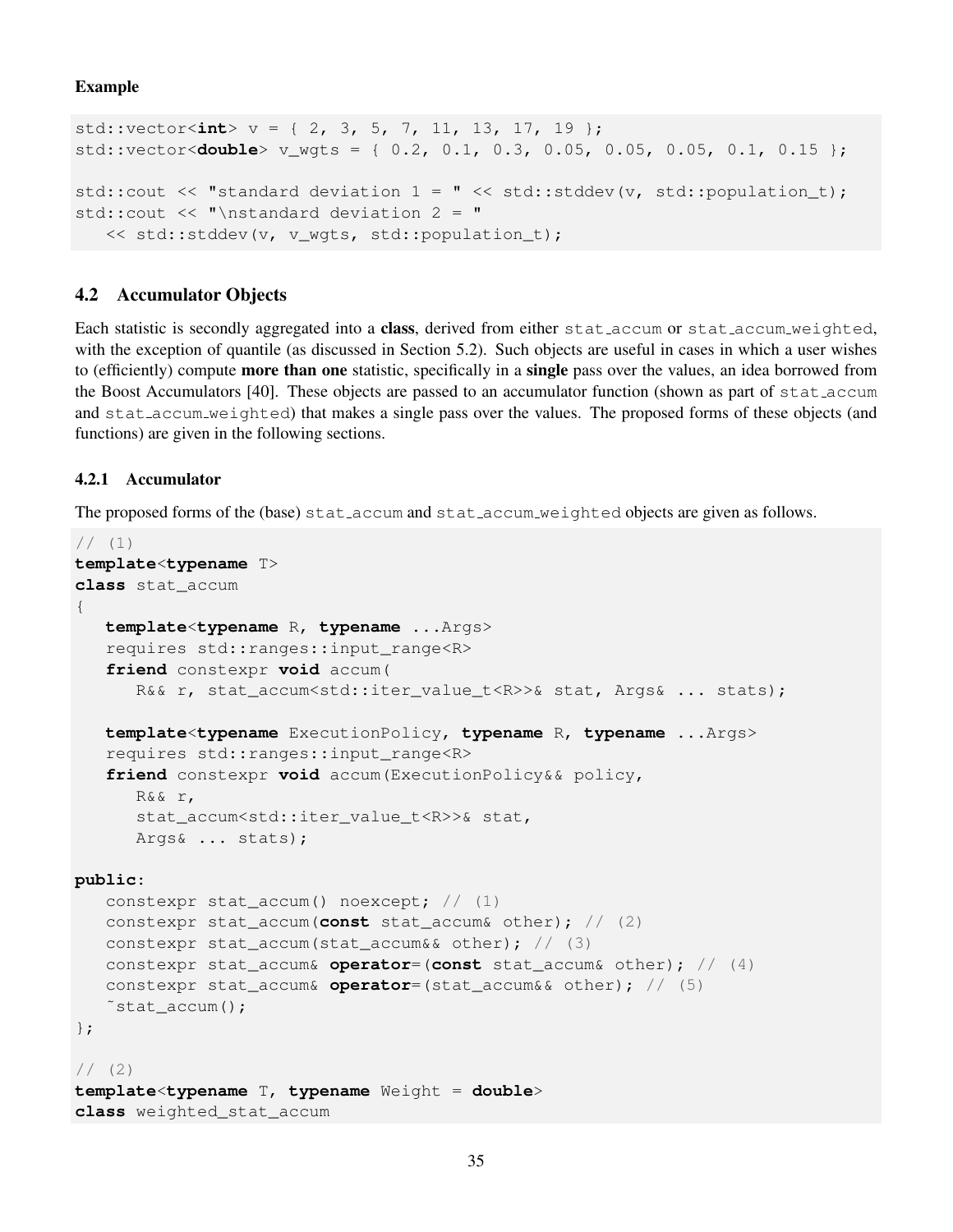```
template<typename R, typename Weights, typename ...Args>
requires std::ranges::input_range<R> && std::ranges::input_range<Weights>
friend constexpr void accum(R&& r,
   Weights&& w,
   weighted_stat_accum<
      std::iter_value_t<R>, std::iter_value_t<Weights>>& stat,
   Args& ... stats);
template<typename ExecutionPolicy,
   typename R, typename Weights, typename ...Args>
requires std::ranges::input_range<R> && std::ranges::input_range<Weights>
friend constexpr void accum(ExecutionPolicy&& policy,
   R&& r,
   Weights&& w,
   weighted_stat_accum<
      std::iter_value_t<R>, std::iter_value_t<Weights>>& stat,
```

```
Args& ... stats);
```
#### **public**:

{

```
constexpr weighted stat accum() noexcept; // (1)constexpr weighted_stat_accum(const weighted_stat_accum& other); // (2)
constexpr weighted_stat_accum(weighted_stat_accum&& other); // (3)
constexpr weighted_stat_accum& operator=(
   const weighted_stat_accum& other); // (4)
constexpr weighted_stat_accum& operator=(
   weighted_stat_accum&& other); // (5)˜weighted_stat_accum();
```

```
};
```
## Parameters

- $r$  the range of the elements to examine
- stat the first (and perhaps only) statistic to compute over  $r$
- stats the remaining (if any) statistic(s) to compute over  $r$
- policy the execution policy to use
- other another accumulator object to be used as source to initialize the elements of the accumulator object with
- $\bullet$  w the range of the weights to use

## 4.3 Mean

The proposed forms of the mean accumulator objects are given as follows.

```
// (1)
```

```
template<typename T, typename P = std::identity, typename Result = double>
class mean_accum : public stat_accum<T>
```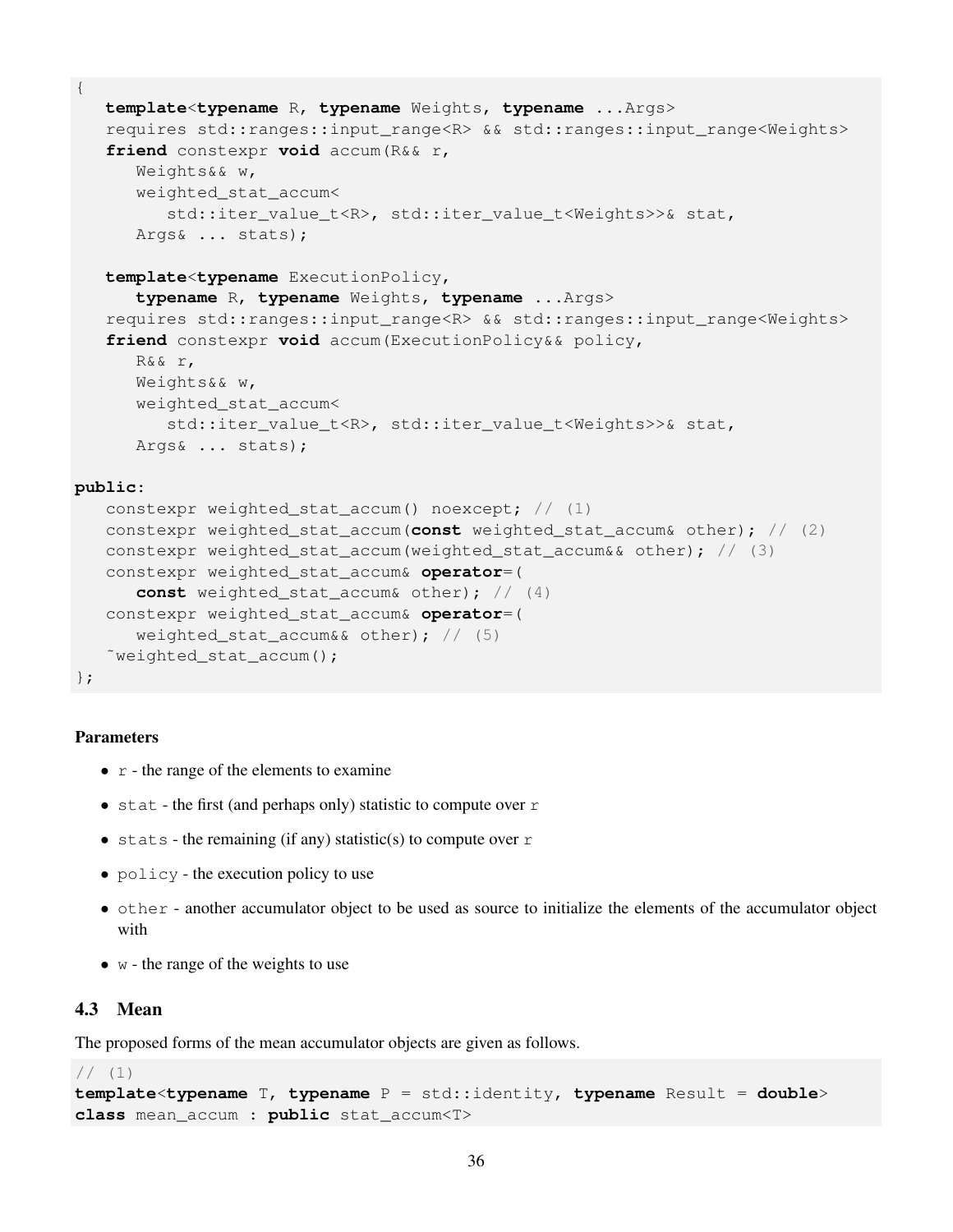```
{
public:
   constexpr mean_accum(P proj = P{}) noexcept; // (1)
   constexpr mean_accum(const mean_accum& other); // (2)
   constexpr mean_accum(mean_accum&& other); // (3)
   constexpr mean_accum& operator=(const mean_accum& other); // (4)
   constexpr mean_accum& operator=(mean_accum&& other); // (5)
   \tilde{m}mean accum();
   constexpr auto value() const noexcept -> Result;
};
1/ (2)template<typename T, typename P1 = std::identity,
   typename Weight = double, typename P2 = std::identity,
   typename Result = double>
class weighted_mean_accum : public weighted_stat_accum<T, Weight>
{
public:
   constexpr weighted_mean_accum(
      P1 proj1 = P1{}, P2 proj2 = P2{}) noexcept; // (1)
   constexpr weighted_mean_accum(const weighted_mean_accum& other); // (2)
   constexpr weighted_mean_accum(weighted_mean_accum&& other); // (3)
   constexpr weighted_mean_accum& operator=(
      const weighted_mean_accum& other); // (4)
   constexpr weighted_mean_accum& operator=(
      weighted_mean_accum&& other); // (5)
   ˜weighted_mean_accum();
   constexpr auto value() const noexcept -> Result;
};
1/ (3)template<typename T, typename P = std::identity, typename Result = double>
class geometric_mean_accum : public stat_accum<T>
{
public:
   constexpr geometric mean accum(P proj = P{}) noexcept; // (1)
   constexpr geometric_mean_accum(const geometric_mean_accum& other); // (2)
   constexpr qeometric_mean_accum(qeometric_mean_accum&& other); // (3)
   constexpr geometric_mean_accum& operator=(
      const geometric_mean_accum& other); // (4)
   constexpr geometric_mean_accum& operator=(
      qeometric_mean_accum&& other); // (5)˜geometric_mean_accum();
   constexpr auto value() const noexcept -> Result;
};
// (4)template<typename T, typename P1 = std::identity,
  typename Weight = double, typename P2 = std::identity,
```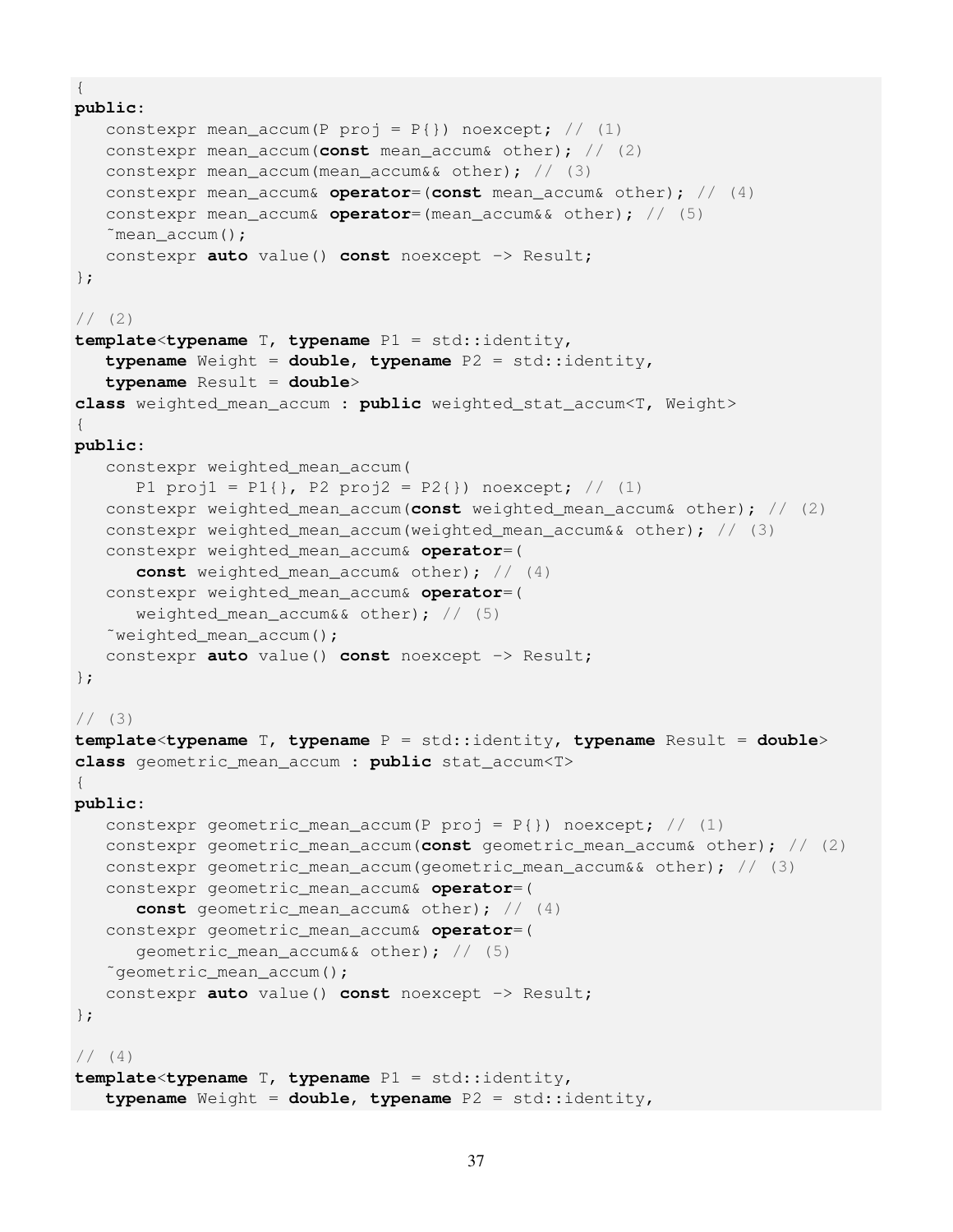```
typename Result = double>
class weighted_geometric_mean_accum : public weighted_stat_accum<T, Weight>
{
public:
   constexpr weighted_geometric_mean_accum(
      P1 proj1 = P1{}, P2 proj2 = P2{}) noexcept; // (1)
   constexpr weighted_geometric_mean_accum(
      const weighted_geometric_mean_accum& other); // (2)
   constexpr weighted_geometric_mean_accum(
      weighted_geometric_mean_accum&& other); // (3)
   constexpr weighted_geometric_mean_accum& operator=(
      const weighted_geometric_mean_accum& other); // (4)
   constexpr weighted_geometric_mean_accum& operator=(
      weighted_geometric_mean_accum&& other); // (5)
   ˜weighted_geometric_mean_accum();
   constexpr auto value() const noexcept -> Result;
};
// (5)template<typename T, typename P = std::identity, typename Result = double>
class harmonic_mean_accum : public stat_accum<T>
{
public:
   constexpr harmonic_mean_accum(P proj = P\{\}) noexcept; // (1)
   constexpr harmonic_mean_accum(const harmonic_mean_accum& other); // (2)
   constexpr harmonic_mean_accum(harmonic_mean_accum&& other); // (3)
   constexpr harmonic_mean_accum& operator=(
      const harmonic_mean_accum& other); // (4)
   constexpr harmonic_mean_accum& operator=(
      harmonic_mean_accum&& other); // (5)˜harmonic_mean_accum();
   constexpr auto value() const noexcept -> Result;
};
1/ (6)template<typename T, typename P1 = std::identity,
   typename Weight = double, typename P2 = std::identity,
   typename Result = double>
class weighted_harmonic_mean_accum : public weighted_stat_accum<T, Weight>
{
public:
   constexpr weighted_harmonic_mean_accum(
      P1 proj1 = P1 }, P2 proj2 = P2 }) noexcept; // (1)
   constexpr weighted_harmonic_mean_accum(
      const weighted_harmonic_mean_accum& other); // (2)
   constexpr weighted_harmonic_mean_accum(
      weighted_harmonic_mean_accum&& other); // (3)
   constexpr weighted_harmonic_mean_accum& operator=(
      const weighted_harmonic_mean_accum& other); // (4)
```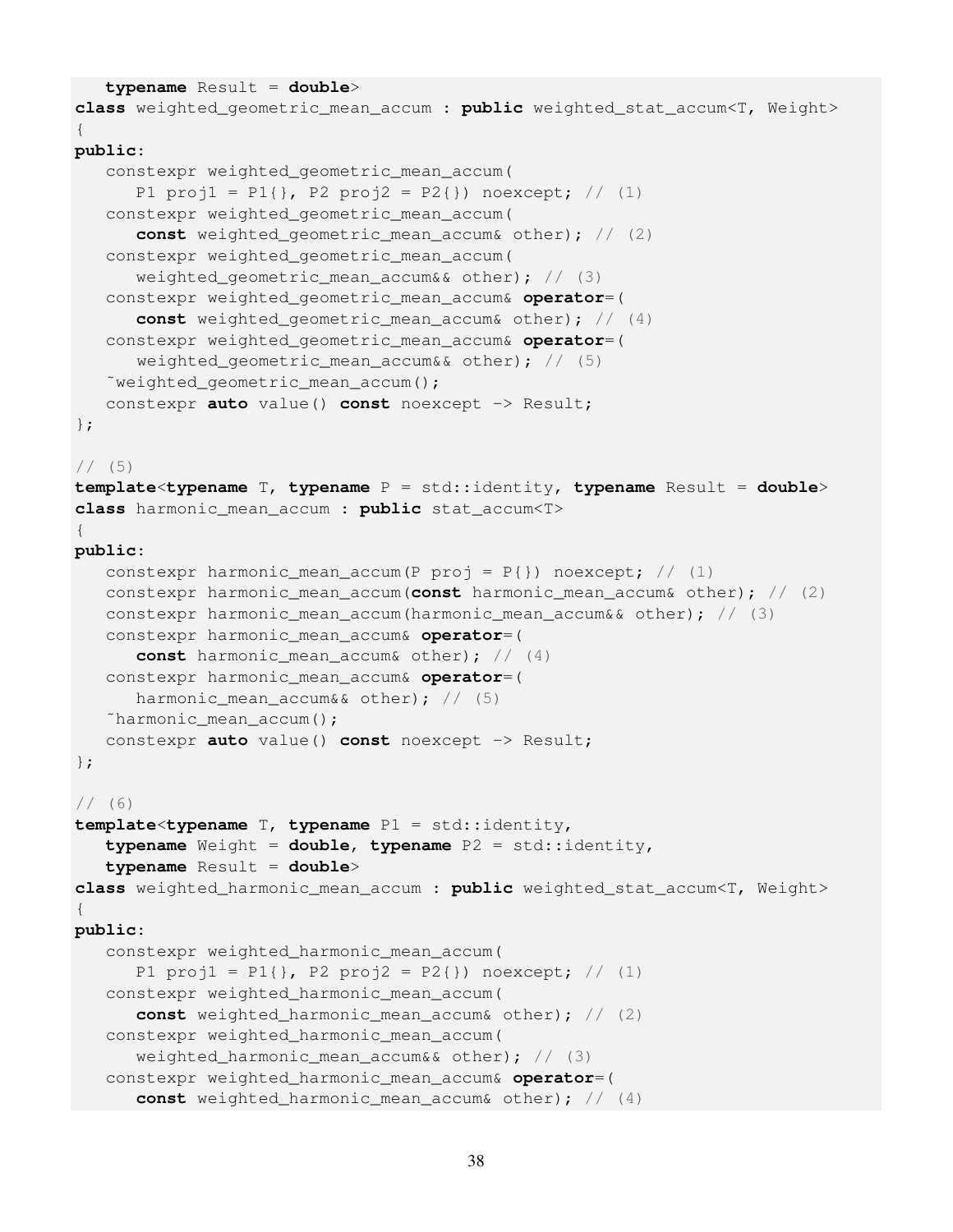```
constexpr weighted_harmonic_mean_accum& operator=(
      weighted_harmonic_mean_accum&& other); // (5)˜weighted_harmonic_mean_accum();
   constexpr auto value() const noexcept -> Result;
};
```
- proj the projection to apply to the elements (of the associated range)
- other another accumulator object to be used as source to initialize the elements of the accumulator object with
- $\text{proj1}$  the projection to apply to the elements (of the associated range)
- proj2 the projection to apply to the elements (of the associated weights)

## Return Value

In the case of value, if no errors occur, the (weighted) mean of the elements (of the associated range) is returned.

### Error Handling

- If the associated range or weights is empty (or the sum of the weights is 0) or the range and weights are of different sizes, stats error is thrown.
- In the case of geometric mean, if any element of the associated range is negative or an element, along with its associated weight, is 0, stats error is thrown.
- In the case of harmonic mean, if any element of the associated range is 0, stats error is thrown.

#### Example

```
std::mean_accum<int> m1;
std::geometric_mean_accum<int> gm;
std::harmonic_mean_accum<int> hm;
std::accum(std::list<int>{ 3, 3, 1, 2, 2 }, m1, gm, hm);
std::cout \lt\lt "mean 1 = " \lt\lt m1.value();
std::cout << "\nmean 2 = " << qm.value();
std::cout << "\nmean 3 = " << hm.value();
typedef std::tuple<int, double> s_t;
std::set <s_t> S = \{std::make\_tuple(1, 1.1),std::make_tuple(6, 2.6),
   std::make\_tuple(8, -0.4),std::make_tuple(9, 5.1),
};
auto f = [](const s_t& val) { return std::get<1>(val); };
```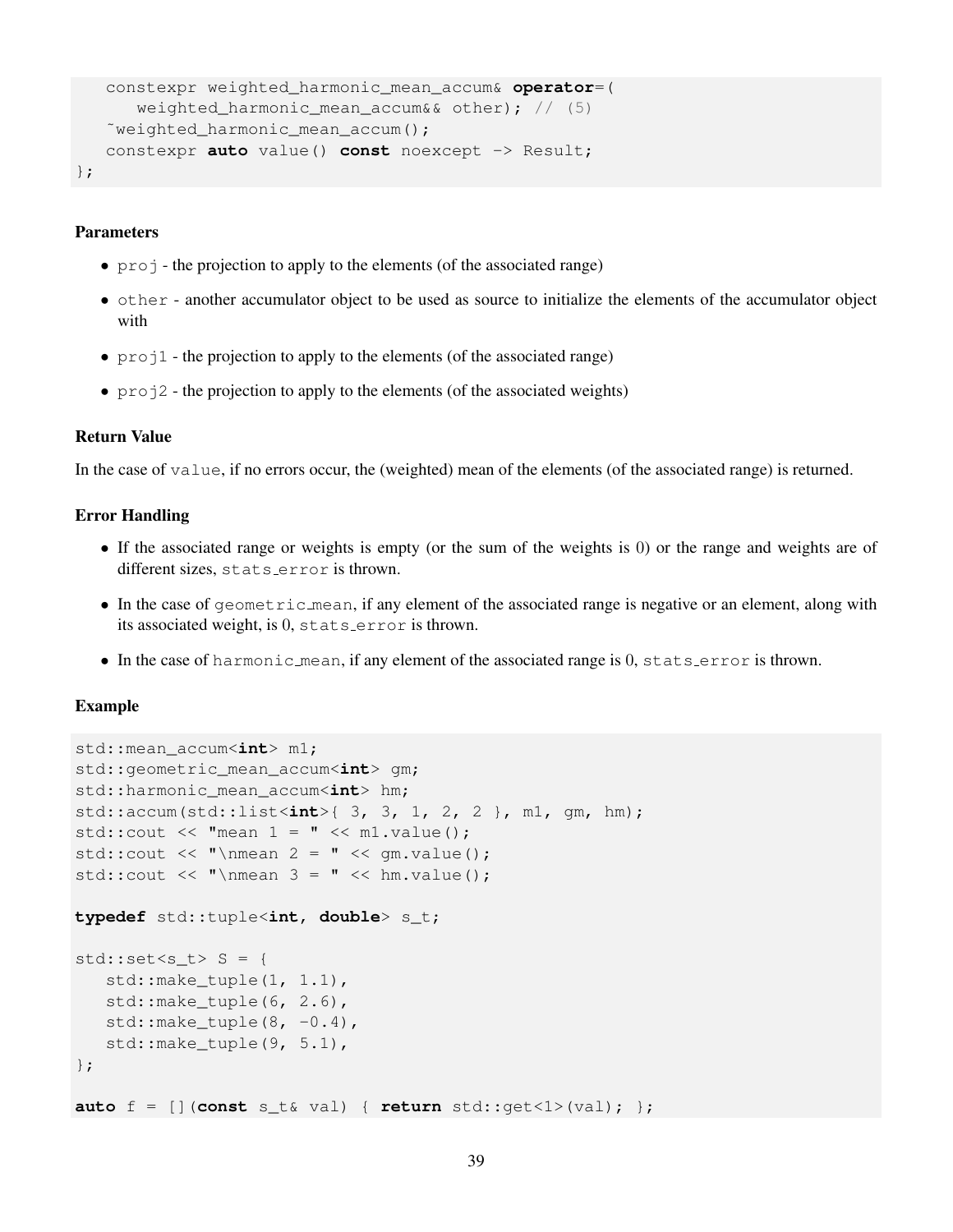```
std::mean_accum<s_t, std::function<double(const s_t&)>> m2(f);
std::stddev_accum<s_t, std::function<double(const s_t&)>> s(
   std::population_t, f);
std::accum(S, m2, s);
std::cout << "\nmean 4 = " << m2.value();
std::cout << "\nstandard deviation 1 = " << s.value();
```
## 4.4 Mode

The proposed forms of the mode accumulator objects are given as follows.

```
// (1)template<typename T,
   typename C = std::ranges::equal_to, typename P = std::identity,
   typename Key = T,
      typename U = size_t,
      typename Hash = std::hash<Key>,
      typename KeyEqual = std::equal_to<Key>,
      typename Allocator = std::allocator<std::pair<const Key, U>>>
class mode_accum : public stat_accum<T>
{
public:
   mode_accum(C pred = C\, P proj = P\) noexcept; // (1)
   mode_accum(std::unordered_map<Key, U, Hash, KeyEqual, Allocator>& h,
      C pred = C\{\}, P proj = P\{\}) noexcept; // (2)
   mode_accum(const mode_accum& other); // (3)
   mode_accum(mode_accum&& other); // (4)
   mode_accum& operator=(const mode_accum& other); // (5)
   mode_accum& operator=(mode_accum&& other); // (6)
   ˜mode_accum();
   template<typename O> constexpr auto value(O modes) const -> O;
};
1/ (2)template<typename T,
      typename C1 = std::ranges::equal_to, typename P1 = std::identity,
   typename Weight = double,
      typename C2 = std::ranges::equal_to, typename P2 = std::identity,
   typename Key = T,
      typename U = size_t,
      typename Hash = std::hash<Key>,
      typename KeyEqual = std::equal_to<Key>,
      typename Allocator = std::allocator<std::pair<const Key, U>>>
class weighted_mode_accum : public weighted_stat_accum<T, Weight>
{
public:
   weighted_mode_accum(C1 pred1 = C1{}, P1 proj1 = P1{},
      C2 pred2 = C2{}, P2 proj2 = P2{}) noexcept; // (1)
   weighted_mode_accum(
      std::unordered_map<Key, U, Hash, KeyEqual, Allocator>& h,
```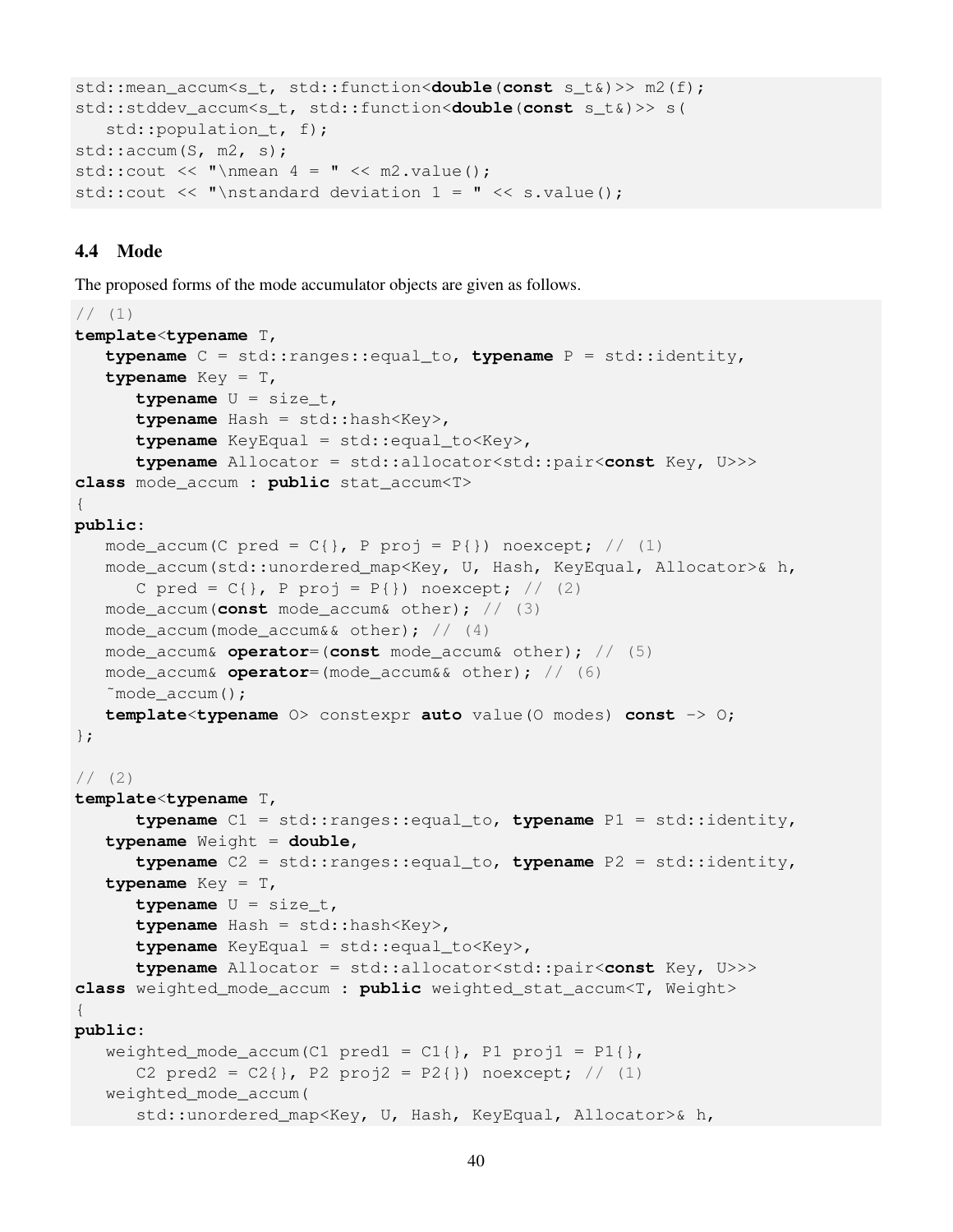```
C1 pred1 = C1{}, P1 proj1 = P1{},
      C2 pred2 = C2{}, P2 proj2 = P2{}) noexcept; // (2)
   weighted_mode_accum(const weighted_mode_accum& other); // (3)
   weighted_mode_accum(weighted_mode_accum&& other); // (4)weighted_mode_accum& operator=(const weighted_mode_accum& other); // (5)
   weighted_mode_accum& operator=(weighted_mode_accum&& other); // (6)
   ~weighted mode accum();
   template<typename O> constexpr auto value(O modes) const -> O;
};
```
- pred the predicate to apply to the elements (of the associated range)
- $\pi$  projection to apply to the elements (of the associated range)
- other another accumulator object to be used as source to initialize the elements of the accumulator object with
- modes the beginning of the associated destination range of modes
- pred1 the predicate to apply to the elements (of the associated range)
- proj1 the projection to apply to the elements (of the associated range)
- pred2 the predicate to apply to the elements (of the associated weights)
- $\pi$  pro  $\dot{\pi}$  the projection to apply to the elements (of the associated weights)

#### Return Value

In the case of value, if no errors occur, the (weighted) mode(s) of the elements (of the associated range) is (are) returned.

#### Error Handling

If the associated range or weights is empty (or the sum of the weights is 0), or the range and weights are of different sizes, stats error is thrown.

#### Example

```
std::list<int> L = { 3, 3, 1, 2, 2 };
std::mean_accum<int> m;
std::mode accum<int> d;
std::accum(L, m, d);std::cout << "mean = " << m.value();
std::vector<int> modes;
d.value(std::back_inserter(modes));
std::cout \langle \cdot \cdot \cdot \cdot \cdot \cdot " \nmode(s) = ";
for (auto i = modes.cbegin(); i := modes.cend(); i++)
   std::cout \lt\lt \star i \lt\lt" ";
```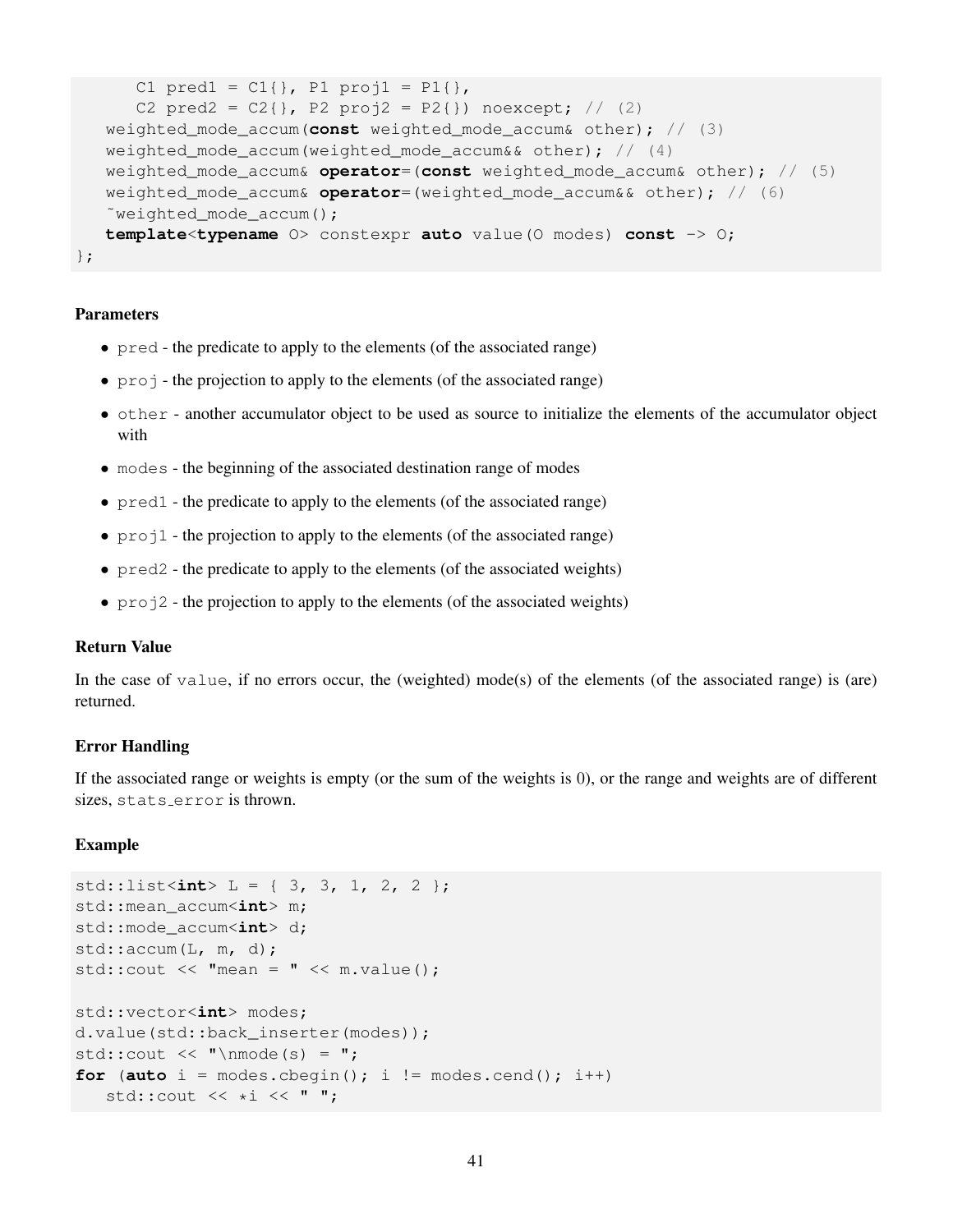## 4.5 Skewness

The proposed forms of the skewness accumulator objects are given as follows.

```
// (1)template<typename T, typename P = std:identity, typename Result = double>
class skewness_accum : public stat_accum<T>
{
public:
   constexpr skewness_accum() noexcept; // (1)
   constexpr skewness_accum(data_t d, P proj = P{}) noexcept; // (2)
   constexpr skewness_accum(const skewness_accum& other); // (3)
   constexpr skewness_accum(skewness_accum&& other); // (4)constexpr skewness_accum& operator=(const skewness_accum& other); // (5)
   constexpr skewness_accum& operator=(skewness_accum&& other); // (6)
   ˜skewness_accum();
   constexpr auto value() const noexcept -> Result;
};
1/ (2)template<typename T, typename P1 = std::identity,
   typename Weight = double, typename P2 = std::identity,
   typename Result = double>
class weighted_skewness_accum : public weighted_stat_accum<T, Weight>
{
public:
   constexpr weighted_skewness_accum() noexcept; // (1)
   constexpr weighted_skewness_accum(
      data_t d, P1 proj1 = P1{}, P2 proj2 = P2{}) noexcept; // (2)
   constexpr weighted_skewness_accum(
      const weighted_skewness_accum& other); // (3)
   constexpr weighted_skewness_accum(weighted_skewness_accum&& other); // (4)
   constexpr weighted_skewness_accum& operator=(
      const weighted_skewness_accum& other); // (5)
   constexpr weighted_skewness_accum& operator=(
      weighted_skewness_accum&& other); // (6)
   ~weighted skewness accum();
   constexpr auto value() const noexcept -> Result;
};
```
## Parameters

- d the type of data represented by the elements (of the associated range), either population or sample
- proj the projection to apply to the elements (of the associated range)
- other another accumulator object to be used as source to initialize the elements of the accumulator object with
- proj1 the projection to apply to the elements (of the associated range)
- proj2 the projection to apply to the elements (of the associated weights)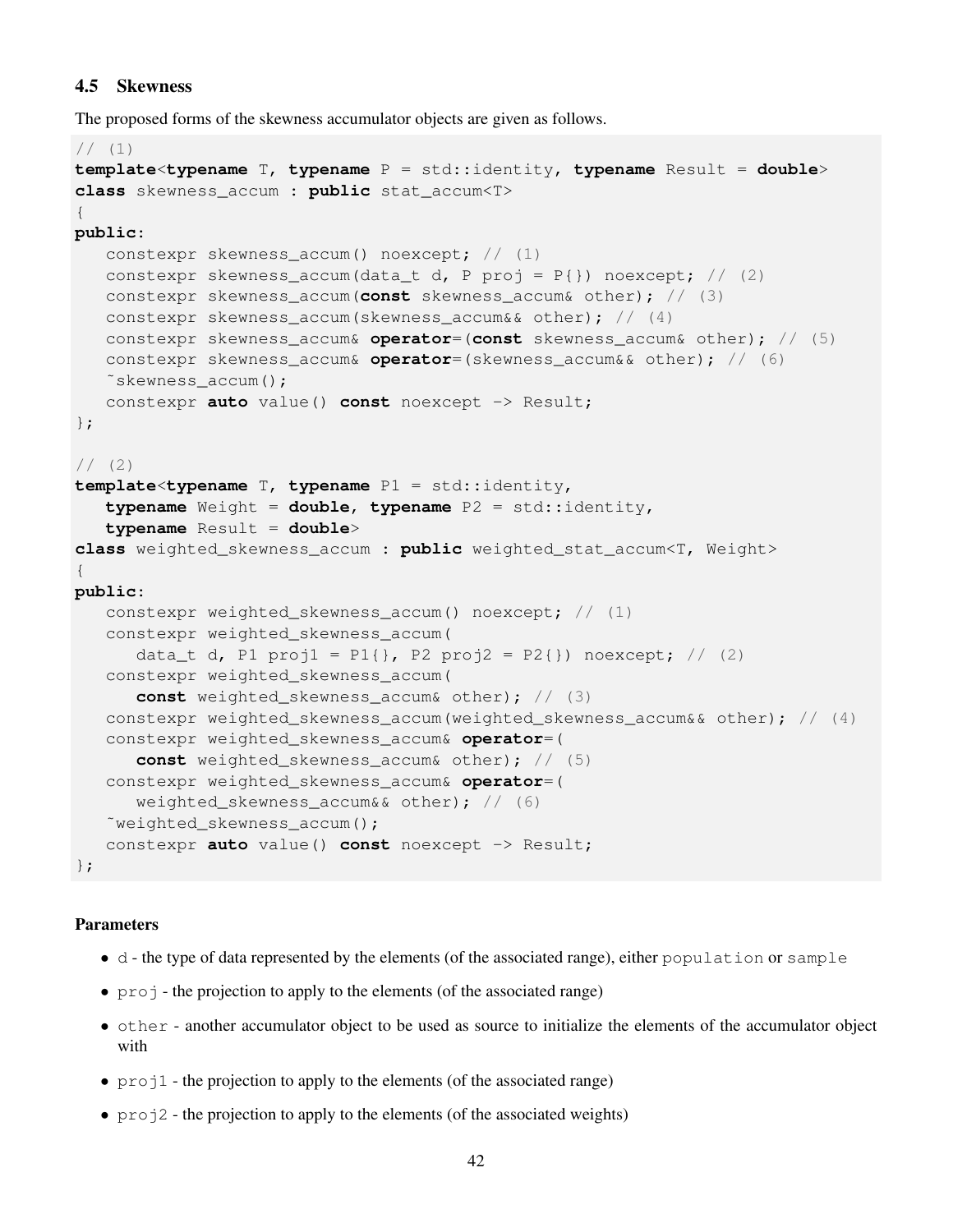## Return Value

In the case of value, if no errors occur, the (weighted) skewness of the elements (of the associated range) is returned.

## Error Handling

If the size of the associated range or weights is less than 3 or the range and weights are of different sizes, stats error is thrown.

#### Example

```
std::list<int> L = { 3, 3, 1, 2, 2 };
std::mean_accum<int> m;
std::skewness_accum<int> sk(std::population_t);
std::accum(L, m, sk);
std::cout << "mean = " << m.value();
std::cout << "\nskewness = " << sk.value();
```
## 4.6 Kurtosis

The proposed forms of the kurtosis accumulator objects are given as follows.

```
// (1)template<typename T, typename P = std::identity, typename Result = double>
class kurtosis_accum : public stat_accum<T>
{
public:
   constexpr kurtosis_accum() noexcept; // (1)
   constexpr kurtosis_accum(
      data_t d, bool excess = true, P proj = P{}) noexcept; // (2)
   constexpr kurtosis_accum(const kurtosis_accum& other); // (3)
   constexpr kurtosis_accum(kurtosis_accum&& other); // (4)constexpr kurtosis_accum& operator=(const kurtosis_accum& other); // (5)
   constexpr kurtosis_accum& operator=(kurtosis_accum&& other); // (6)
   ˜kurtosis_accum();
   constexpr auto value() const noexcept -> Result;
};
1/ (2)template<typename T, typename P1 = std::identity,
   typename Weight = double, typename P2 = std::identity,
   typename Result = double>
class weighted_kurtosis_accum : public weighted_stat_accum<T, Weight>
{
public:
   constexpr weighted_kurtosis_accum() noexcept; // (1)
   constexpr weighted_kurtosis_accum(data_t d,
      bool excess = true,
      P1 proj1 = P1{},
      P2 proj2 = P2{}}) noexcept; // (2)
```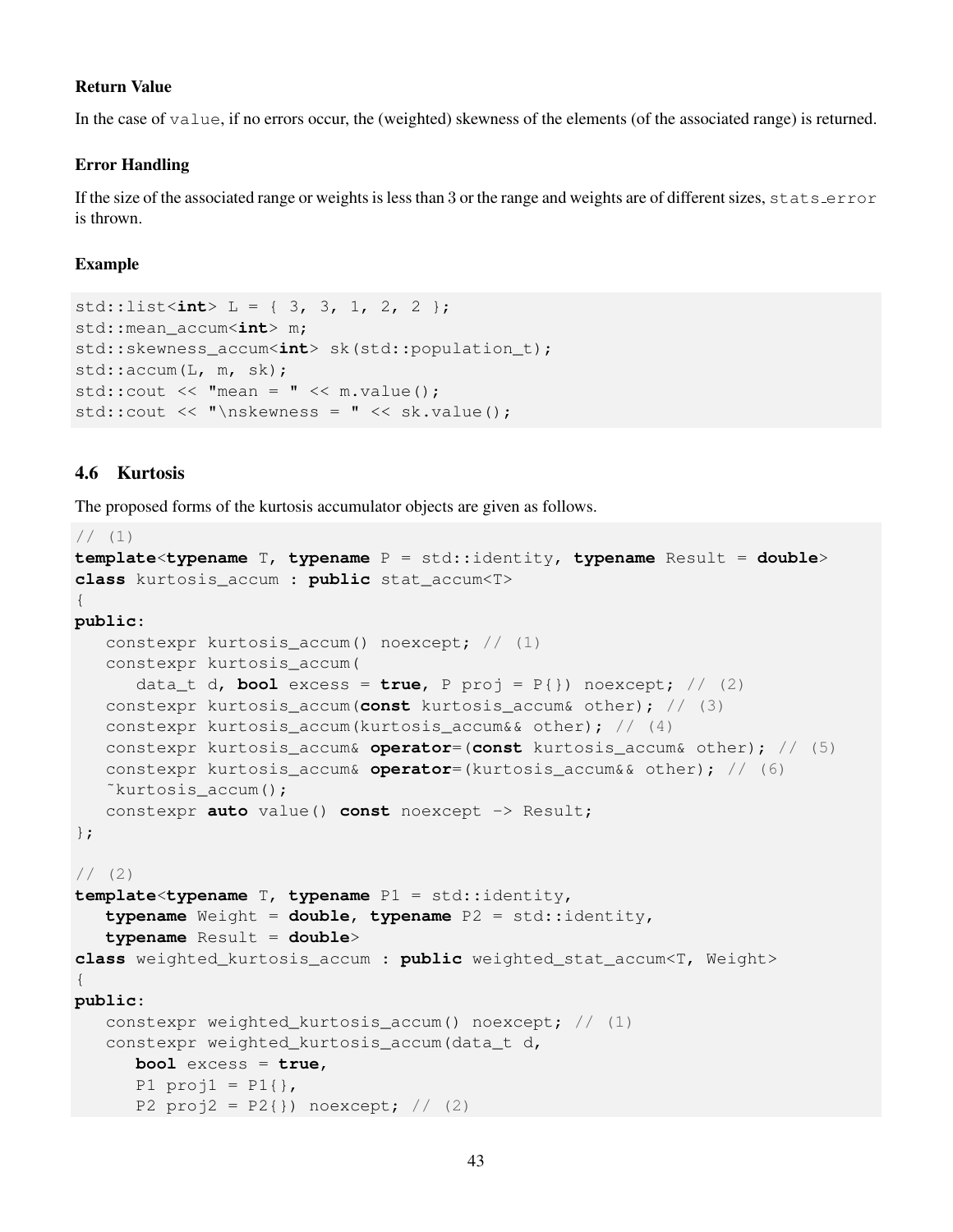```
constexpr weighted_kurtosis_accum(
      const weighted_kurtosis_accum& other); // (3)
   constexpr weighted_kurtosis_accum(weighted_kurtosis_accum&& other); // (4)
   constexpr weighted_kurtosis_accum& operator=(
      const weighted_kurtosis_accum& other); // (5)
   constexpr weighted_kurtosis_accum& operator=(
      weighted_kurtosis_accum&& other); // (6)
   ~weighted kurtosis accum();
   constexpr auto value() const noexcept -> Result;
};
```
- d the type of data represented by the elements (of the associated range), either population or sample
- $\bullet$  excess the type of kurtosis, either excess (true) or non-excess (false)
- proj the projection to apply to the elements (of the associated range)
- other another accumulator object to be used as source to initialize the elements of the accumulator object with
- $\text{proj1}$  the projection to apply to the elements (of the associated range)
- $p_{\text{rel}}^2$  the projection to apply to the elements (of the associated weights)

#### Return Value

In the case of value, if no errors occur, the (weighted) kurtosis of the elements (of the associated range) is returned.

#### Error Handling

If the size of the associated range or weights is less than  $4$  or the range and weights are of different sizes, stats error is thrown.

#### Example

```
std::mean_accum<int> m;
std::kurtosis_accum<int> k(std::sample_t);
std::accum(std::list<int>{ 3, 3, 1, 2, 2 }, m, k);
std::cout << "mean = " << m.value();
std::cout << "\nkurtosis = " << k.value();
```
## 4.7 Variance

The proposed forms of the variance accumulator objects are given as follows.

```
// (1)template<typename T, typename P = std:identity, typename Result = double>
class var_accum : public stat_accum<T>
{
```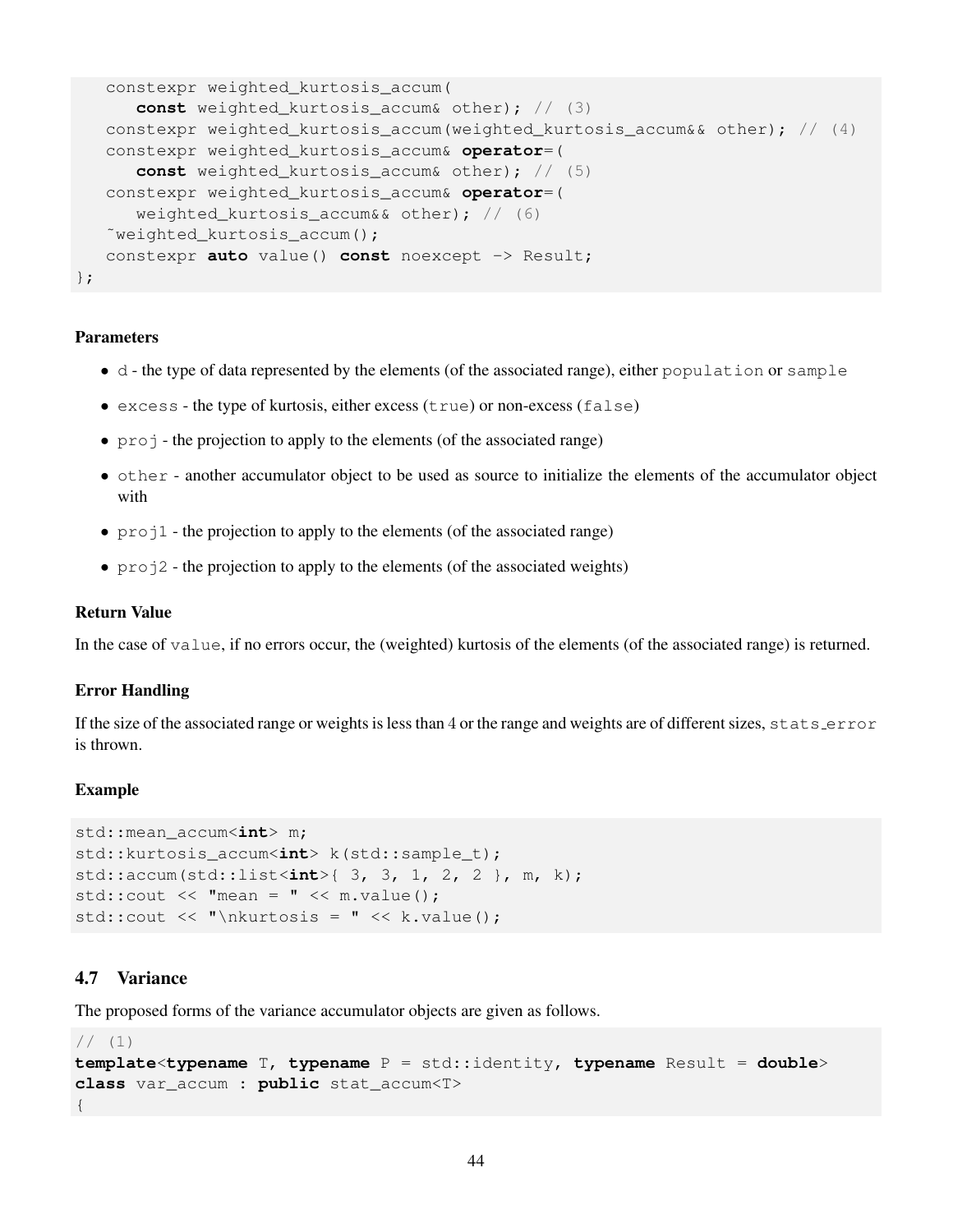```
public:
   constexpr var_accum() noexcept; // (1)
   constexpr var_accum(data_t d, P proj = P\{\}) noexcept; // (2)
   constexpr var_accum(const var_accum& other); // (3)
   constexpr var_accum(var_accum&& other); // (4)
   constexpr var_accum& operator=(const var_accum& other); // (5)
   constexpr var_accum& operator=(var_accum&& other); // (6)
   \tilde{v}var accum();
   constexpr auto value() const noexcept -> Result;
};
1/ (2)template<typename T, typename P1 = std::identity,
   typename Weight = double, typename P2 = std::identity,
   typename Result = double>
class weighted_var_accum : public weighted_stat_accum<T, Weight>
{
public:
   constexpr weighted_var_accum() noexcept; // (1)
   constexpr weighted_var_accum(
      data_t d, P1 proj1 = P1{}, P2 proj2 = P2{}) noexcept; // (2)
   constexpr weighted_var_accum(const weighted_var_accum& other); // (3)
   constexpr weighted_var_accum(weighted_var_accum&& other); // (4)
   constexpr weighted_var_accum& operator=(
      const weighted_var_accum& other); // (5)
   constexpr weighted_var_accum& operator=(weighted_var_accum&& other); // (6)
   ˜weighted_var_accum();
   constexpr auto value() const noexcept -> Result;
};
```
- d the type of data represented by the elements (of the associated range), either population or sample
- $\pi$  projection to apply to the elements (of the associated range)
- other another accumulator object to be used as source to initialize the elements of the accumulator object with
- proj1 the projection to apply to the elements (of the associated range)
- proj2 the projection to apply to the elements (of the associated weights)

#### Return Value

In the case of value, if no errors occur, the (weighted) variance of the elements (of the associated range) is returned.

#### Error Handling

If the size of the associated range or weights is less than 1 (population) or 2 (sample) (or the sum of the weights is 0) or the range and weights are of different sizes, stats error is thrown.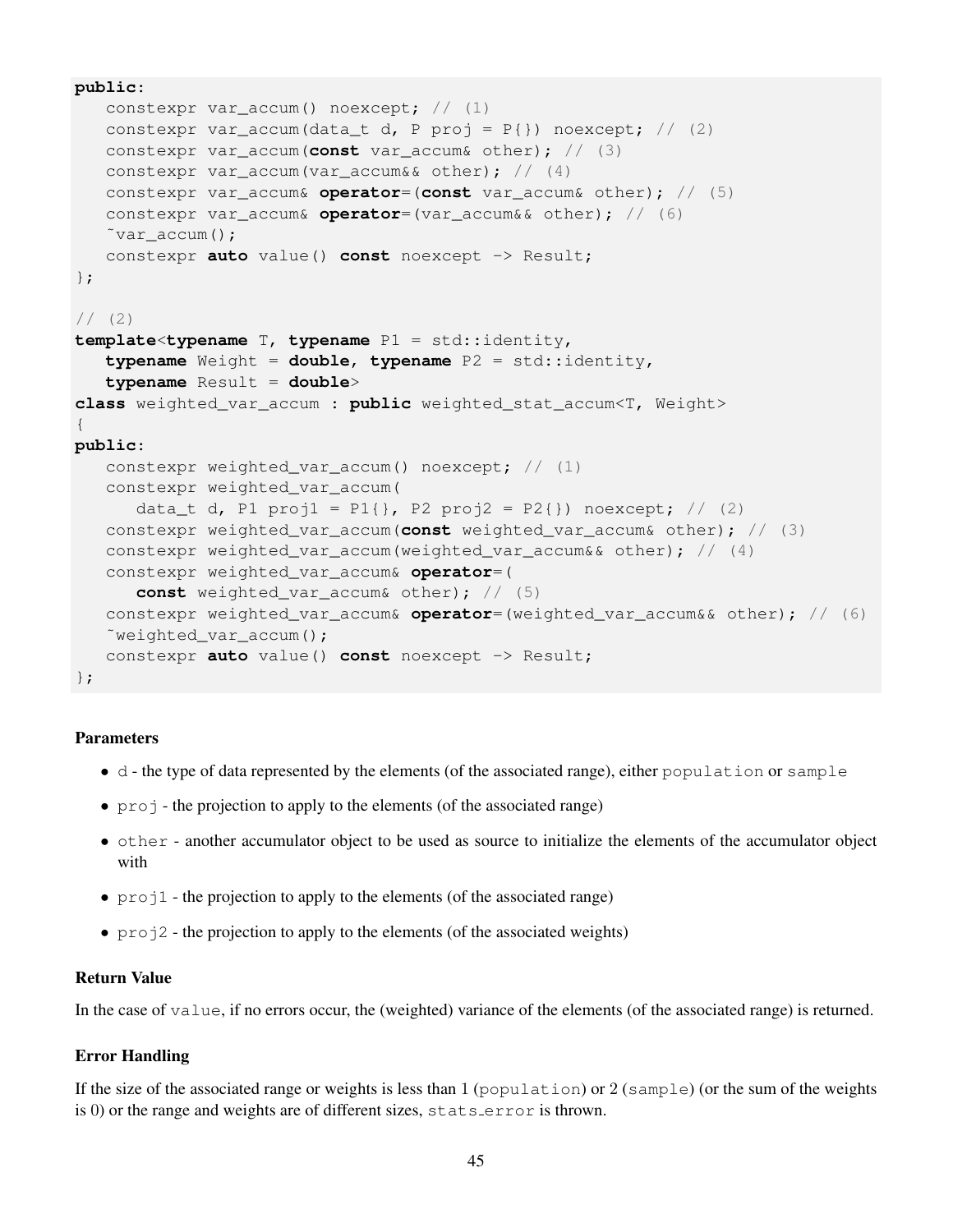## Example

```
std::list<int> L = { 3, 3, 1, 2, 2 };
std::geometric_mean_accum<int> gm;
std::harmonic_mean_accum<int> hm;
std::var_accum<int> v(std::population_t);
std::accum(std::execution::par, L, gm, hm, v);
std::cout \lt\lt "mean 1 = " \lt\lt \text{qm.value}();
std::cout << "\nmean 2 = " << hm.value();
std::cout \langle \cdot \rangle "\nvariance = " \langle \cdot \rangle v.value();
```
## 4.8 Standard Deviation

The proposed forms of the standard deviation accumulator objects are given as follows.

```
1/ (1)template<typename T, typename P = std::identity, typename Result = double>
class stddev_accum : public var_accum<T, P, Result>
{
public:
   constexpr stddev_accum() noexcept; // (1)
   constexpr stddev_accum(data_t d, P proj = P{}) noexcept; // (2)
   constexpr stddev_accum(const stddev_accum& other); // (3)
   constexpr stddev accum(stddev accum&& other); // (4)
   constexpr stddev_accum& operator=(const stddev_accum& other); // (5)
   constexpr stddev_accum& operator=(stddev_accum&& other); // (6)
   ˜stddev_accum();
   constexpr auto value() const noexcept -> Result;
};
1/ (2)template<typename T, typename P1 = std::identity,
   typename Weight = double, typename P2 = std::identity,
   typename Result = double>
class weighted_stddev_accum : public weighted_var_accum<
   T, P1, Weight, P2, Result>
{
public:
   constexpr weighted_stddev_accum() noexcept; // (1)
   constexpr weighted_stddev_accum(
      data_t d, P1 proj1 = P1{}, P2 proj2 = P2{}) noexcept; // (2)
   constexpr weighted_stddev_accum(const weighted_stddev_accum& other); // (3)
   constexpr weighted_stddev_accum(weighted_stddev_accum&& other); // (4)
   constexpr weighted_stddev_accum& operator=(
      const weighted_stddev_accum& other); // (5)
   constexpr weighted_stddev_accum& operator=(
      weighted_stddev_accum&& other); // (6)
   ˜weighted_stddev_accum();
   constexpr auto value() const noexcept -> Result;
};
```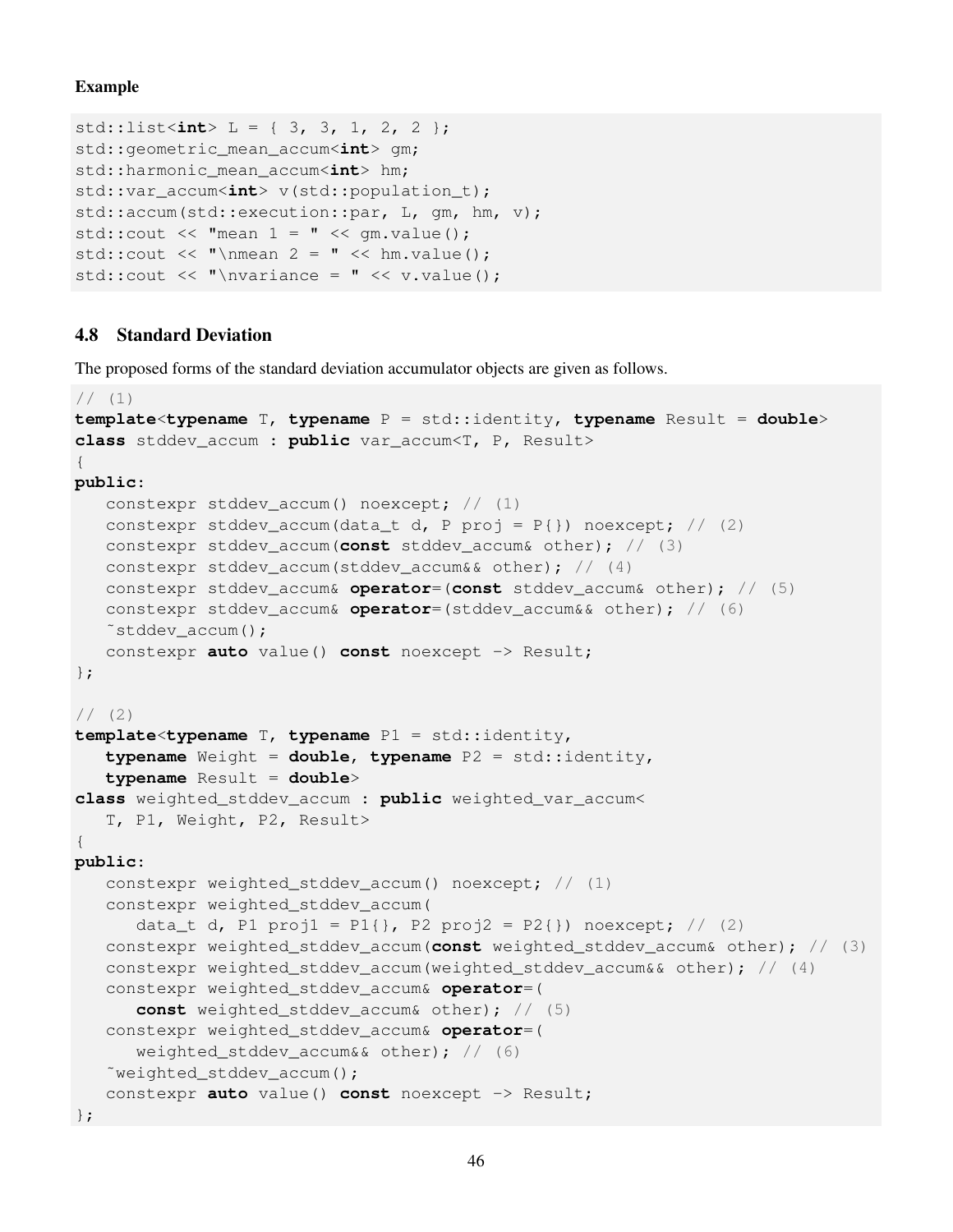- d the type of data represented by the elements (of the associated range), either population or sample
- $\pi$  projection to apply to the elements (of the associated range)
- other another accumulator object to be used as source to initialize the elements of the accumulator object with
- $p_{\text{rel}}$  the projection to apply to the elements (of the associated range)
- $p_{\text{rel}}^2$  the projection to apply to the elements (of the associated weights)

## Return Value

In the case of value, if no errors occur, the (weighted) standard deviation of the elements (of the associated range) is returned.

## Error Handling

If the size of the associated range or weights is less than 1 (population) or 2 (sample) (or the sum of the weights is 0) or the range and weights are of different sizes, stats error is thrown.

## Example

```
std::forward_list<int> L = { 3, 3, 1, 2, 2 };
std::vector<double> W = { 0.5, 0.1, 0.2, 0.1, 0.1 };
std::weighted mean accum<int> m;
std::weighted_stddev_accum<int> s(std::population_t);
std::accum(L, W, m, s);
std:: cout \lt\lt "mean = " \lt\lt m. value();
std::cout << "\nstandard deviation = " << s.value();
```
## 5 Discussions

The discussions of the following sections address concerns that have been raised in regards to this proposal.

## 5.1 Freestanding Functions vs. Accumulator Objects

Perhaps the most significant concern stemming from this proposal is that of free standing functions versus accumulator objects. In the first incarnation of this proposal, namely P1708R0, free standing functions were exclusively proposed. Then, in P1708R1 and P1708R2 an accumulator object was introduced, believing that the increased (run-time) **perfor**mance that it offered would be in the interest of the C++ community. Given that each of these paradigms have merit, with freestanding functions again being most useful in the case of the computation of a single statistic and accumulator objects being more attractive in instances in which multiple statistics are computed, the decision has been made to incorporate both such models into this version of the proposal. Users are thus able to choose the approach that best fits with their design rather than being forced to use one of two paradigms.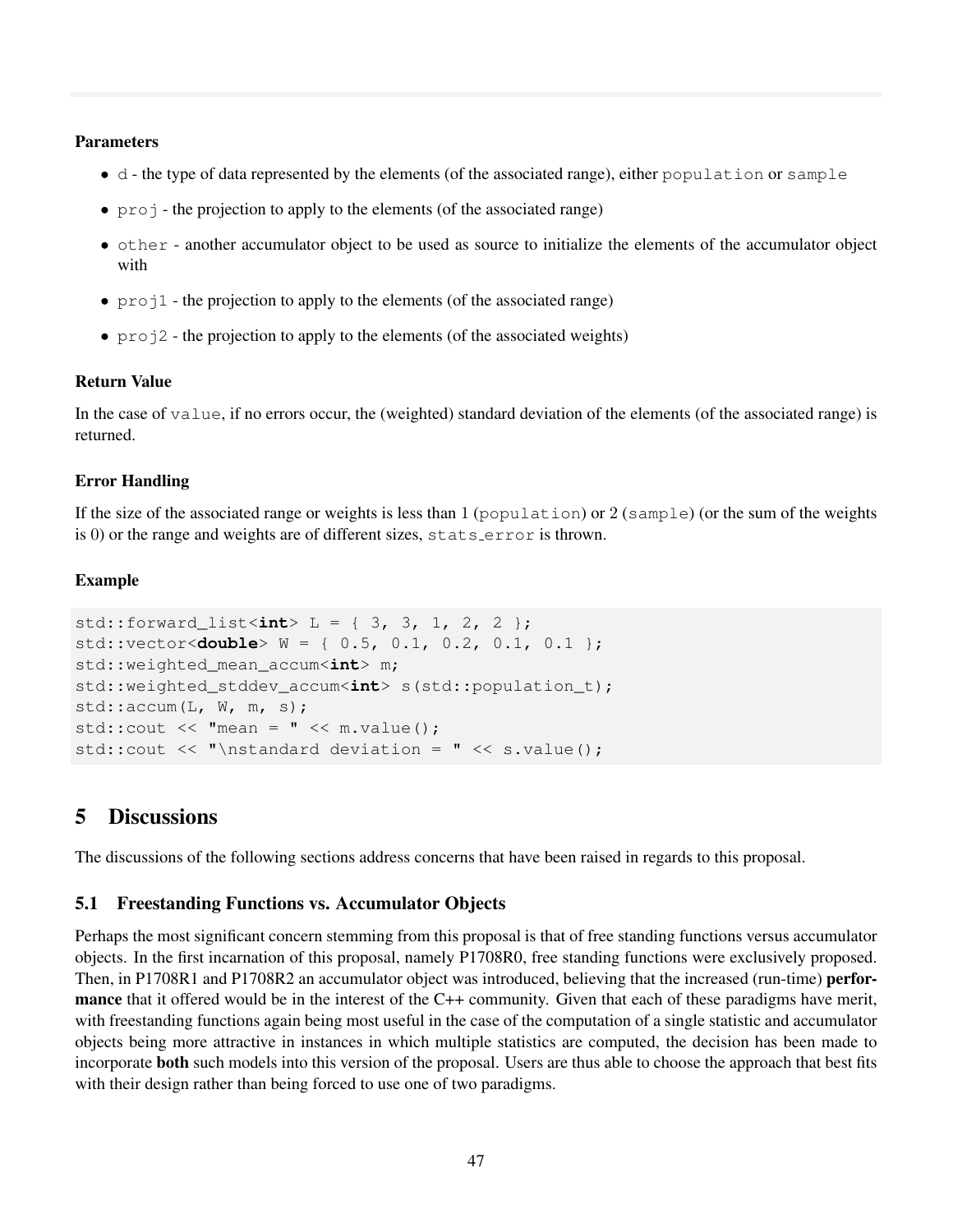## 5.2 Quantile Accumulator Object

The process of finding a quantile is quite different from that of the other statistics in that it mandates that the values of a (unsorted) range be reorganized. Accordingly, the computation of a quantile, using the functions of Section 4.1.2, requires that a range be of the range access range variety. Were it to be made into an accumulator object, this object would require that the range over which it is calculated also be of type range access range, a rather restrictive demand. Additionally, this object would need to allocate **memory** so as to accumulate the values of a range (in a container) for later (partial) sorting and examination. Unless the number of such values is known beforehand, memory may need to be reallocated several times over, an issue that also arises in the case of a sorted range. Given the manner in which this statistic is computed (and the lack of benefits that would result from its use as an accumulator object), it is only made available as a freestanding function.

## 5.3 Weighted Quantile Freestanding Functions

While freestanding functions to compute the weighted quantile in the case of a **sorted** range are provided, **unsorted** versions are not proposed. A weighted quantile requires that a range be (mostly) sorted. Given that this proposal emphasizes statistics rather than sorting algorithms, such functions are not proposed.

## 5.4 Trimmed Mean

The issue of a trimmed mean is raised in [41]. A  $(p\%)$  *trimmed mean* [42] is one in which each of the  $p/2\%$  **highest** and lowest values (of a sorted range) are excluded from the computation of that mean. Like the weighted quantile, this feature would require that the values of a given range either be presorted or sorted as part of the computation of a mean. As an author, Phillip Ratzloff feels (a sentiment that was echoed by the author of [41]) that one might handle this (and other similar) matter via ranges, specifically by using a statement of the form

**auto** result = values | std::ranges::sort | trim(p) | std::stats::mean;

## 5.5 Special Values

Much like the questions of the weighted quantile and trimmed mean of the previous sections, special values, such as  $\pm\infty$  and NaN, are readily addressed using **ranges**, a motivating factor for the introduction of ranges into this version of the proposal. As a result, a programmer might handle such values using, as an example, a statement of the form

```
auto result = values |
   std::ranges::filter([](auto x) { return !isnan(x); }) |
   std::stats::mean;
```
## 6 Acknowledgements

Michael Wong's work is made possible by Codeplay Software Ltd., ISOCPP Foundation, Khronos and the Standards Council of Canada.

## References

- [1] "statistics Mathematical statistics functions, Python", *Python*. Web. 14 Apr. 2020 https://docs.python.org/3/library/statistics.html
- [2] "Documentation/How Tos/Calc: Statistical functions", *Apache OpenOffice*. Web. 23 May 2020 https://wiki.openoffice.org/wiki/Documentation/How Tos/Calc: Statistical functions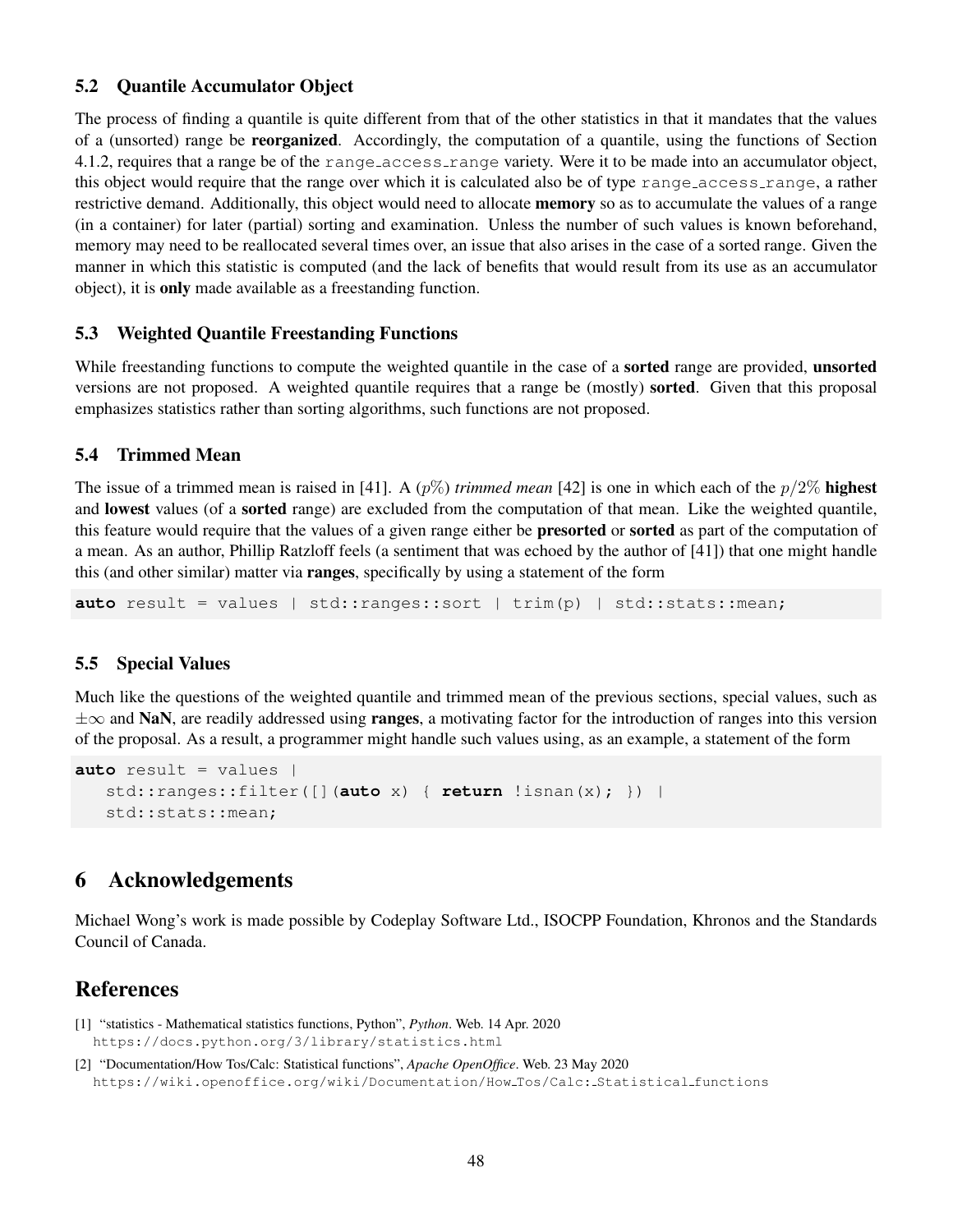- [3] "Statistical functions (reference)", *Microsoft*. Web. 23 May 2020 https://support.office.com/en-us/article/statistical-functions-reference-624dac86-a375-4435 bc25-76d659719ffd
- [4] "Statistics", *Julia*. Web. 23 May 2020 https://docs.julialang.org/en/v1/stdlib/Statistics/
- [5] "Computing with Descriptive Statistic", *MathWorks*. Web. 23 May 2020 https://www.mathworks.com/help/matlab/data analysis/descriptive-statistics.html
- [6] "Statistics", *php*. Web. 23 May 2020 https://www.php.net/manual/en/book.stats.php
- [7] "stats", *RDocumentation*. Web. 23 May 2020 https://www.rdocumentation.org/packages/stats/versions/3.6.2
- [8] "Crate statistical", *Rust*. Web. 23 May 2020 https://docs.rs/statistical/1.0.0/statistical/
- [9] "The SURVEYMEANS Procedure", *sas*. Web. 11 Jun. 2020 https://support.sas.com/documentation/cdl/en/statug/65328/HTML/default/viewer.htm#statug surveymeans details06.htm
- [10] "Statistical functions", *IBM*. Web. 28 Aug. 2020 https://www.ibm.com/support/knowledgecenter/SSLVMB\_sub/statistics\_reference\_project\_ddita/spss/base/syn\_t
- [11] "Aggregate Functions (Transact-SQL)", *Microsoft*. Web. 23 May 2020 https://docs.microsoft.com/en-us/sql/t-sql/functions/aggregate-functions-transact-sql?view= sql-server-ver15
- [12] Wong, Michael et al. "P1415R1: SG19 Machine Learning Layered List", *ISO JTC1/SC22/WG21: Programming Language C++*. Web. 9 Aug. 2020

http://open-std.org/JTC1/SC22/WG21/docs/papers/2019/p1415r1.pdf

[13] Bristow, Paul. "A Proposal to add Mathematical Functions for Statistics to the C++ Standard Library", *JTC 1/SC22/WG14/N1069, WG21/N1668*. Web. 12 Jun. 2020

http://www.open-std.org/jtc1/sc22/wg14/www/docs/n1069.pdf

[14] Brown, Walter E. et al. "Random Number Generation in C++0X: A Comprehensive Proposal, version2", *WG21/N2032 = J16/06/0102*. Web. 13 Jun. 2020

www.open-std.org/jtc1/sc22/wg21/docs/papers/2006/n2032.pdf

- [15] "Pseudo-random number generation", *cppreference.com*. Web. 13 Jun. 2020 https://en.cppreference.com/w/cpp/numeric/random
- [16] Agrawal, Nikhar et al. "Chapter 5. Statistical Distributions and Functions", *Boost: C++ Libraries*. Web. 12 Jun. 2020 https://www.boost.org/doc/libs/1 73 0/libs/math/doc/html/dist.html
- [17] Brown, Walter E., Naumann, Axel and Smith-Rowland, Edward. "Mathematical Special Functions for C++17, v4", *JTC1.22.32 Programming Language C++, WG21 P0226R0*. Web. 12 Jun. 2020 www.open-std.org/jtc1/sc22/wg21/docs/papers/2016/p0226r0.pdf
- [18] "GNU Scientific Library", *GNU Operating System*. Web. 13 Jun. 2020 https://www.gnu.org/software/gsl/doc/html/index.html#
- [19] Abell, Martha L., Braselton, James P. and Rafter, John A. Statistics with Mathematica, *Academic Press*, 1999.
- [20] Saksena, R. S. A Hand Book of Statistics, *Motilal Banarsidass*, 1981.
- [21] "Weighted geometric mean", *Wikipedia.com*. Web. 13 Jun. 2020 https://en.wikipedia.org/wiki/Weighted\_geometric\_mean
- [22] Jain, D. R. and Jhunjhunwala, Bharat. Business Statistics, *Tata McGray-Hill*, 2007.
- [23] Bishnu, Partha Sarathi and Bhattacherjee, Vandana. DATA Analysis Using Statistics and Probability with R Language, *PHI Learning Private Limited*, 2018.
- [24] McNamee, John Michael. A Comparison Of Methods For Accurate Summation. *ACM SIGSAM Bulletin*, 38(1), March 2004.
- [25] Berthouex, Paul Mac and Brown, Linfield C. Statistics for Environmental Engineers, second edition, *Lewis Publishers*, 2002.
- [26] Bernstein, Stephen and Bernstein, Ruth. Schaum's Outline of Elements of Statistics I: Descriptive Statistics and Probability, *McGraw Hill Professional*, 1999.
- [27] Hoare, C.A.R. Algorithm 65: find. *Communications of the ACM*, 4(7), July 1961, p. 321-322.
- [28] Musser, David R. "Introspective Sorting and Selection Algorithms" *Software: Practice and Experience*, 27(8), August 1997, p. 983-993.